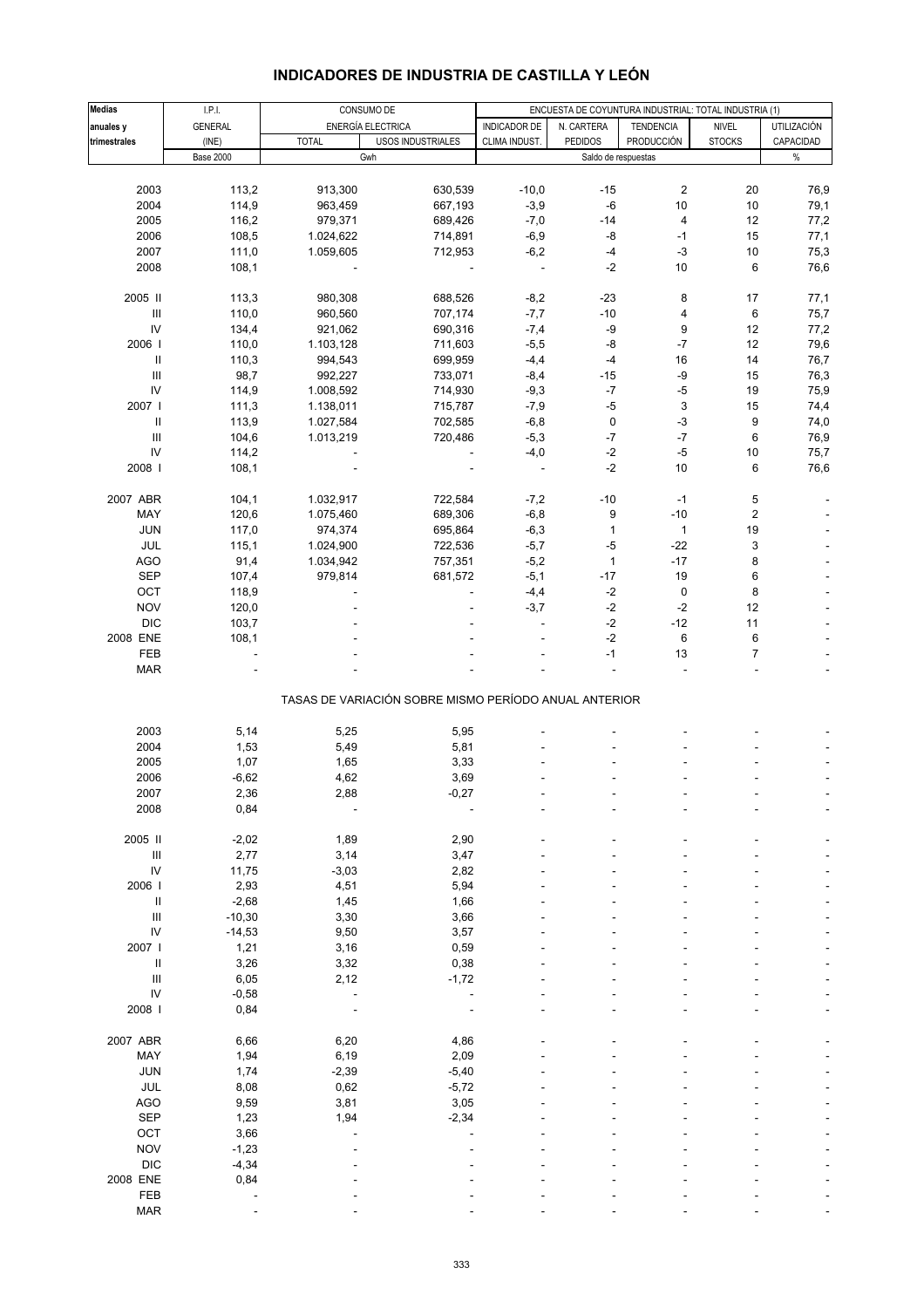| <b>Medias</b>                      |              | VISADOS: SUPERFICIE A CONSTRUIR |                                                       |                 |              |              | LICENCIAS: SUPERFICIE A CONSTRUIR |                          |           |
|------------------------------------|--------------|---------------------------------|-------------------------------------------------------|-----------------|--------------|--------------|-----------------------------------|--------------------------|-----------|
|                                    |              |                                 |                                                       |                 |              |              |                                   |                          |           |
| anuales y                          | <b>TOTAL</b> | <b>EDIFICIOS</b>                | <b>SERVICIOS</b>                                      | <b>OTROS</b>    | <b>TOTAL</b> |              | <b>RESIDENCIAL</b>                |                          | NO RESID. |
| trimestrales                       |              | <b>VIVIENDAS</b>                | <b>COMERCIALES</b>                                    | <b>DESTINOS</b> |              | <b>TOTAL</b> | <b>VIVIENDAS</b>                  | COLECTIVOS               |           |
|                                    |              | Metros cuadrados                |                                                       |                 |              |              | Miles de metros cuadrados         |                          |           |
|                                    |              |                                 |                                                       |                 |              |              |                                   |                          |           |
| 2002                               | 460.083      | 388.716                         | 19.190                                                | 52.177          | 230          | 200          | 193                               | 7                        | 30        |
| 2003                               | 578.428      | 501.173                         | 13.588                                                | 63.667          | 290          | 248          | 244                               | 4                        | 42        |
| 2004                               | 683.789      | 619.227                         | 9.344                                                 | 55.218          | 276          | 224          | 222                               | 3                        | 52        |
| 2005                               | 715.203      | 615.548                         | 27.780                                                | 71.875          | 485          | 399          | 396                               | 3                        | 86        |
|                                    |              |                                 |                                                       |                 |              |              |                                   |                          |           |
| 2006                               | 860.601      | 733.113                         | 36.721                                                | 90.767          | 490          | 425          | 422                               | 3                        | 65        |
| 2007                               | 668.927      | 552.611                         | 21.352                                                | 94.964          | 435          | 353          | 334                               | 19                       | 82        |
|                                    |              |                                 |                                                       |                 |              |              |                                   |                          |           |
| 2005                               | 681.422      | 580.936                         | 23.624                                                | 76.862          | 524          | 445          | 442                               | 3                        | 79        |
| Ш                                  | 775.139      | 682.562                         | 10.756                                                | 81.820          | 545          | 423          | 422                               | 1                        | 122       |
| $\ensuremath{\mathsf{III}}\xspace$ | 710.534      | 601.886                         | 59.186                                                | 49.462          | 506          | 433          | 430                               | 3                        | 73        |
| IV                                 | 693.715      | 596.806                         | 17.554                                                | 79.355          | 367          | 296          | 292                               | 5                        | 71        |
| 2006                               | 795.933      | 677.595                         | 50.973                                                | 67.365          | 373          | 347          | 342                               | 5                        | 26        |
|                                    |              |                                 |                                                       |                 |              |              |                                   |                          |           |
| Ш                                  | 785.523      | 670.997                         | 34.266                                                | 80.260          | 336          | 261          | 261                               | 0                        | 75        |
| Ш                                  | 1.198.922    | 1.001.212                       | 38.593                                                | 159.117         | 458          | 402          | 398                               | 4                        | 56        |
| IV                                 | 662.026      | 582.646                         | 23.054                                                | 56.325          | 795          | 691          | 687                               | 4                        | 104       |
| 2007                               | 845.324      | 736.425                         | 12.804                                                | 96.095          | 507          | 413          | 412                               | 1                        | 94        |
| $\ensuremath{\mathsf{II}}$         | 679.842      | 536.943                         | 27.111                                                | 115.788         | 500          | 397          | 345                               | 52                       | 103       |
| $\ensuremath{\mathsf{III}}\xspace$ | 606.984      | 501.325                         | 28.109                                                | 77.551          | 298          | 249          | 245                               | 4                        | 49        |
| IV                                 |              | 435.750                         |                                                       |                 |              |              |                                   |                          |           |
|                                    | 543.557      |                                 | 17.385                                                | 90.422          |              |              |                                   |                          |           |
|                                    |              |                                 |                                                       |                 |              |              |                                   |                          |           |
| 2007 ENE                           | 715.100      | 608.893                         | 5.887                                                 | 100.320         | 392          | 287          | 287                               | 0                        | 105       |
| FEB                                | 646.898      | 542.342                         | 14.184                                                | 90.372          | 571          | 483          | 481                               | $\overline{\mathbf{c}}$  | 88        |
| <b>MAR</b>                         | 1.173.975    | 1.058.040                       | 18.342                                                | 97.593          | 558          | 468          | 467                               | 1                        | 90        |
| ABR                                | 642.725      | 499.937                         | 7.476                                                 | 135.312         | 432          | 287          | 268                               | 19                       | 145       |
| MAY                                | 765.464      | 581.043                         | 61.706                                                | 122.715         | 435          | 321          | 321                               | 0                        | 114       |
| <b>JUN</b>                         | 631.336      | 529.848                         | 12.152                                                | 89.336          | 633          | 582          | 446                               | 136                      | 51        |
|                                    |              |                                 |                                                       |                 |              |              |                                   |                          |           |
| JUL                                | 664.741      | 546.055                         | 32.764                                                | 85.922          | 230          | 205          | 205                               | 0                        | 25        |
| <b>AGO</b>                         | 649.229      | 500.457                         | 46.903                                                | 101.869         | 417          | 343          | 342                               | 1                        | 74        |
| <b>SEP</b>                         | 506.983      | 457.463                         | 4.659                                                 | 44.861          | 247          | 199          | 187                               | 12                       | 48        |
| OCT                                | 604.623      | 516.013                         | 7.941                                                 | 80.669          |              |              |                                   |                          |           |
| <b>NOV</b>                         | 550.087      | 435.397                         | 12.997                                                | 101.693         |              |              |                                   |                          |           |
| <b>DIC</b>                         | 475.962      | 355.840                         | 31.218                                                | 88.904          |              |              |                                   |                          |           |
|                                    |              |                                 |                                                       |                 |              |              |                                   |                          |           |
|                                    |              |                                 | TASAS DE VARIACIÓN SOBRE MISMO PERÍODO ANUAL ANTERIOR |                 |              |              |                                   |                          |           |
|                                    |              |                                 |                                                       |                 |              |              |                                   |                          |           |
|                                    |              |                                 |                                                       |                 |              |              |                                   |                          |           |
| 2002                               | $-2,15$      | $-4,59$                         | 50,82                                                 | 4,30            | $-6,05$      | $-5,10$      | $-6,38$                           | 55,77                    | $-11,89$  |
| 2003                               | 25,72        | 28,93                           | $-29,19$                                              | 22,02           | 25,69        | 23,95        | 26,34                             | $-44,44$                 | 37,19     |
| 2004                               | 18,22        | 23,56                           | $-31,24$                                              | $-13,27$        | $-4,61$      | $-9,51$      | $-9,25$                           | $-26,67$                 | 24,70     |
| 2005                               | 4,59         | $-0,59$                         | 197,32                                                | 30,17           | 75,74        | 77,83        | 78,76                             | 3,03                     | 66,67     |
| 2006                               | 20,33        | 19,10                           | 32,19                                                 | 26,28           | 1,00         | 6,47         | 6,46                              | 8,82                     | $-24,35$  |
| 2007                               | $-22,27$     | $-24,62$                        | $-41,85$                                              | 4,62            | 11,92        | 4,89         | 0, 10                             | 557,69                   | 57,11     |
|                                    |              |                                 |                                                       |                 |              |              |                                   |                          |           |
|                                    |              |                                 |                                                       |                 |              |              |                                   |                          |           |
| 2005                               | $-4,47$      | $-9,02$                         | 94,91                                                 | 22,67           | 170,57       | 158,53       | 157,28                            | 800,00                   | 266,15    |
| Ш                                  | 12,40        | 9,75                            | $-14,70$                                              | 48,43           | 53,28        | 40,11        | 40,67                             | $-60,00$                 | 127,33    |
| Ш                                  | 3,90         | $-3,28$                         | 501,97                                                | $-4,45$         | 84,77        | 121,50       | 128,55                            | $-59,09$                 | $-6,81$   |
| ${\sf IV}$                         | 7,00         | 0,44                            | 524,39                                                | 54,61           | 30,14        | 29,59        | 28,49                             | 180,00                   | 32,50     |
| 2006                               | 16,80        | 16,64                           | 115,76                                                | $-12,36$        | $-28,88$     | $-22,04$     | $-22,57$                          | 55,56                    | $-67,23$  |
| Ш                                  | 1,34         | $-1,69$                         | 218,57                                                | $-1,91$         | $-38,37$     | $-38,33$     | $-38,23$                          | $\sim$                   | $-38,52$  |
| $\ensuremath{\mathsf{III}}\xspace$ | 68,74        | 66,35                           | $-34,79$                                              | 221,69          | $-9,49$      | $-7,16$      | $-7,45$                           | 33,33                    | $-23,29$  |
| ${\sf IV}$                         | $-4,57$      | $-2,37$                         | 31,33                                                 | $-29,02$        | 116,53       | 133,07       | 135,54                            | $-21,43$                 | 47,17     |
|                                    |              |                                 |                                                       |                 |              |              |                                   |                          |           |
| 2007                               | 6,21         | 8,68                            | $-74,88$                                              | 42,65           | 36,05        | 19,04        | 20,37                             | $-78,57$                 | 262,82    |
| Ш                                  | $-13,45$     | $-19,98$                        | $-20,88$                                              | 44,27           | 48,96        | 52,17        | 32,35                             |                          | 37,78     |
| $\ensuremath{\mathsf{III}}\xspace$ | $-49,37$     | $-49,93$                        | $-27,17$                                              | $-51,26$        | $-34,89$     | $-38,01$     | $-38,47$                          | 8,33                     | $-12,50$  |
| ${\sf IV}$                         | $-17,89$     | $-25,21$                        | $-24,59$                                              | 60,54           |              |              |                                   |                          |           |
|                                    |              |                                 |                                                       |                 |              |              |                                   |                          |           |
| 2007 ENE                           | $-5,67$      | $-4,87$                         | $-90,68$                                              | 82,94           | 5,66         | $-15,34$     | $-15,09$                          |                          | 228,13    |
| FEB                                | $-10,18$     | $-14,48$                        | $-52,50$                                              | 60,94           | 55,59        | 39,60        | 39,02                             |                          | 319,05    |
| <b>MAR</b>                         | 29,08        | 39,49                           | $-69,38$                                              | 7,12            | 46,84        | 31,83        | 36,55                             | $-92,31$                 | 260,00    |
|                                    |              |                                 |                                                       |                 |              |              |                                   |                          |           |
| ABR                                | $-0,42$      | $-3,41$                         | $-91,09$                                              | 207,98          | 121,54       | 55,14        | 44,86                             |                          |           |
| MAY                                | $-8,14$      | $-23,39$                        | 785,69                                                | 80,65           | 21,17        | 31,56        | 31,56                             |                          | $-0,87$   |
| <b>JUN</b>                         | $-28,08$     | $-28,10$                        | 1,84                                                  | $-30,70$        | 39,74        | 64,87        | 26,35                             |                          | $-49,00$  |
| JUL                                | $-22,25$     | $-28,44$                        | $\overline{\phantom{a}}$                              | $-4,23$         | $-51,68$     | $-48,75$     | $-48,23$                          | $\overline{\phantom{a}}$ | $-67,11$  |
| AGO                                | $-45,09$     | $-45,72$                        | 228,06                                                | $-58,60$        | $-14,90$     | $-28,84$     | $-28,15$                          | $-83,33$                 | 825,00    |
| <b>SEP</b>                         | $-67,49$     | $-65,31$                        | $-95,31$                                              | $-68,31$        | $-39,31$     | $-38,39$     | $-41,74$                          | 500,00                   | $-42,86$  |
| OCT                                | $-20,52$     | $-22,54$                        | $-64,07$                                              | 11,36           |              |              |                                   |                          |           |
| <b>NOV</b>                         | $-25,72$     | $-33,33$                        | $-68,97$                                              | 122,85          |              |              |                                   |                          |           |
|                                    |              |                                 |                                                       |                 |              |              |                                   |                          |           |

#### **INDICADORES DE CONSTRUCCIÓN DE CASTILLA Y LEÓN. I**

DIC -1,82 -17,00 502,55 74,65 - - - - -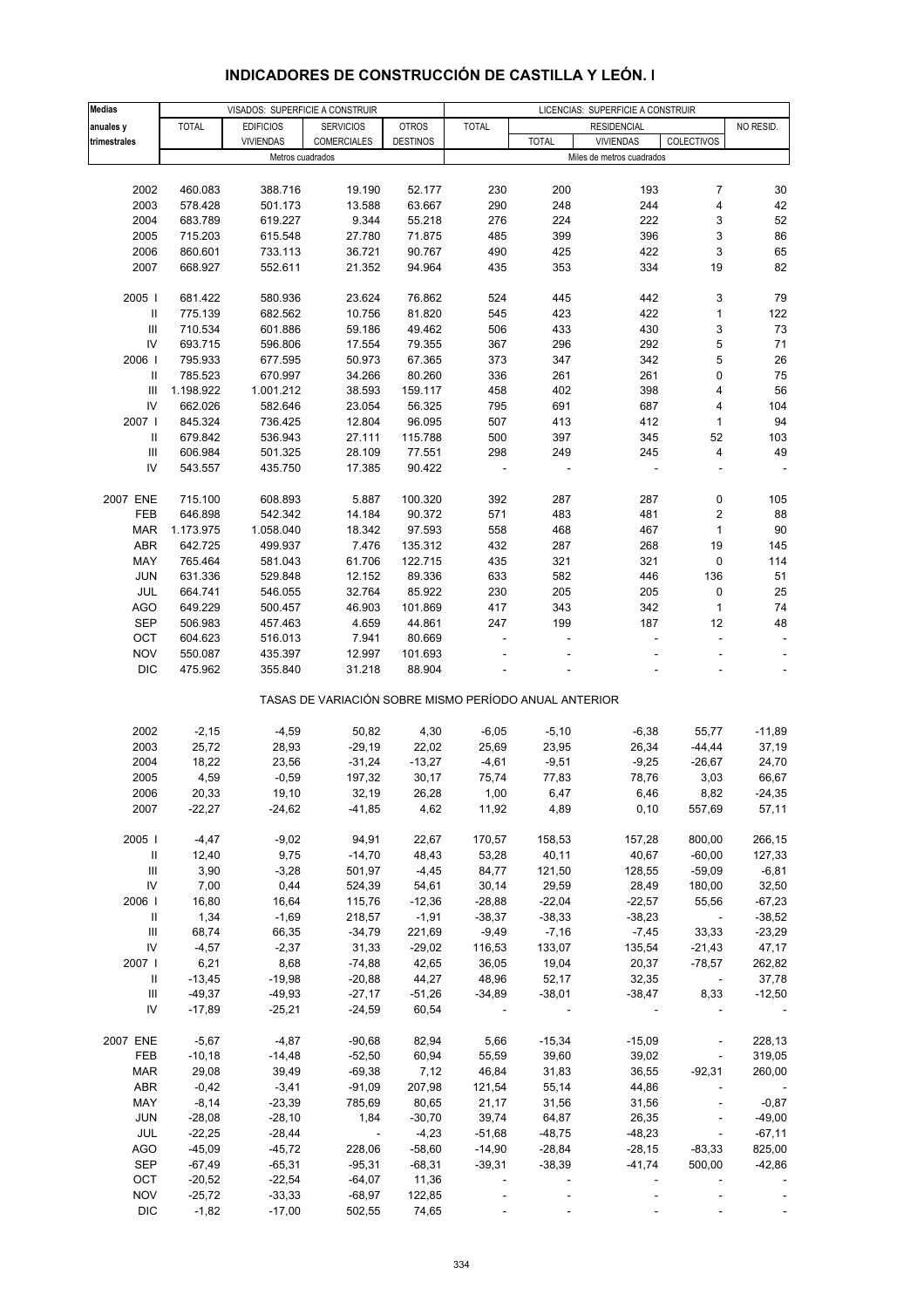| <b>Medias</b>                      |                    |                  |                   | VIVIENDAS VISADAS COLEGIO ARQUITECTOS TÉCNICOS |                                                       |                    | LICENCIAS MUNIC.: Nº DE VIVIENDAS |                   |                  |  |
|------------------------------------|--------------------|------------------|-------------------|------------------------------------------------|-------------------------------------------------------|--------------------|-----------------------------------|-------------------|------------------|--|
| anuales y                          | <b>TOTAL</b>       |                  | <b>OBRA NUEVA</b> |                                                | Α                                                     | Α                  | <b>OBRA</b>                       | REHABI-           | DEMO-            |  |
| trimestrales                       |                    | <b>TOTAL</b>     | EDIF.VIV.         | OTROS EDIF.                                    | AMPLIAR                                               | <b>REFORMAR</b>    | <b>NUEVA</b>                      | LITACIÓN          | <b>LICIÓN</b>    |  |
|                                    |                    |                  |                   |                                                | Unidades                                              |                    |                                   |                   |                  |  |
|                                    |                    |                  |                   |                                                |                                                       |                    |                                   |                   |                  |  |
| 2002                               | 2.497              | 2.221            | 2.203             | 17                                             | 24                                                    | 252                | 1.130                             | 38                | 49               |  |
| 2003                               | 3.076              | 2.843            | 2.825             | 18                                             | 24                                                    | 209                | 1.310                             | 47                | 64               |  |
| 2004                               | 3.839              | 3.588            | 3.608             | 9                                              | 26                                                    | 226                | 1.267                             | 40                | 25               |  |
| 2005                               | 3.770              | 3.590            | 3.581             | 8                                              | 24                                                    | 156                | 1.604                             | 55                | 42               |  |
| 2006                               | 4.514              | 4.296            | 4.295             | 1                                              | 25                                                    | 193                | 2.586                             | 64                | 63               |  |
| 2007                               | 3.329              | 3.181            | 3.180             | $\mathbf{1}$                                   | 22                                                    | 126                | 1.941                             | 44                | 49               |  |
| 2005                               | 3.581              | 3.414            | 3.398             | 16                                             | 23                                                    | 144                | 1.101                             | 87                | 22               |  |
| $\, \parallel$                     | 4.083              | 3.933            | 3.933             | 0                                              | 31                                                    | 119                | 1.467                             | 35                | 31               |  |
| III                                | 3.737              | 3.540            | 3.539             | $\mathbf{1}$                                   | 22                                                    | 175                | 2.105                             | 54                | 73               |  |
| IV                                 | 3.678              | 3.471            | 3.456             | 15                                             | 22                                                    | 185                | 1.743                             | 45                | 43               |  |
| 2006                               | 4.435              | 4.025            | 4.022             | 3                                              | 26                                                    | 384                | 2.125                             | 81                | 81               |  |
| Ш                                  | 4.068              | 3.871            | 3.870             | $\mathbf{1}$                                   | 23                                                    | 175                | 1.548                             | 48                | 78               |  |
| $\ensuremath{\mathsf{III}}\xspace$ | 5.912              | 5.764            | 5.764             | 0                                              | 32                                                    | 116                | 2.434                             | 61                | 49               |  |
| IV                                 | 3.641              | 3.525            | 3.525             | 0                                              | 19                                                    | 97                 | 4.236                             | 64                | 46               |  |
| 2007 l                             | 4.371              | 4.252            | 4.251             | 0                                              | 22                                                    | 97                 | 2.525                             | 21                | 31               |  |
| $\, \parallel$                     | 3.221              | 3.100            | 3.100             | 0                                              | 23                                                    | 97                 | 2.025                             | 35                | 87               |  |
| $\ensuremath{\mathsf{III}}\xspace$ | 3.150              | 2.927            | 2.927             | 0                                              | 23                                                    | 200                | 1.275                             | 75                | 31               |  |
| IV                                 | 2.572              | 2.445            | 2.443             | 2                                              | 19                                                    | 108                |                                   |                   |                  |  |
|                                    |                    |                  |                   |                                                |                                                       |                    |                                   |                   |                  |  |
| 2007 ENE                           | 3.827              | 3.706            | 3.705             | $\mathbf{1}$                                   | 20                                                    | 101                | 1.539                             | 15                | 37               |  |
| FEB                                | 3.164              | 3.069            | 3.069             | 0                                              | 22                                                    | 73                 | 3.070                             | 29                | 22               |  |
| <b>MAR</b>                         | 6.122              | 5.980            | 5.980             | 0                                              | 25                                                    | 117                | 2.965                             | 20                | 34               |  |
| ABR                                | 3.012              | 2.917            | 2.916             | $\mathbf{1}$                                   | 16                                                    | 79                 | 1.459                             | 69                | 69               |  |
| MAY<br>JUN                         | 3.424<br>3.227     | 3.307<br>3.077   | 3.307<br>3.077    | 0<br>0                                         | 26<br>28                                              | 91<br>122          | 1.863<br>2.753                    | 20<br>15          | 150<br>41        |  |
| JUL                                | 3.224              | 3.079            | 3.079             | 0                                              | 31                                                    | 114                | 1.109                             | 107               | 33               |  |
| <b>AGO</b>                         | 3.453              | 3.030            | 3.029             | $\mathbf{1}$                                   | 22                                                    | 401                | 1.584                             | 25                | 20               |  |
| <b>SEP</b>                         | 2.774              | 2.673            | 2.673             | 0                                              | 15                                                    | 86                 | 1.131                             | 94                | 39               |  |
| OCT                                | 2.896              | 2.760            | 2.760             | 0                                              | 25                                                    | 111                |                                   | ٠                 |                  |  |
| <b>NOV</b>                         | 2.621              | 2.486            | 2.485             | $\mathbf{1}$                                   | 18                                                    | 117                |                                   |                   |                  |  |
| <b>DIC</b>                         | 2.198              | 2.088            | 2.084             | 4                                              | 14                                                    | 96                 |                                   |                   |                  |  |
|                                    |                    |                  |                   |                                                |                                                       |                    |                                   |                   |                  |  |
|                                    |                    |                  |                   |                                                | TASAS DE VARIACIÓN SOBRE MISMO PERÍODO ANUAL ANTERIOR |                    |                                   |                   |                  |  |
|                                    |                    |                  |                   |                                                |                                                       |                    |                                   |                   |                  |  |
| 2002<br>2003                       | 1,92<br>23,22      | $-3,11$<br>28,04 | $-3,41$<br>28,21  | 62,20<br>5,34                                  | 2,87<br>0,70                                          | 87,48<br>$-17,10$  | $-1,65$<br>15,97                  | $-15,26$<br>21,04 | $-2,16$<br>29,66 |  |
| 2004                               | 24,81              | 26,18            | 27,71             | $-52,07$                                       | 5,88                                                  | 8,34               | $-3,33$                           | $-14,52$          | $-61,44$         |  |
| 2005                               | $-1,81$            | 0,06             | $-0,74$           | $-4,81$                                        | $-4,58$                                               | $-31,15$           | 26,65                             | 38,78             | 71,19            |  |
| 2006                               | 19,74              | 19,68            | 19,93             | -87,88                                         | 2,74                                                  | 23,80              | 61,22                             | 15,41             | 50,69            |  |
| 2007                               | $-26,26$           | $-25,96$         | $-25,95$          | $-33,33$                                       | -12,67                                                | $-34,86$           | -4,64                             | $-31,12$          | $-28,69$         |  |
|                                    |                    |                  |                   |                                                |                                                       |                    |                                   |                   |                  |  |
| 2005                               | $-9,19$            | $-7,10$          | $-7,41$           | 206,25                                         | 7,94                                                  | $-41,64$           | 16,97                             | 85,71             | $-22,62$         |  |
| Ш                                  | 5,99               | 8,23             | 8,72              | $-98,00$                                       | 24,00                                                 | $-38,51$           | $-15,44$                          | 7,14              | 8,24             |  |
| Ш                                  | $-3,83$            | $-1,07$          | $-0,84$           | $-86,21$                                       | $-34,34$                                              | $-36,09$           | 91,71                             | 24,62             | 409,30           |  |
| IV                                 | 0,06               | 0,26             | $-3,35$           | 400,00                                         | $-4,35$                                               | $-2,97$            | 34,94                             | 23,85             | 55,42            |  |
| 2006                               | 23,86              | 17,89            | 18,37             | $-81,63$                                       | 16,18                                                 | 166,28             | 93,10                             | $-6, 15$          | 272,31           |  |
| $\mathbf{II}$                      | $-0,36$            | $-1,58$          | $-1,59$           | 100,00                                         | $-26,88$                                              | 47,19              | 5,52                              | 38,10             | 155,43           |  |
| $\ensuremath{\mathsf{III}}\xspace$ | 58,18              | 62,81            | 62,87             | $\sim 100$ km $^{-1}$                          | 46,15                                                 | $-33,84$           | 15,65                             | 12,96             | $-32,88$         |  |
| IV<br>2007                         | $-1,01$<br>$-1,45$ | 1,55<br>5,64     | 1,98<br>5,71      | $-97,78$<br>$-88,89$                           | $-12,12$<br>$-15,19$                                  | $-47,75$<br>-74,76 | 143,03<br>18,79                   | 42,22<br>$-73,77$ | 6,20<br>$-61,57$ |  |
| Ш                                  | $-20,82$           | $-19,90$         | $-19,90$          | $-50,00$                                       | 2,94                                                  | $-44,27$           | 30,79                             | $-28,28$          | 10,64            |  |
| Ш                                  | $-46,71$           | $-49,21$         | $-49,22$          | $\sim 10^{-10}$ m $^{-1}$                      | $-28,42$                                              | 72,70              | $-47,64$                          | 23,50             | $-37,41$         |  |
| IV                                 | $-29,37$           | $-30,65$         | $-30,69$          | 400,00                                         | $-1,72$                                               | 11,72              |                                   |                   |                  |  |
|                                    |                    |                  |                   |                                                |                                                       |                    |                                   |                   |                  |  |
| 2007 ENE                           | $-14,92$           | $-1,04$          | $-1,07$           | $\blacksquare$                                 | $-20,00$                                              | $-86, 13$          | $-25,62$                          | $-57,14$          | $-39,34$         |  |
| FEB                                | $-24,52$           | $-20,74$         | $-20,60$          | $\sim$                                         | $-12,00$                                              | $-75,25$           | 46,19                             | $-73,15$          | $-65,63$         |  |
| <b>MAR</b>                         | 32,63              | 34,17            | 34,23             | $\omega$                                       | $-13,79$                                              | $-10,00$           | 34,35                             | $-80,20$          | $-70,94$         |  |
| ABR                                | $-3,55$            | $-0,34$          | $-0,31$           | $-50,00$                                       | $-11,11$                                              | $-55,62$           | 51,82                             | 527,27            | $-10,39$         |  |
| MAY                                | $-27,13$           | $-25,25$         | $-25,25$          | $\Box$                                         | $-23,53$                                              | $-62,24$           | 27,43                             | $-75,31$          | 70,45            |  |
| <b>JUN</b>                         | $-26,36$           | $-27,79$         | $-27,79$          | $\blacksquare$                                 | 75,00                                                 | 16,19              | 23,90                             | $-71,70$          | $-41,43$         |  |
| JUL                                | $-27,19$           | $-28,04$         | $-28,04$          | $\overline{\phantom{a}}$                       | $-3,13$                                               | $-2,56$            | $-57,21$                          | 234,38            | $-41,07$         |  |
| AGO                                | $-37,59$           | $-43,51$         | $-43,53$          | $\blacksquare$                                 | $-24,14$                                              | 186,43             | $-43,00$                          | $-53,70$          | $-69,23$         |  |
| SEP                                | $-64,32$           | $-65,05$         | $-65,05$          | $\blacksquare$                                 | $-55,88$                                              | $-5,49$            | $-41,46$                          | $-3,09$           | 50,00            |  |
| OCT                                | $-29,84$           | $-30,72$         | $-30,72$          | $\overline{\phantom{a}}$                       | 25,00                                                 | $-10,48$           | $\mathbb{Z}^2$                    |                   |                  |  |
| <b>NOV</b>                         | $-34,65$           | $-36,37$         | $-36,38$          | 0,00                                           | $-5,26$                                               | 37,65              |                                   |                   |                  |  |
| <b>DIC</b>                         | $-21,05$           | $-22,21$         | $-22,35$          | $\sim$                                         | $-26,32$                                              | 18,52              |                                   |                   |                  |  |

# **INDICADORES DE CONSTRUCCIÓN DE CASTILLA Y LEÓN. II**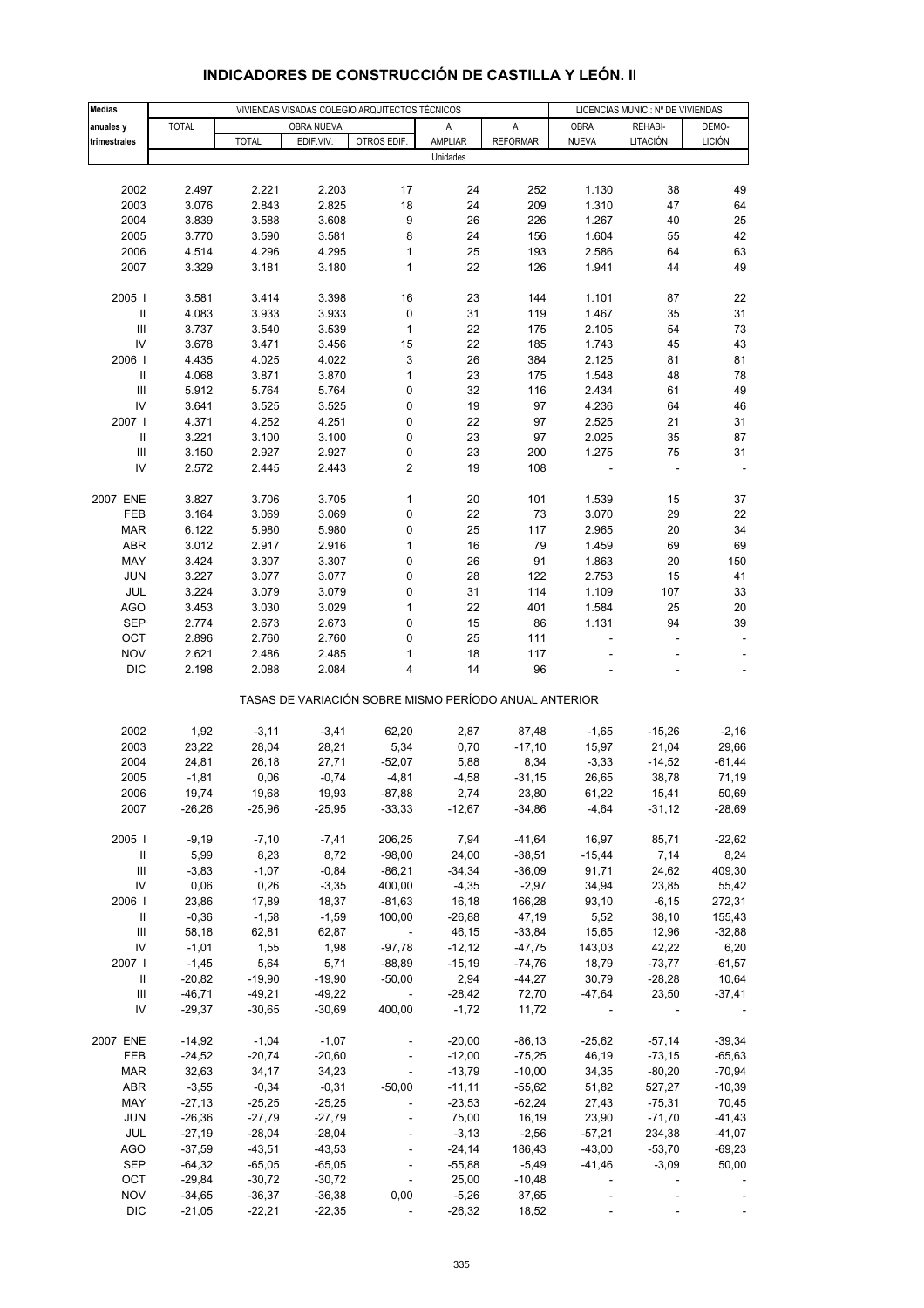| <b>Medias</b>                      |                |                          | VIVIENDAS (2)            |              |                          |                          |              | PROYECTOS VISADOS                                     |               | CERTIFICAC.  | LIQUIDACIÓN      |
|------------------------------------|----------------|--------------------------|--------------------------|--------------|--------------------------|--------------------------|--------------|-------------------------------------------------------|---------------|--------------|------------------|
|                                    |                | <b>INICIADAS</b>         |                          |              |                          |                          |              |                                                       |               |              |                  |
| anuales y                          |                |                          |                          |              | <b>TERMINADAS</b>        |                          |              | POR EL COLEGIO DE ARQUITECTOS                         |               | FIN DE OBRA  | <b>EJECUCIÓN</b> |
| trimestrales                       | <b>TOTAL</b>   | <b>PROTEGIDAS</b>        | <b>LIBRES</b>            | <b>TOTAL</b> | <b>PROTEGIDAS</b>        | <b>LIBRES</b>            | <b>TOTAL</b> | <b>PROTEGIDOS</b>                                     | <b>LIBRES</b> | Nº VIVIENDAS | MAT. OBRA        |
|                                    |                |                          |                          |              | Unidades                 |                          |              |                                                       |               | Unidades     | Miles €          |
|                                    |                |                          |                          |              |                          |                          |              |                                                       |               |              |                  |
| 2002                               | 2.165          | 145                      | 2.020                    | 2.675        | 34                       | 2.641                    | 2.246        | 34                                                    | 2.212         | 1.214        | 71.462           |
| 2003                               | 2.446          | 238                      | 2.209                    | 2.290        | 181                      | 2.109                    | 2.776        | 109                                                   | 2.667         | 1.460        | 83.304           |
| 2004                               | 3.611          | 301                      | 3.310                    | 2.436        | 131                      | 2.306                    | 4.047        | 238                                                   | 3.809         | 1.657        | 98.749           |
| 2005                               | 3.677          | 442                      | 3.235                    | 2.852        | 249                      | 2.602                    | 3.924        | 252                                                   | 3.672         | 2.018        | 128.373          |
| 2006                               | 3.759          | 450                      | 3.309                    | 3.475        | 289                      | 3.186                    | 4.008        | 180                                                   | 3.828         | 2.214        | 158.268          |
| 2007                               | 2.940          | 318                      | 2.622                    | 3.242        |                          | 3.023                    | 3.194        |                                                       | 3.049         |              | 206.793          |
|                                    |                |                          |                          |              | 218                      |                          |              | 145                                                   |               | 3.285        |                  |
|                                    |                |                          |                          |              |                          |                          |              |                                                       |               |              |                  |
| 2005                               | 3.730          | 209                      | 3.521                    | 2.524        | 282                      | 2.242                    | 3.818        | 207                                                   | 3.611         | 1.684        | 102.528          |
| Ш                                  | 3.490          | 414                      | 3.076                    | 3.111        | 231                      | 2.880                    | 4.347        | 349                                                   | 3.998         | 2.272        | 140.425          |
| $\ensuremath{\mathsf{III}}\xspace$ | 3.545          | 189                      | 3.356                    | 2.449        | 141                      | 2.308                    | 3.680        | 198                                                   | 3.482         | 2.022        | 142.426          |
| $\mathsf{IV}$                      | 3.942          | 956                      | 2.986                    | 3.322        | 343                      | 2.979                    | 3.850        | 253                                                   | 3.596         | 2.094        | 128.114          |
| 2006                               | 3.295          | 204                      | 3.091                    | 3.353        | 230                      | 3.123                    | 3.506        | 120                                                   | 3.386         | 1.852        | 106.022          |
| Ш                                  | 3.578          | 457                      | 3.121                    | 3.387        | 218                      | 3.170                    | 3.705        | 231                                                   | 3.475         | 2.207        | 132.300          |
| $\ensuremath{\mathsf{III}}\xspace$ | 3.172          | 164                      | 3.008                    | 3.343        | 191                      | 3.152                    | 5.846        | 192                                                   | 5.655         | 2.407        | 240.833          |
| IV                                 | 4.992          | 974                      | 4.018                    | 3.816        | 517                      | 3.299                    | 2.973        | 178                                                   | 2.795         | 2.391        | 153.918          |
|                                    |                |                          |                          |              |                          |                          |              |                                                       |               |              |                  |
| 2007                               | 2.923          | 268                      | 2.655                    | 3.139        | 253                      | 2.885                    | 4.182        | 227                                                   | 3.955         | 2.939        | 185.349          |
| $\, \parallel$                     | 3.130          | 416                      | 2.714                    | 3.382        | 215                      | 3.167                    | 3.019        | 193                                                   | 2.826         | 3.514        | 202.453          |
| $\ensuremath{\mathsf{III}}\xspace$ | 2.768          | 270                      | 2.498                    | 3.204        | 187                      | 3.017                    | 3.082        | 87                                                    | 2.995         | 3.295        | 211.355          |
| IV                                 |                | $\overline{\phantom{a}}$ |                          |              | ÷,                       | $\overline{\phantom{a}}$ | 2.494        | 73                                                    | 2.420         | 3.391        | 228.015          |
|                                    |                |                          |                          |              |                          |                          |              |                                                       |               |              |                  |
| 2007 ENE                           | 3.563          | 151                      | 3.412                    | 2.740        | 304                      | 2.436                    | 3.332        | 209                                                   | 3.123         | 2.819        | 168.906          |
| FEB                                | 3.009          | 430                      | 2.579                    | 3.204        | 251                      | 2.953                    | 3.214        | 264                                                   | 2.950         | 2.282        | 150.558          |
| <b>MAR</b>                         | 2.197          | 222                      | 1.975                    | 3.472        | 205                      | 3.267                    | 6.000        | 209                                                   | 5.791         | 3.715        | 236.585          |
| ABR                                | 2.944          | 223                      | 2.721                    | 3.554        | 72                       | 3.482                    | 2.368        | 103                                                   | 2.265         | 2.778        | 178.921          |
|                                    |                |                          |                          |              |                          |                          |              |                                                       |               |              |                  |
| MAY                                | 2.500          | 232                      | 2.268                    | 3.260        | 342                      | 2.918                    | 3.408        | 135                                                   | 3.273         | 3.414        | 200.276          |
| JUN                                | 3.947          | 793                      | 3.154                    | 3.331        | 230                      | 3.101                    | 3.282        | 342                                                   | 2.940         | 4.350        | 228.162          |
| JUL                                | 2.608          | 183                      | 2.425                    | 3.702        | 289                      | 3.413                    | 3.134        | 163                                                   | 2.971         | 3.784        | 252.013          |
| AGO                                | 2.891          | 123                      | 2.768                    | 3.376        | 267                      | 3.109                    | 3.495        | 80                                                    | 3.415         | 3.020        | 191.056          |
| <b>SEP</b>                         | 2.804          | 504                      | 2.300                    | 2.535        | 6                        | 2.529                    | 2.617        | 17                                                    | 2.600         | 3.081        | 190.995          |
| OCT                                |                |                          |                          |              | ÷,                       | $\overline{\phantom{a}}$ | 2.613        | 167                                                   | 2.446         | 4.216        | 307.999          |
| <b>NOV</b>                         |                |                          |                          |              |                          |                          | 2.688        | 46                                                    | 2.642         | 3.634        | 233.072          |
| <b>DIC</b>                         |                |                          |                          |              |                          | $\blacksquare$           | 2.180        | $\overline{7}$                                        | 2.173         | 2.322        | 142.973          |
|                                    |                |                          |                          |              |                          |                          |              |                                                       |               |              |                  |
|                                    |                |                          |                          |              |                          |                          |              | TASAS DE VARIACIÓN SOBRE MISMO PERÍODO ANUAL ANTERIOR |               |              |                  |
|                                    |                |                          |                          |              |                          |                          |              |                                                       |               |              |                  |
|                                    |                |                          |                          |              |                          |                          |              |                                                       |               |              |                  |
| 2002                               | $-0,14$        | 77,16                    | $-3,18$                  | $-2,31$      | $-62,69$                 | $-0,20$                  | $-6,00$      | $-26,67$                                              | $-5,60$       | 5,31         | 12,70            |
| 2003                               | 12,99          | 63,38                    | 9,36                     | $-14,38$     | 425,67                   | $-20,11$                 | 23,60        | 222,36                                                | 20,56         | 20,24        | 16,57            |
| 2004                               | 47,61          | 26,52                    | 49,88                    | 6,38         | $-27,68$                 | 9,30                     | 45,75        | 117,30                                                | 42,82         | 13,46        | 18,54            |
| 2005                               | 1,82           | 47,05                    | $-2,28$                  | 17,04        | 90,64                    | 12,87                    | $-3,04$      | 6,00                                                  | $-3,60$       | 21,79        | 30,00            |
| 2006                               | 2,24           | 1,77                     | 2,31                     | 21,85        | 15,80                    | 22,43                    | 2,14         | $-28,42$                                              | 4,24          | 9,73         | 23,29            |
| 2007                               | $-12,19$       | 15,55                    | $-14,67$                 | $-3,55$      | 2,66                     | $-3,97$                  | $-20,30$     | $-19,46$                                              | $-20,34$      | 48,34        | 30,66            |
|                                    |                |                          |                          |              |                          |                          |              |                                                       |               |              |                  |
| 2005                               | 9,75           | $-40,21$                 | 15,47                    | 14,92        | 385,63                   | 4,86                     | $-6,42$      | $-43,56$                                              | $-2,75$       | 22,78        | 22,03            |
| Ш                                  | $-5,39$        | 19,42                    | $-7,97$                  | 11,69        | 39,08                    | 9,95                     | 10,39        | 85,97                                                 | 6,60          | 15,65        | 24,16            |
| Ш                                  | $-2,49$        | $-27,40$                 | $-0,57$                  | 3,61         | $-18,62$                 | 5,37                     | $-10,18$     | $-16,36$                                              | $-9,80$       | 8,09         | 27,90            |
| IV                                 | 5,96           | 288,23                   | $-14,06$                 | 38,43        | 173,94                   | 30,96                    | $-5,45$      | 59,33                                                 | $-8,08$       | 47,41        | 48,08            |
|                                    |                |                          |                          |              |                          |                          |              |                                                       |               |              |                  |
| 2006                               | $-11,67$       | $-2,24$                  | $-12,23$                 | 32,83        | $-18,46$                 | 39,27                    | $-8,17$      | $-41,96$                                              | $-6,23$       | 10,00        | 3,41             |
| Ш                                  | 2,52           | 10,47                    | 1,45                     | 8,87         | $-5,91$                  | 10,06                    | $-14,76$     | $-33,91$                                              | $-13,09$      | $-2,83$      | $-5,79$          |
| Ш                                  | $-10,52$       | $-13,23$                 | $-10,37$                 | 36,50        | 35,14                    | 36,59                    | 58,87        | $-3,04$                                               | 62,38         | 19,00        | 69,09            |
| IV                                 | 26,64          | 1,85                     | 34,58                    | 14,87        | 50,58                    | 10,75                    | $-22,76$     | $-29,61$                                              | $-22,28$      | 14,20        | 20,14            |
| 2007                               | $-11,28$       | 31,21                    | $-14,09$                 | $-6,38$      | 10,30                    | $-7,61$                  | 19,27        | 88,92                                                 | 16,79         | 58,68        | 74,82            |
| Ш                                  | $-12,52$       | $-9,04$                  | $-13,03$                 | $-0,17$      | $-1,38$                  | $-0,08$                  | $-18,51$     | $-16,18$                                              | $-18,67$      | 59,20        | 53,03            |
| $\ensuremath{\mathsf{III}}\xspace$ | $-12,75$       | 64,63                    | $-16,97$                 | $-4, 15$     | $-1,92$                  | $-4,28$                  | $-47,28$     | $-54,78$                                              | $-47,03$      | 36,91        | $-12,24$         |
| IV                                 |                |                          |                          |              |                          | $\overline{\phantom{a}}$ | $-16, 13$    | $-58,88$                                              | $-13,40$      | 41,81        | 48,14            |
|                                    |                |                          |                          |              |                          |                          |              |                                                       |               |              |                  |
|                                    |                |                          |                          |              |                          |                          |              |                                                       |               |              |                  |
| 2007 ENE                           | 23,93          | $\sim$ $-$               | 18,68                    | $-17,91$     | $\overline{\phantom{a}}$ | $-27,02$                 | 1,15         | 254,24                                                | $-3,46$       | 63,70        | 73,10            |
| FEB                                | $-11,66$       | 22,51                    | $-15,58$                 | $-5,07$      | $-31,79$                 | $-1,80$                  | $-6,02$      | 172,16                                                | $-11,22$      | 40,69        | 57,19            |
| <b>MAR</b>                         | $-39,02$       | $-14,94$                 | $-40,90$                 | 3,80         | $-36,14$                 | 8,04                     | 57,69        | 1,95                                                  | 60,86         | 67,95        | 89,72            |
| ABR                                | $-11,08$       | 81,30                    | $-14,65$                 | $-1,31$      | $-61,90$                 | 2,05                     | $-12,62$     | 221,88                                                | $-15,42$      | 65,85        | 65,20            |
| MAY                                | $-20,91$       | $-28,83$                 | $-20,00$                 | $-11,10$     | 14,00                    | $-13,34$                 | $-22,95$     | $-32,50$                                              | $-22,50$      | 22,32        | 23,13            |
| JUN                                | $-7,41$        | $-14,08$                 | $-5,57$                  | 15,10        | 40,24                    | 13,59                    | $-17,60$     | $-25,65$                                              | $-16,55$      | 101,76       | 81,17            |
| JUL                                | 2,64           | 185,94                   | $-2,10$                  | $-11,37$     | 0,35                     | $-12,24$                 | $-17,02$     | 246,81                                                | $-20,35$      | 28,14        | 51,84            |
| AGO                                | $-26,79$       | $-59,00$                 | $-24,14$                 | 12,27        | 12,18                    | 12,28                    | $-29,16$     | $-61,35$                                              | $-27,76$      | 33,16        | $-57,35$         |
|                                    |                |                          |                          |              |                          |                          |              |                                                       |               |              |                  |
| <b>SEP</b>                         | $-7,34$        | 293,75                   | $-20,63$                 | $-10,90$     | $-87,23$                 | $-9,61$                  | $-70,36$     | $-94,70$                                              | $-69,44$      | 54,13        | 76,02            |
| OCT                                | $\blacksquare$ | $\overline{\phantom{a}}$ | $\overline{\phantom{a}}$ |              |                          | $\blacksquare$           | $-2,46$      | 87,64                                                 | $-5,56$       | 83,94        | 127,08           |
| <b>NOV</b>                         |                |                          |                          |              |                          | $\overline{\phantom{a}}$ | $-26,58$     | $-72,78$                                              | $-24,34$      | 48,02        | 20,76            |
| <b>DIC</b>                         |                |                          |                          |              |                          | $\Box$                   | $-15,50$     | $-97,47$                                              | $-5,64$       | $-4,29$      | 7,40             |

# **INDICADORES DE CONSTRUCCIÓN DE CASTILLA Y LEÓN. III**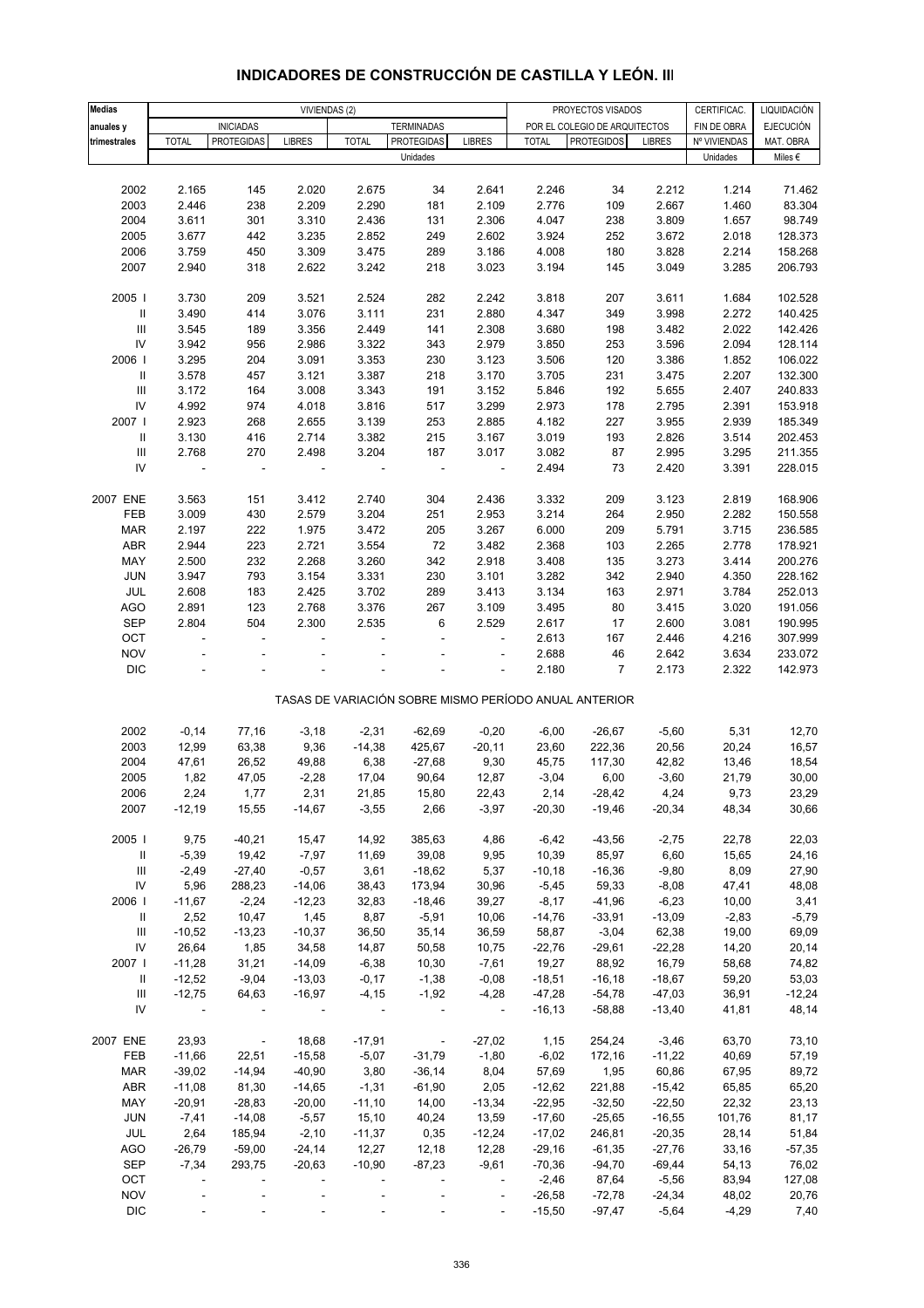# **INDICADORES DE CONSTRUCCIÓN DE CASTILLA Y LEÓN. IV**

| <b>Medias</b> |                   | LICITACIÓN OFICIAL (SEOPAN) |                      |                                                       | LICITACIÓN OFICIAL (FOMENTO) |                      |
|---------------|-------------------|-----------------------------|----------------------|-------------------------------------------------------|------------------------------|----------------------|
| anuales y     | <b>TOTAL</b>      | <b>EDIFICACIÓN</b>          | OBRA CIVIL           | <b>TOTAL</b>                                          | <b>EDIFICACIÓN</b>           | INGENIERÍA           |
| trimestrales  |                   |                             |                      |                                                       |                              | <b>CIVIL</b>         |
|               |                   |                             |                      | Miles €                                               |                              |                      |
|               |                   |                             |                      |                                                       |                              |                      |
| 2003          | 193.256,6         | 32.926,7                    | 160.329,9            | 148.832                                               | 27.448                       | 121.384              |
| 2004          | 143.360,7         | 33.403,5                    | 109.957,3            | 134.259                                               | 31.769                       | 102.490              |
| 2005          | 530.090,3         | 143.615,2                   | 386.475,2            | 227.923                                               | 50.720                       | 177.203              |
| 2006          | 229.693,6         | 84.883,4                    | 144.810,2            | 214.957                                               | 59.950                       | 155.008              |
| 2007          | 251.774,4         | 44.667,2                    | 207.107,3            | 249.795                                               | 44.762                       | 205.033              |
| 2008          | 448.800,0         | 165.829,0                   | 282.971,0            |                                                       |                              |                      |
|               |                   |                             |                      |                                                       |                              |                      |
| 2005 II       | 236.308,3         | 45.920,0                    | 190.388,3            | 236.587                                               | 52.831                       | 183.756              |
| Ш             | 465.455,0         | 136.908,0                   | 328.547,0            | 269.504                                               | 46.473                       | 223.031              |
| IV            | 1.302.139,7       | 353.260,7                   | 948.879,0            | 302.791                                               | 69.823                       | 232.968              |
| 2006          | 139.490,7         | 38.580,0                    | 100.910,7            | 135.728                                               | 42.336                       | 93.392               |
| Ш             | 275.126,3         | 117.219,3                   | 157.907,0            | 251.331                                               | 97.837                       | 153.495              |
|               |                   |                             |                      |                                                       |                              |                      |
| Ш             | 222.250,3         | 62.764,7                    | 159.485,7            | 219.894                                               | 54.234                       | 165.660              |
| IV            | 281.907,0         | 120.969,7                   | 160.937,3            | 252.876                                               | 45.392                       | 207.484              |
| 2007          | 187.096,7         | 37.716,0                    | 149.380,7            | 183.148                                               | 35.918                       | 147.230              |
| Ш             | 355.493,3         | 41.509,7                    | 313.983,7            | 402.139                                               | 43.799                       | 358.339              |
| Ш             | 270.373,3         | 44.181,7                    | 226.191,7            | 184.804                                               | 39.238                       | 145.567              |
| IV            | 194.134,3         | 55.261,3                    | 138.873,0            | 218.737                                               | 67.757                       | 150.980              |
| 2008          | 448.800,0         | 165.829,0                   | 282.971,0            |                                                       |                              |                      |
|               |                   |                             |                      |                                                       |                              |                      |
| 2007 FEB      | 81.115,0          | 7.596,0                     | 73.519,0             | 250.005                                               | 71.041                       | 178.964              |
| <b>MAR</b>    | 254.534,0         | 68.387,0                    | 186.147,0            | 226.559                                               | 30.969                       | 195.590              |
| ABR           | 227.684,0         | 30.334,0                    | 197.350,0            | 271.462                                               | 53.357                       | 218.105              |
| MAY           | 279.824,0         | 55.303,0                    | 224.521,0            | 539.958                                               | 32.572                       | 507.386              |
| JUN           | 558.972,0         | 38.892,0                    | 520.080,0            | 394.996                                               | 45.469                       | 349.527              |
| JUL           | 399.157,0         | 53.514,0                    | 345.643,0            | 170.025                                               | 38.585                       | 131.441              |
| <b>AGO</b>    | 171.942,0         | 40.580,0                    | 131.362,0            | 237.771                                               | 33.549                       | 204.222              |
| SEP           | 240.021,0         | 38.451,0                    | 201.570,0            | 146.616                                               | 45.579                       | 101.037              |
| OCT           | 157.173,0         | 47.207,0                    | 109.966,0            | 149.224                                               | 49.931                       | 99.293               |
| <b>NOV</b>    | 140.709,0         | 47.156,0                    | 93.553,0             | 288.250                                               | 85.583                       | 202.667              |
| DIC           | 284.521,0         | 71.421,0                    | 213.100,0            |                                                       |                              |                      |
| 2008 ENE      | 448.800,0         | 165.829,0                   | 282.971,0            |                                                       |                              |                      |
|               |                   |                             |                      | TASAS DE VARIACIÓN SOBRE MISMO PERÍODO ANUAL ANTERIOR |                              |                      |
|               |                   |                             |                      |                                                       |                              |                      |
| 2003          | 42,12             | 5,36                        | 53,09                | 8,17                                                  | $-43,19$                     | 35,97                |
| 2004          | $-25,82$          | 1,45                        | $-31,42$             | $-9,79$                                               | 15,74                        | $-15,57$             |
| 2005          | 269,76            | 329,94                      | 251,48               | 69,76                                                 | 59,65                        | 72,90                |
| 2006          | $-56,67$          | $-40,90$                    | $-62,53$             | $-5,69$                                               | 18,20                        | $-12,53$             |
| 2007          | 9,61              | $-47,38$                    | 43,02                | 17,87                                                 | $-26,96$                     | 36,10                |
| 2008          | 98,90             | 346,20                      | 50,14                |                                                       |                              |                      |
| 2005 II       | 55,53             | 32,27                       | 62,41                | 80,28                                                 | 65,46                        | 85,04                |
| Ш             | 268,26            | 279,61                      | 263,73               | 115,80                                                | 63,63                        | 131,16               |
|               |                   |                             |                      |                                                       |                              |                      |
| IV<br>2006    | ÷,<br>19,78       | 808,38<br>0,54              | 29,23                | 182,86<br>32,02                                       | 168,95<br>25,43              | 187,31<br>35,24      |
|               |                   |                             |                      |                                                       |                              |                      |
| Ш<br>Ш        | 16,43<br>$-52,25$ | 155,27                      | $-17,06$<br>$-51,46$ | 6,23<br>$-18,41$                                      | 85,19<br>16,70               | $-16,47$<br>$-25,72$ |
|               |                   | $-54,16$                    |                      |                                                       |                              |                      |
| IV            | $-78,35$          | $-65,76$                    | $-83,04$             | $-16,48$                                              | $-34,99$                     | $-10,94$             |
| 2007          | 34,13             | $-2,24$                     | 48,03                | 34,94                                                 | $-15,16$                     | 57,65                |
| Ш             | 29,21             | $-64,59$                    | 98,84                | 60,00                                                 | $-55,23$                     | 133,45               |
| Ш             | 21,65             | $-29,61$                    | 41,83                | $-15,96$                                              | $-27,65$                     | $-12,13$             |
| IV            | $-31,14$          | $-54,32$                    | $-13,71$             | $-14,29$                                              | 49,13                        | $-28,03$             |
| 2008          | 98,90             | 346,20                      | 50,14                |                                                       |                              |                      |
| 2007 FEB      | 57,34             | $-76,60$                    | 285,16               | 385,05                                                | 144,68                       | 695,11               |
| MAR           | 29,41             | 33,81                       | 27,87                | 16,28                                                 | $-31,17$                     | 30,52                |
| ABR           | $-12,27$          | $-79,53$                    | 77,25                | 26,60                                                 | $-54,47$                     | 124,30               |
| MAY           | 4,73              | $-55,86$                    | 58,24                | 124,03                                                | $-70,57$                     | 289,28               |
| <b>JUN</b>    |                   |                             |                      |                                                       |                              |                      |
|               | 87,16             | $-50,24$                    | 135,87               | 32,30                                                 | $-30,74$                     | 50,07                |
| JUL           | 98,54             | 56,82                       | 107,07               | $-10,82$                                              | 37,47                        | $-19,15$             |
| AGO           | $-50,77$          | $-63,41$                    | $-44,89$             | $-29,85$                                              | $-66,30$                     | $-14,69$             |
| SEP           | 106,16            | $-11,10$                    | 175,46               | 12,70                                                 | 29,97                        | 6,32                 |
| ОСТ           | $-46,66$          | $-27,68$                    | $-52,06$             | $-50,46$                                              | $-17,29$                     | $-58,77$             |
| <b>NOV</b>    | $-39,15$          | 33,21                       | $-52,23$             | 37,80                                                 | 180,59                       | 13,42                |
| DIC           | $-11,04$          | $-72,76$                    | 270,07               |                                                       |                              |                      |
| 2008 ENE      | 98,90             | 346,20                      | 50,14                |                                                       |                              |                      |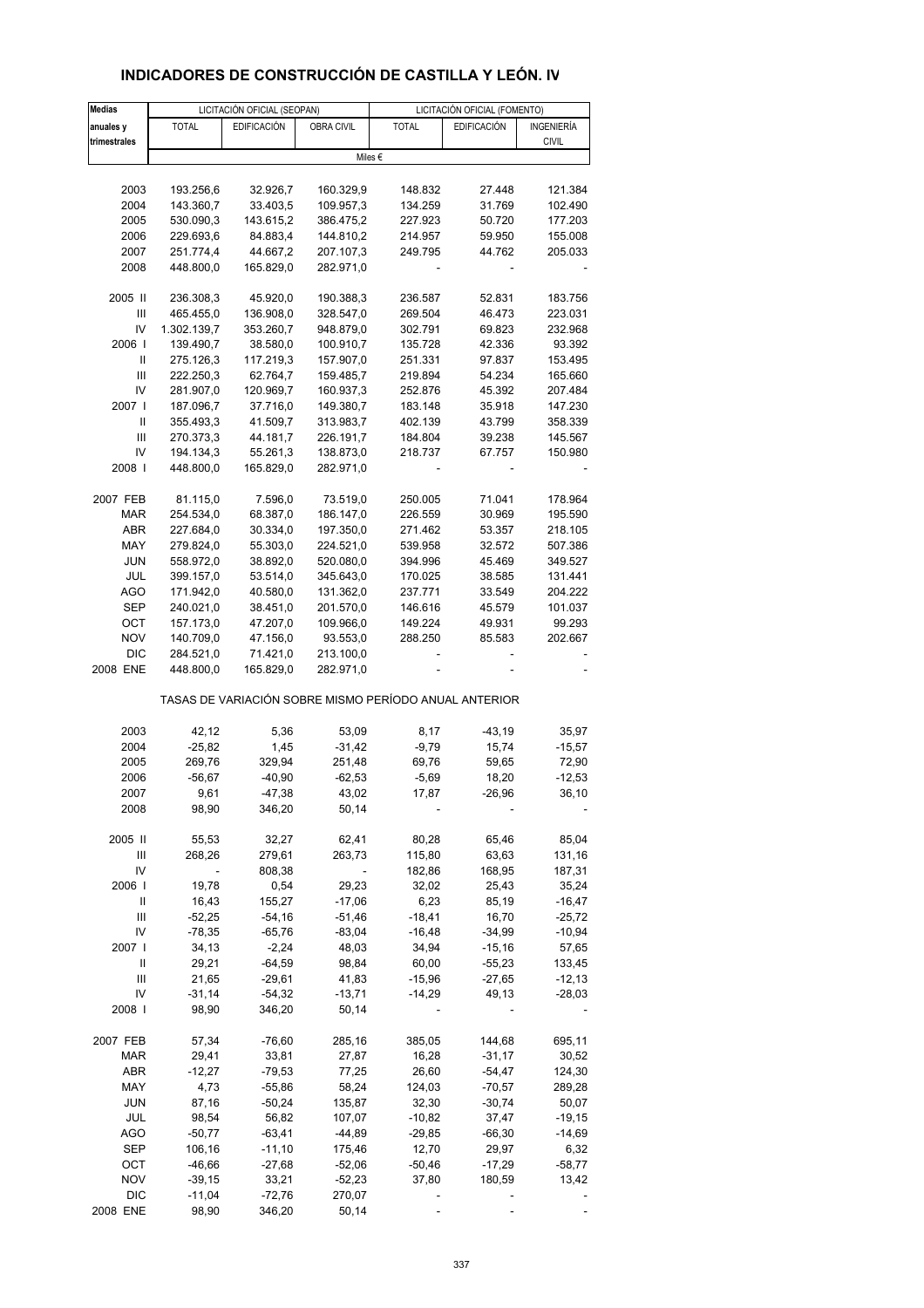| <b>Medias</b>                      |                    |                    |                    | ESTABLECIMIENTOS HOTELEROS                            |                          |                    |                  |
|------------------------------------|--------------------|--------------------|--------------------|-------------------------------------------------------|--------------------------|--------------------|------------------|
| anuales y                          |                    | NÚMERO DE VIAJEROS |                    |                                                       | NÚMERO DE PERNOCTACIONES |                    | <b>GRADO DE</b>  |
| trimestrales                       | <b>TOTAL</b>       | <b>ESPAÑOLES</b>   | <b>EXTRANJEROS</b> | <b>TOTAL</b>                                          | ESPAÑOLES                | <b>EXTRANJEROS</b> | <b>OCUPACIÓN</b> |
|                                    |                    |                    | Unidades           |                                                       |                          |                    | $\%$             |
|                                    |                    |                    |                    |                                                       |                          |                    |                  |
| 2003                               | 309.720            | 254.258            | 55.448             | 538.002                                               | 453.675                  | 84.307             | 35,10            |
| 2004                               | 340.894            | 279.824            | 61.063             | 575.000                                               | 484.199                  | 90.794             | 36,17            |
| 2005                               | 339.224            | 279.717            | 59.507             | 572.752                                               | 482.284                  | 90.468             | 35,65            |
| 2006                               | 354.092            | 292.392            | 61.700             | 599.523                                               | 502.710                  | 96.813             | 36,12            |
| 2007                               | 376.696            | 307.509            | 69.187             | 646.386                                               | 536.379                  | 110.007            | 37,15            |
| 2008                               | 230.016            | 200.193            | 29.823             | 392.707                                               | 337.137                  | 55.570             | 23,56            |
| 2005 II                            | 348.499            | 275.568            | 72.931             | 583.724                                               | 477.228                  | 106.496            | 36,40            |
| Ш                                  | 451.916            | 359.428            | 92.488             | 764.127                                               | 626.918                  | 137.210            | 46,04            |
| IV                                 | 307.085            | 263.869            | 43.216             | 521.447                                               | 452.031                  | 69.417             | 32,59            |
| 2006                               | 245.068            | 216.336            | 28.732             | 412.724                                               | 361.246                  | 51.478             | 26,67            |
| Ш                                  | 379.546            | 303.520            | 76.026             | 640.433                                               | 523.024                  | 117.409            | 38,73            |
| Ш<br>IV                            | 457.193            | 364.365            | 92.828             | 773.738                                               | 636.370                  | 137.368            | 44,86            |
| 2007 l                             | 334.559            | 285.345            | 49.214             | 571.198<br>453.624                                    | 490.202                  | 80.996             | 34,22            |
| $\sf II$                           | 269.914<br>404.861 | 233.816<br>316.376 | 36.098<br>88.485   | 698.103                                               | 388.303<br>562.919       | 65.321<br>135.184  | 27,66<br>39,72   |
| $\ensuremath{\mathsf{III}}\xspace$ | 475.832            | 375.279            | 100.553            | 816.414                                               | 664.407                  | 152.007            | 45,66            |
| IV                                 | 356.176            | 304.566            | 51.610             | 617.402                                               | 529.886                  | 87.515             | 35,55            |
| 2008                               | 230.016            | 200.193            | 29.823             | 392.707                                               | 337.137                  | 55.570             | 23,56            |
|                                    |                    |                    |                    |                                                       |                          |                    |                  |
| 2007 FEB                           | 266.688            | 231.269            | 35.419             | 435.274                                               | 372.724                  | 62.550             | 28,53            |
| <b>MAR</b>                         | 326.883            | 282.175            | 44.708             | 566.213                                               | 484.336                  | 81.877             | 32,34            |
| ABR                                | 410.378            | 336.243            | 74.135             | 737.265                                               | 621.464                  | 115.801            | 42,47            |
| MAY                                | 393.387            | 292.390            | 100.997            | 660.808                                               | 507.967                  | 152.841            | 36,78            |
| <b>JUN</b>                         | 410.819            | 320.495            | 90.324             | 696.235                                               | 559.326                  | 136.909            | 39,92            |
| JUL                                | 423.800            | 336.712            | 87.088             | 729.670                                               | 595.238                  | 134.432            | 40,47            |
| <b>AGO</b><br><b>SEP</b>           | 534.790            | 425.890            | 108.900            | 947.105                                               | 779.617                  | 167.488            | 51,90            |
|                                    | 468.907            | 363.236            | 105.671<br>80.214  | 772.468                                               | 618.367                  | 154.101            | 44,61            |
| OCT<br><b>NOV</b>                  | 449.605<br>341.592 | 369.391<br>299.458 | 42.134             | 766.882<br>611.543                                    | 633.686<br>536.260       | 133.196<br>75.283  | 42,85<br>35,98   |
| <b>DIC</b>                         | 277.330            | 244.848            | 32.482             | 473.780                                               | 419.713                  | 54.067             | 27,82            |
| 2008 ENE                           | 230.016            | 200.193            | 29.823             | 392.707                                               | 337.137                  | 55.570             | 23,56            |
|                                    |                    |                    |                    | TASAS DE VARIACIÓN SOBRE MISMO PERÍODO ANUAL ANTERIOR |                          |                    |                  |
| 2003                               | $-2,17$            | $-0,50$            | $-9,15$            | $-2,74$                                               | $-2,00$                  | $-6,63$            | $-4,66$          |
| 2004                               | 10,07              | 10,06              | 10,13              | 6,88                                                  | 6,73                     | 7,69               | 3,04             |
| 2005                               | $-0,49$            | $-0,04$            | $-2,55$            | $-0,39$                                               | $-0,40$                  | $-0,36$            | $-1,45$          |
| 2006                               | 4,38               | 4,53               | 3,69               | 4,67                                                  | 4,24                     | 7,01               | 1,34             |
| 2007                               | 6,38               | 5,17               | 12,13              | 7,82                                                  | 6,70                     | 13,63              | 2,84             |
| 2008                               | 6,40               | 6,48               | 5,88               | 9,27                                                  | 9,51                     | 7,83               | 6,51             |
| 2005 II                            | $-2,47$            | $-1,25$            | $-6,78$            | $-4,22$                                               | $-3,56$                  | $-7,09$            | $-4,29$          |
| $\ensuremath{\mathsf{III}}\xspace$ | $-1,45$            | $-1,77$            | $-0,17$            | 0,62                                                  | $-0,30$                  | 5,07               | $-0,99$          |
| IV                                 | $-2,65$            | $-2,57$            | $-3,18$            | $-2,25$                                               | $-2,54$                  | $-0,31$            | $-3,84$          |
| 2006                               | $-1,73$            | $-1,67$            | $-2,25$            | $-2,13$                                               | $-3,14$                  | 5,60               | $-3,21$          |
| Ш                                  | 8,91               | 10, 14             | 4,24               | 9,71                                                  | 9,60                     | 10,25              | 6,42             |
| Ш                                  | 1,17               | 1,37               | 0,37               | 1,26                                                  | 1,51                     | 0,11               | $-2,56$          |
| IV                                 | 8,95               | 8,14               | 13,88              | 9,54                                                  | 8,44                     | 16,68              | 5,01             |
| 2007 l                             | 10,14              | 8,08               | 25,64              | 9,91                                                  | 7,49                     | 26,89              | 3,72             |
| Ш                                  | 6,67               | 4,24               | 16,39              | 9,00                                                  | 7,63                     | 15,14              | 2,56             |
| Ш                                  | 4,08               | 3,00               | 8,32               | 5,52                                                  | 4,41                     | 10,66              | 1,78             |
| IV                                 | 6,46               | 6,74               | 4,87               | 8,09                                                  | 8,10                     | 8,05               | 3,89             |
| 2008                               | 6,40               | 6,48               | 5,88               | 9,27                                                  | 9,51                     | 7,83               | 6,51             |
| 2007 FEB                           | 12,73              | 9,89               | 35,54              | 10,99                                                 | 7,47                     | 37,91              | 5,43             |
| <b>MAR</b>                         | 11,74              | 10,73              | 18,54              | 12,37                                                 | 11,09                    | 20,59              | 6,35             |
| ABR                                | 6,25               | 5,16               | 11,51              | 8,65                                                  | 8,26                     | 10,83              | 2,39             |
| MAY                                | 5,56               | 2,35               | 16,09              | 7,86                                                  | 6,37                     | 13, 13             | 0,96             |
| JUN                                | 8,19               | 5,03               | 21,09              | 10,49                                                 | 8,09                     | 21,55              | 4,26             |
| JUL                                | 2,26               | 2,72               | 0,52               | 4,30                                                  | 5,00                     | 1,28               | 0,77             |
| AGO                                | 2,30               | 0,65               | 9,28               | 5,38                                                  | 3,13                     | 17,32              | 1,37             |
| SEP                                | 7,95               | 6, 16              | 14,62              | 6,86                                                  | 5,48                     | 12,81              | 3,19             |
| OCT                                | 8,28               | 9,17               | 4,38               | 8,38                                                  | 8,12                     | 9,65               | 3,93             |
| <b>NOV</b>                         | 11,68              | 11,55              | 12,63              | 16,16                                                 | 16,51                    | 13,74              | 13,07            |
| <b>DIC</b>                         | $-1,87$            | $-1,76$            | $-2,70$            | $-1,20$                                               | $-1,06$                  | $-2,28$            | $-6,05$          |
| 2008 ENE                           | 6,40               | 6,48               | 5,88               | 9,27                                                  | 9,51                     | 7,83               | 6,51             |

# **INDICADORES DE SERVICIOS DE CASTILLA Y LEÓN. I**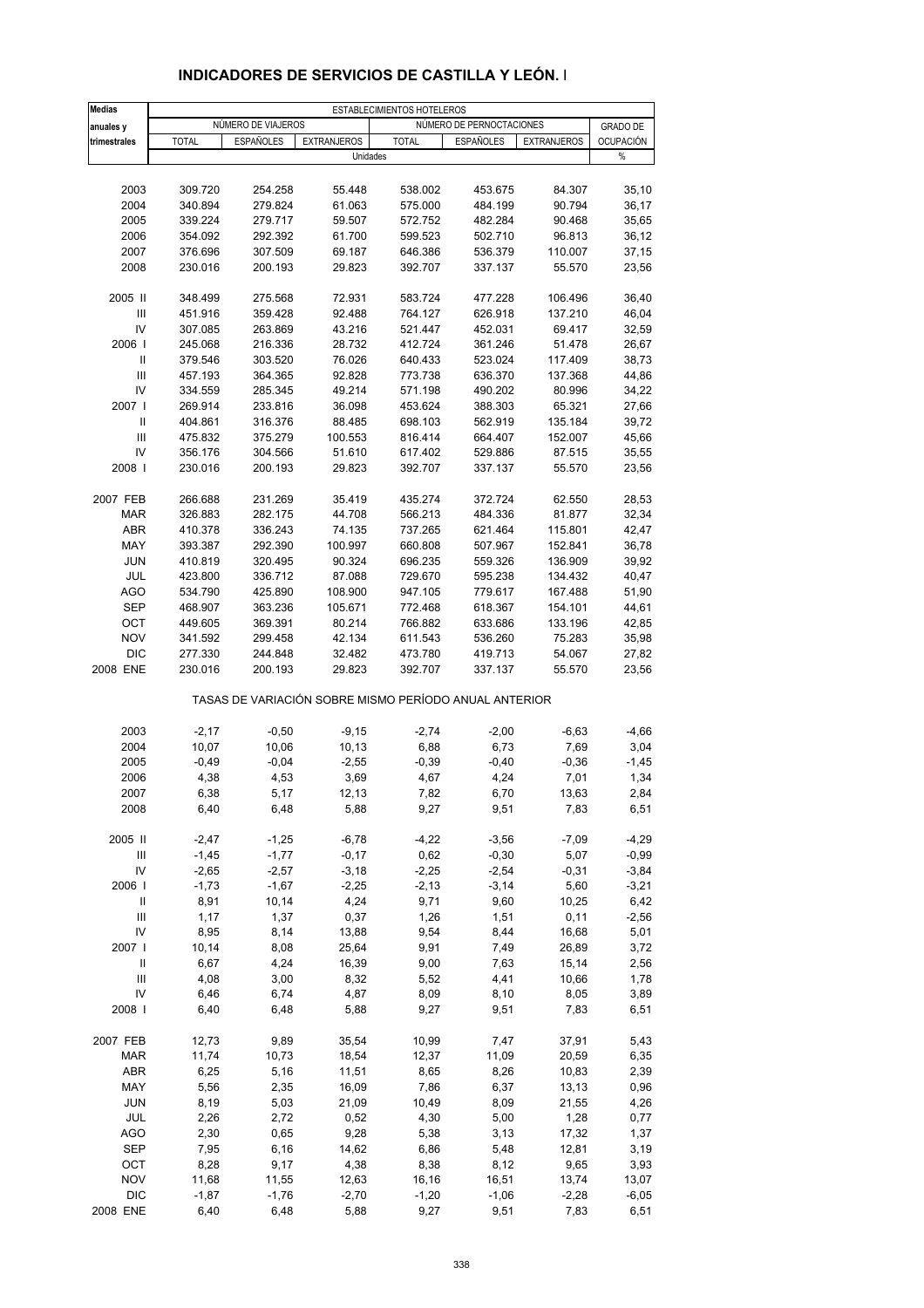| <b>Medias</b>               |                  |                    |                    | <b>ACAMPAMENTOS TURÍSTICOS (5)</b>                    |                          |                    |                  |
|-----------------------------|------------------|--------------------|--------------------|-------------------------------------------------------|--------------------------|--------------------|------------------|
| anuales y                   |                  | NÚMERO DE VIAJEROS |                    |                                                       | NÚMERO DE PERNOCTACIONES |                    | <b>GRADO DE</b>  |
| trimestrales                | <b>TOTAL</b>     | <b>ESPAÑOLES</b>   | <b>EXTRANJEROS</b> | <b>TOTAL</b>                                          | <b>ESPAÑOLES</b>         | <b>EXTRANJEROS</b> | <b>OCUPACIÓN</b> |
|                             |                  |                    |                    | Unidades                                              |                          |                    | %                |
|                             |                  |                    |                    |                                                       |                          |                    |                  |
| 2003                        | 25.572           | 17.989             | 7.583              | 60.389                                                | 49.336                   | 11.054             | 17,56            |
| 2004                        | 24.024           | 17.301             | 6.723              | 58.842                                                | 47.455                   | 11.387             | 20,43            |
| 2005                        | 25.489           | 18.063             | 7.425              | 61.650                                                | 49.282                   | 12.368             | 20,28            |
| 2006                        | 25.538           | 17.006             | 8.531              | 63.950                                                | 49.531                   | 14.419             | 20,82            |
| 2007                        | 23.196           | 15.113             | 8.084              | 56.433                                                | 42.776                   | 13.657             | 19,83            |
| 2008                        | 1.175            | 521                | 654                | 2.072                                                 | 1.097                    | 975                | 12,59            |
|                             |                  |                    |                    | 38.350                                                |                          |                    |                  |
| 2005 II<br>$\mathsf{III}\,$ | 19.983<br>75.770 | 11.902<br>56.174   | 8.081<br>19.596    | 197.096                                               | 24.166<br>164.500        | 14.184<br>32.596   | 18,17<br>25,88   |
| IV                          | 3.446            | 2.444              | 1.003              | 5.912                                                 | 4.542                    | 1.370              | 19,77            |
| 2006                        | 2.707            | 1.495              | 1.212              | 3.994                                                 | 2.558                    | 1.436              | 16,96            |
| Ш                           | 25.250           | 14.865             | 10.386             | 53.024                                                | 34.718                   | 18.306             | 21,06            |
| Ш                           | 70.170           | 48.874             | 21.296             | 191.737                                               | 155.394                  | 36.343             | 27,49            |
| IV                          | 4.023            | 2.792              | 1.231              | 7.045                                                 | 5.455                    | 1.590              | 17,75            |
| 2007 l                      | 2.503            | 1.236              | 1.267              | 3.949                                                 | 1.950                    | 1.999              | 13,86            |
| Ш                           | 22.187           | 12.901             | 9.286              | 44.251                                                | 28.975                   | 15.275             | 22,78            |
| Ш                           | 64.573           | 44.122             | 20.451             | 170.865                                               | 135.800                  | 35.065             | 28,02            |
| IV                          | 3.522            | 2.191              | 1.331              | 6.667                                                 | 4.377                    | 2.290              | 14,66            |
| 2008                        | 1.175            | 521                | 654                | 2.072                                                 | 1.097                    | 975                | 12,59            |
|                             |                  |                    |                    |                                                       |                          |                    |                  |
| 2007 FEB                    | 2.111            | 1.159              | 952                | 3.289                                                 | 1.855                    | 1.434              | 14,86            |
| <b>MAR</b>                  | 4.107            | 1.937              | 2.170              | 6.742                                                 | 3.128                    | 3.614              | 15,94            |
| <b>ABR</b>                  | 16.953           | 9.535              | 7.418              | 35.620                                                | 22.959                   | 12.661             | 22,64            |
| MAY                         | 16.973           | 8.097              | 8.876              | 29.713                                                | 16.228                   | 13.485             | 21,63            |
| <b>JUN</b>                  | 32.635           | 21.072             | 11.563             | 67.419                                                | 47.739                   | 19.680             | 24,06            |
| JUL                         | 85.362           | 57.704             | 27.658             | 218.621                                               | 164.839                  | 53.782             | 33,26            |
| <b>AGO</b>                  | 85.885           | 62.731             | 23.154             | 255.684                                               | 218.375                  | 37.309             | 31,92            |
| <b>SEP</b>                  | 22.473           | 11.931             | 10.542             | 38.291                                                | 24.187                   | 14.104             | 18,87            |
| OCT                         | 5.709            | 3.871              | 1.838              | 11.404                                                | 7.343                    | 4.061              | 18,83            |
| <b>NOV</b>                  | 3.479            | 1.866              | 1.613              | 5.811                                                 | 3.806                    | 2.005              | 13,84            |
| <b>DIC</b>                  | 1.379            | 836                | 543                | 2.786                                                 | 1.982                    | 804                | 11,30            |
| 2008 ENE                    | 1.175            | 521                | 654                | 2.072                                                 | 1.097                    | 975                | 12,59            |
|                             |                  |                    |                    | TASAS DE VARIACIÓN SOBRE MISMO PERÍODO ANUAL ANTERIOR |                          |                    |                  |
|                             |                  |                    |                    |                                                       |                          |                    |                  |
| 2003                        | 9,03             | 14,59              | $-2,21$            | 2,91                                                  | 9,29                     | $-18,37$           | $-4,66$          |
| 2004                        | $-6,06$          | $-3,83$            | $-11,35$           | $-2,56$                                               | $-3,81$                  | 3,01               | 16,35            |
| 2005                        | 6, 10            | 4,41               | 10,45              | 4,77                                                  | 3,85                     | 8,62               | $-0,73$          |
| 2006                        | 0, 19            | $-5,85$            | 14,89              | 3,73                                                  | 0,51                     | 16,58              | 2,65             |
| 2007                        | $-9,17$          | $-11,14$           | $-5,25$            | $-11,75$                                              | $-13,64$                 | $-5,28$            | $-4,75$          |
| 2008                        | $-8,91$          | $-14,73$           | $-3,68$            | 14,03                                                 | 26,53                    | 2,63               | 16,79            |
| 2005 II                     | $-7,31$          | $-9,10$            | $-4,55$            | $-8,02$                                               | $-14,45$                 | 5,49               | $-3,49$          |
| Ш                           | 10,06            | 7,70               | 17,42              | 7,15                                                  | 6,73                     | 9,34               | $-3,41$          |
| IV                          | 3,34             | $-0,88$            | 15,29              | $-2,16$                                               | $-7,75$                  | 22,42              | 11,93            |
| 2006                        | $-1,75$          | $-13,77$           | 18,62              | $-23,78$                                              | $-34,74$                 | 8,73               | $-1,98$          |
| Ш                           | 26,36            | 24,90              | 28,52              | 38,26                                                 | 43,67                    | 29,06              | 15,91            |
| Ш                           | $-7,39$          | $-13,00$           | 8,68               | $-2,72$                                               | $-5,54$                  | 11,50              | 6,23             |
| IV                          | 16,73            | 14,25              | 22,77              | 19,16                                                 | 20,10                    | 16,05              | $-10,19$         |
| 2007 l                      | $-7,55$          | $-17,33$           | 4,51               | $-1,12$                                               | $-23,77$                 | 39,23              | $-18,29$         |
| Ш                           | $-12,13$         | $-13,21$           | $-10,59$           | $-16,55$                                              | $-16,54$                 | $-16,56$           | 8,17             |
| Ш                           | $-7,98$          | $-9,72$            | $-3,97$            | $-10,89$                                              | $-12,61$                 | $-3,52$            | 1,90             |
| IV                          | $-12,45$         | $-21,53$           | 8,15               | $-5,37$                                               | $-19,76$                 | 43,99              | $-17,44$         |
| 2008                        | $-8,91$          | $-14,73$           | $-3,68$            | 14,03                                                 | 26,53                    | 2,63               | 16,79            |
|                             |                  |                    |                    |                                                       |                          |                    |                  |
| 2007 FEB                    | 23,88            | 34,30              | 13,20              | 36,93                                                 | 38,85                    | 34,52              | $-19,11$         |
| MAR                         | $-8,45$          | $-9,57$            | $-7,42$            | 6,39                                                  | $-12,92$                 | 31,66              | $-12,90$         |
| ABR                         | $-22,46$         | $-32,88$           | $-3,12$            | $-29,29$                                              | $-36,43$                 | $-11,20$           | $-1,48$          |
| MAY                         | $-15,93$         | $-10,44$           | $-20,37$           | $-22,27$                                              | $-17,39$                 | $-27,44$           | 17,94            |
| <b>JUN</b>                  | $-3,16$          | $-1,29$            | $-6,40$            | $-4,33$                                               | $-1,36$                  | $-10,85$           | 10, 11           |
| JUL                         | 1,74             | $-4,00$            | 16,25              | $-3,20$                                               | $-8,59$                  | 18,18              | 8,41             |
| AGO                         | $-15,50$         | $-12,96$           | $-21,71$           | $-10,86$                                              | $-8,99$                  | $-20,45$           | 0,82             |
| SEP                         | $-10,00$         | $-17,41$           | 0,17               | $-38,77$                                              | $-47,32$                 | $-15,14$           | $-6,31$          |
| OCT                         | $-8,04$          | $-6,75$            | $-10,65$           | $-3,76$                                               | $-19,21$                 | 47,08              | $-8,33$          |
| <b>NOV</b>                  | $-2,19$          | $-23,27$           | 43,38              | 5,37                                                  | $-7,13$                  | 41,50              | $-13,28$         |
| <b>DIC</b>                  | $-40,15$         | $-53,37$           | 6,26               | $-26, 12$                                             | $-37,63$                 | 35,58              | $-32,58$         |
| 2008 ENE                    | $-8,91$          | $-14,73$           | $-3,68$            | 14,03                                                 | 26,53                    | 2,63               | 16,79            |

# **INDICADORES DE SERVICIOS DE CASTILLA Y LEÓN. II**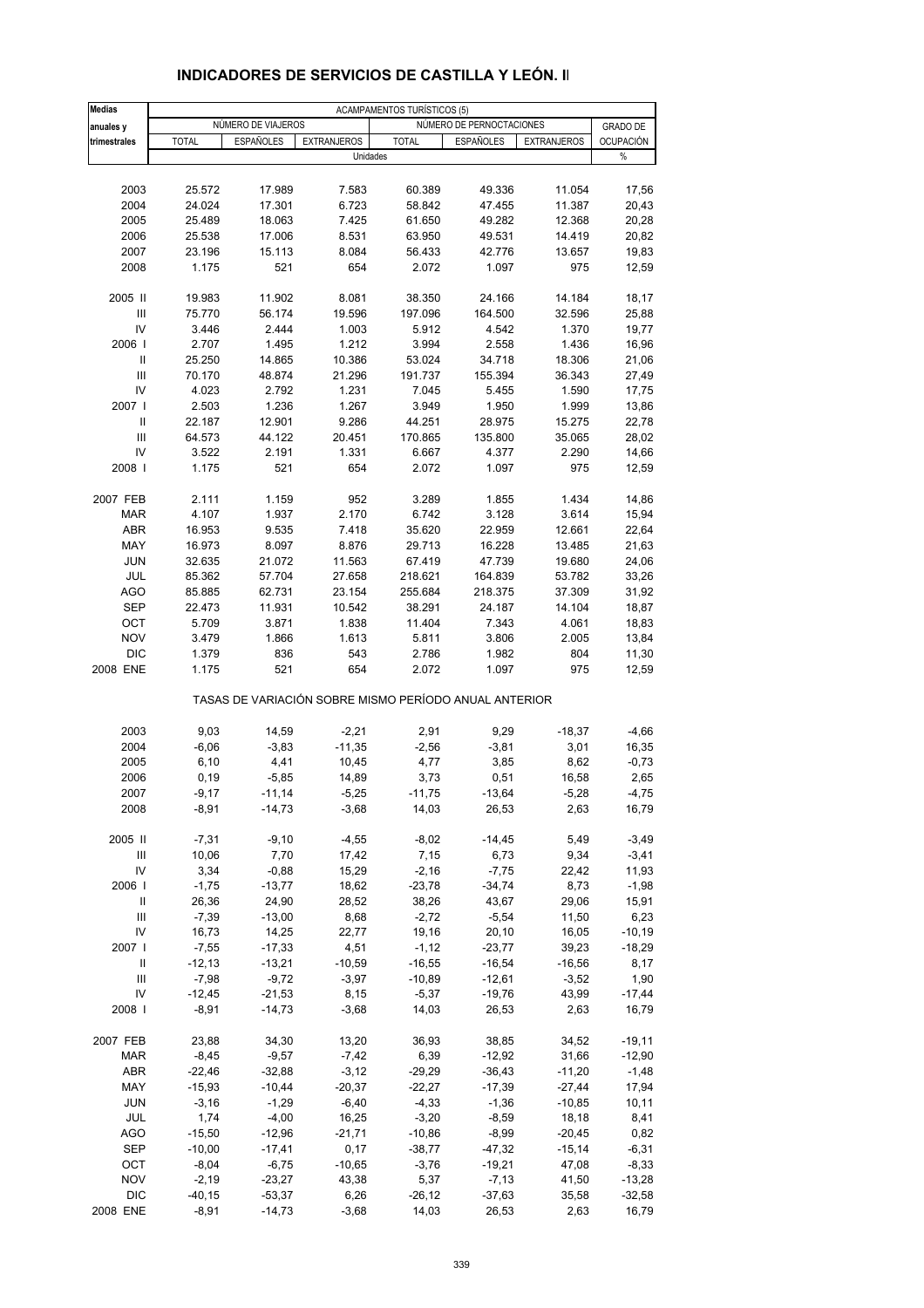| <b>Medias</b>                      | APARTAMENTOS TURÍSTICOS (5) |                    |                                                       |              |                          |                    |                  |
|------------------------------------|-----------------------------|--------------------|-------------------------------------------------------|--------------|--------------------------|--------------------|------------------|
| anuales y                          |                             | NÚMERO DE VIAJEROS |                                                       |              | NÚMERO DE PERNOCTACIONES |                    | <b>GRADO DE</b>  |
| trimestrales                       | <b>TOTAL</b>                | <b>ESPAÑOLES</b>   | <b>EXTRANJEROS</b>                                    | <b>TOTAL</b> | <b>ESPAÑOLES</b>         | <b>EXTRANJEROS</b> | <b>OCUPACIÓN</b> |
|                                    |                             |                    | Unidades                                              |              |                          |                    | $\%$             |
|                                    |                             |                    |                                                       |              |                          |                    |                  |
| 2003                               | 413                         | 360                | 53                                                    | 1.828        | 1.605                    | 222                | 16,16            |
| 2004                               | 394                         | 370                | 24                                                    | 2.293        | 2.078                    | 215                | 21,41            |
| 2005                               | 524                         | 487                | 38                                                    | 2.842        | 2.577                    | 265                | 22,56            |
| 2006                               | 870                         | 826                | 44                                                    | 4.264        | 4.025                    | 238                | 22,11            |
| 2007                               | 1.096                       | 1.011              | 85                                                    | 4.789        | 4.209                    | 580                | 17,89            |
| 2008                               | 1.042                       | 947                | 95                                                    | 4.666        | 3.896                    | 770                | 15,15            |
|                                    |                             |                    |                                                       |              |                          |                    |                  |
| 2005 II                            | 404                         | 389                | 15                                                    | 2.320        | 2.091                    | 229                | 18,44            |
| Ш                                  | 632                         | 589                | 43                                                    | 3.475        | 3.200                    | 275                | 25,55            |
| IV                                 | 470                         | 426                | 44                                                    | 2.520        | 2.334                    | 186                | 18,24            |
| 2006                               | 807                         | 727                | 80                                                    | 3.657        | 3.391                    | 266                | 22,11            |
| Ш                                  | 926                         | 878                | 48                                                    | 4.039        | 3.728                    | 311                | 20,50            |
| $\mathbf{III}$                     | 960                         | 933                | 27                                                    | 5.753        | 5.523                    | 230                | 28,64            |
| IV                                 | 787                         | 767                | 21                                                    | 3.606        | 3.460                    | 146                | 17,17            |
| 2007 l                             | 933                         | 900                | 33                                                    | 3.777        | 3.429                    | 348                | 16,99            |
| Ш                                  | 893                         | 852                | 42                                                    | 4.224        | 3.841                    | 383                |                  |
| $\ensuremath{\mathsf{III}}\xspace$ |                             |                    |                                                       |              |                          |                    | 15,18            |
|                                    | 1.355                       | 1.288              | 67                                                    | 6.635        | 6.072                    | 562                | 24,05            |
| IV                                 | 1.204                       | 1.006              | 198                                                   | 4.519        | 3.495                    | 1.025              | 15,34            |
| 2008                               | 1.042                       | 947                | 95                                                    | 4.666        | 3.896                    | 770                | 15,15            |
|                                    |                             |                    |                                                       |              |                          |                    |                  |
| 2007 FEB                           | 1.019                       | 962                | 57                                                    | 3.372        | 3.033                    | 339                | 16,75            |
| <b>MAR</b>                         | 1.020                       | 993                | 27                                                    | 3.968        | 3.726                    | 242                | 16,02            |
| <b>ABR</b>                         | 1.384                       | 1.325              | 59                                                    | 5.866        | 5.334                    | 532                | 20,82            |
| MAY                                | 502                         | 460                | 42                                                    | 2.803        | 2.488                    | 315                | 10, 11           |
| <b>JUN</b>                         | 794                         | 770                | 24                                                    | 4.004        | 3.702                    | 302                | 14,60            |
| JUL                                | 1.450                       | 1.408              | 42                                                    | 6.157        | 5.804                    | 353                | 22,30            |
| <b>AGO</b>                         | 1.676                       | 1.566              | 110                                                   | 9.342        | 8.555                    | 787                | 33,46            |
| <b>SEP</b>                         | 938                         | 889                | 49                                                    | 4.405        | 3.858                    | 547                | 16,40            |
| OCT                                | 1.136                       | 1.054              | 82                                                    | 3.746        | 3.155                    | 591                | 13,40            |
| <b>NOV</b>                         | 900                         | 754                | 146                                                   | 3.754        | 2.884                    | 870                | 12,63            |
| <b>DIC</b>                         | 1.576                       | 1.209              | 367                                                   | 6.058        | 4.445                    | 1.613              | 20,00            |
| 2008 ENE                           | 1.042                       | 947                | 95                                                    | 4.666        | 3.896                    | 770                | 15,15            |
|                                    |                             |                    | TASAS DE VARIACIÓN SOBRE MISMO PERÍODO ANUAL ANTERIOR |              |                          |                    |                  |
|                                    |                             |                    |                                                       |              |                          |                    |                  |
| 2003                               | 6,45                        | 6,57               | 5,68                                                  | 14,45        | 12,61                    | 29,75              | $-2,97$          |
| 2004                               | $-4,48$                     | 2,97               | $-55,29$                                              | 25,47        | 29,47                    | $-3,37$            | 32,54            |
| 2005                               | 33,08                       | 31,43              | 59,01                                                 | 23,91        | 23,99                    | 23,07              | 5,37             |
| 2006                               | 65,94                       | 69,69              | 17,33                                                 | 50,05        | 56,20                    | $-9,86$            | $-2,02$          |
| 2007                               | 25,99                       | 22,43              | 92,99                                                 | 12,31        | 4,57                     | 143,06             | $-19,06$         |
| 2008                               | 37,11                       | 26,94              | 578,57                                                | 16,91        | 10,43                    | 66,31              | $-16,80$         |
| 2005 II                            | 25,47                       | 24,84              | 43,75                                                 | 18,33        | 16,38                    | 39,63              | $-2,71$          |
| Ш                                  | 35,02                       | 31,57              | 109,68                                                | 15,46        | 16,05                    | 8,99               | $-1,88$          |
| IV                                 | 70,50                       | 60,43              | 329,03                                                | 24,03        | 26,34                    | 0,90               | $-3,17$          |
| 2006                               | 36,49                       | 33,58              | 70,21                                                 | 19,86        | 26,38                    | $-27,63$           | $-21,09$         |
| Ш                                  | 129,29                      | 125,99             | 213,04                                                | 74,11        | 78,29                    | 35,95              | 11,19            |
| Ш                                  | 51,82                       | 58,35              | $-36,92$                                              | 65,56        | 72,58                    | $-16,14$           | 12,08            |
| IV                                 | 67,52                       | 80,11              | $-53,38$                                              | 43,06        | 48,24                    | $-21,82$           | $-5,85$          |
| 2007 l                             | 15,66                       | 23,90              | $-59,17$                                              | 3,28         | 1,13                     | 30,66              | $-23,15$         |
| Ш                                  | $-3,56$                     | $-3,04$            | $-13,19$                                              | 4,58         | 3,04                     | 23,02              | $-25,98$         |
| Ш                                  | 41,11                       | 38,06              | 145,12                                                | 15,32        | 9,95                     | 144,14             | $-16,01$         |
| IV                                 | 52,92                       | 31,17              | 859,68                                                | 25,34        | 1,00                     | 603,43             | $-10,64$         |
| 2008                               | 37,11                       | 26,94              | 578,57                                                | 16,91        | 10,43                    | 66,31              | $-16,80$         |
|                                    |                             |                    |                                                       |              |                          |                    |                  |
| 2007 FEB                           | 24,57                       | 30,71              | $-30,49$                                              | 1,02         | $-1,53$                  | 31,40              | $-23,45$         |
| <b>MAR</b>                         | 6,69                        | 8,05               | $-27,03$                                              | $-10,29$     | $-12,86$                 | 64,63              | $-27,77$         |
| ABR                                | $-3,08$                     | 0,84               | $-48,25$                                              | 16,34        | 21,39                    | $-17,90$           | $-19,21$         |
| MAY                                | $-38,71$                    | $-42,43$           | 110,00                                                | $-10,85$     | $-16,06$                 | 75,00              | $-35,11$         |
| <b>JUN</b>                         | 49,25                       | 47,51              | 140,00                                                | 1,83         | $-3,24$                  | 184,91             | $-27,58$         |
| JUL                                | 56,93                       | 58,74              | 13,51                                                 | 30,83        | 30,31                    | 40,08              | $-8,15$          |
| AGO                                | 23,05                       | 18,55              | 168,29                                                | 2,86         | $-2,06$                  | 126,80             | $-23,61$         |
| SEP                                | 57,91                       | 50,68              | $\overline{\phantom{a}}$                              | 26,87        | 14,14                    | 494,57             | $-8,02$          |
| OCT                                | 50,46                       | 40,35              |                                                       | $-2,63$      | $-13,82$                 | 217,74             | $-25,47$         |
| <b>NOV</b>                         | 111,27                      | 79,52              |                                                       | 47,10        | 16,01                    |                    | $-0,16$          |
| <b>DIC</b>                         | 33,45                       | 7,09               | 605,77                                                | 37,12        | 5,01                     | 771,89             | $-4,21$          |
| 2008 ENE                           | 37,11                       | 26,94              | 578,57                                                | 16,91        | 10,43                    | 66,31              | $-16,80$         |

# **INDICADORES DE SERVICIOS DE CASTILLA Y LEÓN. III**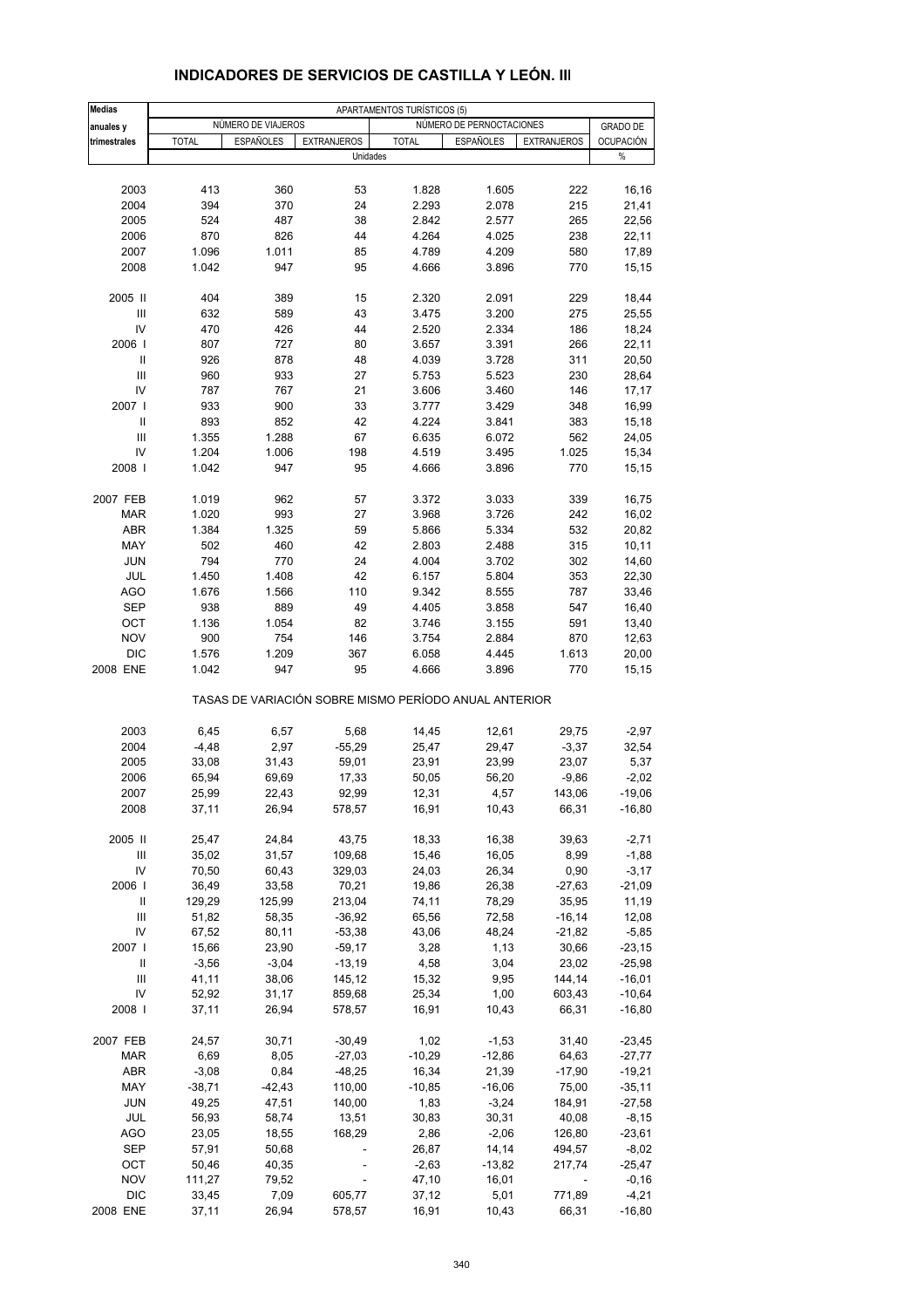| <b>Medias</b> |              |                                                       |                 | TRANSPORTE AÉREO DE PASAJEROS |              |                      |            |
|---------------|--------------|-------------------------------------------------------|-----------------|-------------------------------|--------------|----------------------|------------|
| anuales y     | <b>TOTAL</b> |                                                       | <b>INTERIOR</b> |                               |              | <b>INTERNACIONAL</b> |            |
| trimestrales  |              | <b>TOTAL</b>                                          | <b>REGULAR</b>  | NO REGULAR                    | <b>TOTAL</b> | <b>REGULAR</b>       | NO REGULAR |
|               |              |                                                       |                 | Unidades                      |              |                      |            |
|               |              |                                                       |                 |                               |              |                      |            |
| 2003          | 21.361       | 15.263                                                | 10.413          | 4.850                         | 6.099        | 4.810                | 1.288      |
| 2004          | 42.044       | 18.940                                                | 13.307          | 5.633                         | 23.104       | 21.831               | 1.273      |
| 2005          | 44.823       | 21.738                                                | 16.382          | 5.356                         | 23.085       | 21.552               | 1.533      |
| 2006          | 50.747       | 27.722                                                | 21.538          | 6.184                         | 23.025       | 21.092               | 1.933      |
| 2007          | 61.268       | 38.758                                                | 32.484          | 6.274                         | 22.510       | 20.179               | 2.331      |
| 2008          | 37.735       | 26.605                                                | 21.197          | 5.408                         | 11.130       | 10.782               | 348        |
|               |              |                                                       |                 |                               |              |                      |            |
| 2005 II       | 46.493       | 21.543                                                | 16.893          | 4.650                         | 24.951       | 22.400               | 2.550      |
| Ш             | 54.364       | 29.242                                                | 20.911          | 8.331                         | 25.122       | 23.648               | 1.474      |
| IV            | 43.959       | 20.786                                                | 16.277          | 4.510                         | 23.172       | 21.836               | 1.336      |
| 2006          | 41.494       | 21.877                                                | 16.116          | 5.761                         | 19.617       | 19.366               | 251        |
| Ш             | 52.051       | 25.621                                                | 19.609          | 6.013                         | 26.430       | 23.377               | 3.053      |
| III           | 60.748       | 35.810                                                | 26.366          | 9.445                         | 24.938       | 23.658               | 1.280      |
| IV            | 48.694       | 27.580                                                | 24.061          | 3.519                         | 21.113       | 17.967               | 3.146      |
| 2007 l        | 46.577       | 30.152                                                | 25.454          | 4.698                         | 16.424       | 15.799               | 625        |
| Ш             | 64.941       | 38.437                                                | 33.331          | 5.106                         | 26.505       | 22.058               | 4.447      |
| III           | 79.231       | 50.299                                                | 40.302          | 9.997                         | 28.931       | 26.902               | 2.029      |
| IV            | 54.323       | 36.142                                                | 30.847          | 5.295                         | 18.181       | 15.958               | 2.223      |
| 2008          | 37.735       | 26.605                                                | 21.197          | 5.408                         | 11.130       | 10.782               | 348        |
|               |              |                                                       |                 |                               |              |                      |            |
| 2007 FEB      | 44.705       | 30.059                                                | 25.370          | 4.689                         | 14.646       | 14.431               | 215        |
| <b>MAR</b>    | 57.749       | 35.599                                                | 29.304          | 6.295                         | 22.150       | 20.600               | 1.550      |
| <b>ABR</b>    | 65.556       | 39.147                                                | 31.167          | 7.980                         | 26.409       | 22.878               | 3.531      |
| MAY           | 64.112       | 37.464                                                | 33.412          | 4.052                         | 26.648       | 19.949               | 6.699      |
| <b>JUN</b>    | 65.156       | 38.699                                                | 35.413          | 3.286                         | 26.457       | 23.347               | 3.110      |
| JUL           | 80.283       | 51.956                                                | 41.930          | 10.026                        | 28.327       | 27.707               | 620        |
| AGO           | 82.801       | 53.238                                                | 40.921          | 12.317                        | 29.563       | 28.330               | 1.233      |
| <b>SEP</b>    | 74.608       | 45.704                                                | 38.056          | 7.648                         | 28.904       | 24.670               | 4.234      |
| OCT           | 70.129       | 41.025                                                | 35.844          | 5.181                         | 29.104       | 23.658               | 5.446      |
| <b>NOV</b>    | 49.693       | 36.762                                                | 31.091          | 5.671                         | 12.931       | 12.463               | 468        |
| <b>DIC</b>    | 43.146       | 30.639                                                | 25.605          | 5.034                         | 12.507       | 11.752               | 755        |
| 2008 ENE      | 37.735       | 26.605                                                | 21.197          | 5.408                         | 11.130       | 10.782               | 348        |
|               |              | TASAS DE VARIACIÓN SOBRE MISMO PERÍODO ANUAL ANTERIOR |                 |                               |              |                      |            |
| 2003          | 17,90        | 8,51                                                  | 1,35            | 27,90                         | 50,51        | 64,99                | 13,35      |
| 2004          | 96,82        | 24,09                                                 | 27,79           | 16,15                         | 278,84       | 353,85               | $-1,18$    |
| 2005          | 6,61         | 14,77                                                 | 23,10           | $-4,90$                       | $-0,08$      | $-1,28$              | 20,41      |
| 2006          | 13,22        | 27,53                                                 | 31,47           | 15,46                         | $-0,26$      | $-2,13$              | 26,05      |
| 2007          | 20,73        | 39,81                                                 | 50,82           | 1,45                          | $-2,23$      | $-4,33$              | 20,62      |
| 2008          | 1,23         | 7,28                                                  | $-2,27$         | 73,89                         | $-10,80$     | $-12,81$             | 213,51     |
|               |              |                                                       |                 |                               |              |                      |            |
| 2005 II       | 2,27         | 7,65                                                  | 14,49           | $-11,55$                      | $-1,97$      | $-3,15$              | 9,79       |
| Ш             | 16,58        | 38,85                                                 | 53,11           | 12,55                         | $-1,76$      | $-4,31$              | 71,50      |
| IV            | 18,45        | 32,25                                                 | 36,77           | 18,16                         | 8,31         | 10,88                | $-21,46$   |
| 2006          | 20,36        | 42,23                                                 | 40,79           | 46,44                         | 2,74         | 5,69                 | $-67,47$   |
| Ш             | 11,95        | 18,93                                                 | 16,08           | 29,31                         | 5,93         | 4,36                 | 19,70      |
| Ш             | 11,74        | 22,46                                                 | 26,09           | 13,36                         | $-0,73$      | 0,04                 | $-13,18$   |
| IV            | 10,77        | 32,68                                                 | 47,83           | $-21,97$                      | $-8,89$      | $-17,72$             | 135,50     |
| 2007 l        | 12,25        | 37,83                                                 | 57,95           | $-18,46$                      | $-16,27$     | $-18,42$             | 149,14     |
| Ш             | 24,76        | 50,02                                                 | 69,98           | $-15,08$                      | 0,28         | $-5,64$              | 45,66      |
| Ш             | 30,42        | 40,46                                                 | 52,86           | 5,85                          | 16,01        | 13,71                | 58,52      |
| IV            | 11,56        | 31,04                                                 | 28,20           | 50,48                         | $-13,89$     | $-11,18$             | $-29,35$   |
| 2008          | 1,23         | 7,28                                                  | $-2,27$         | 73,89                         | $-10,80$     | $-12,81$             | 213,51     |
|               |              |                                                       |                 |                               |              |                      |            |
| 2007 FEB      | 16,98        | 53,39                                                 | 66,61           | 7,30                          | $-21,34$     | $-21,52$             | $-7,33$    |
| MAR           | 14,47        | 28,49                                                 | 48,13           | $-20,55$                      | $-2,60$      | $-7,95$              | 329,36     |
| <b>ABR</b>    | 27,29        | 47,44                                                 | 65,65           | 3,15                          | 5,84         | $-2,60$              | 141,19     |
| MAY           | 18,93        | 53,96                                                 | 66,74           | $-5,66$                       | $-9,90$      | $-13,89$             | 4,52       |
| <b>JUN</b>    | 28,41        | 48,96                                                 | 77,30           | $-45,30$                      | 6,85         | $-0,55$              | 142,02     |
| JUL           | 27,94        | 39,13                                                 | 62,30           | $-12,88$                      | 11,48        | 14,40                | $-47,86$   |
| AGO           | 32,71        | 40,61                                                 | 40,98           | 39,40                         | 20,52        | 23,60                | $-23,37$   |
| SEP           | 30,66        | 41,82                                                 | 57,02           | $-4,28$                       | 16,19        | 3,51                 | 306,33     |
| OCT           | 22,60        | 55,07                                                 | 64,61           | 10,68                         | $-5,34$      | 0,68                 | $-24,86$   |
| <b>NOV</b>    | 5,24         | 22,66                                                 | 18,10           | 55,58                         | $-25,02$     | $-21,99$             | $-63, 12$  |
| <b>DIC</b>    | 3,56         | 16,44<br>7,28                                         | 6,32<br>$-2,27$ | 125,64                        | $-18,51$     | $-18,54$             | $-18,11$   |
| 2008 ENE      | 1,23         |                                                       |                 | 73,89                         | $-10,80$     | $-12,81$             | 213,51     |

# **INDICADORES DE SERVICIOS DE CASTILLA Y LEÓN. IV**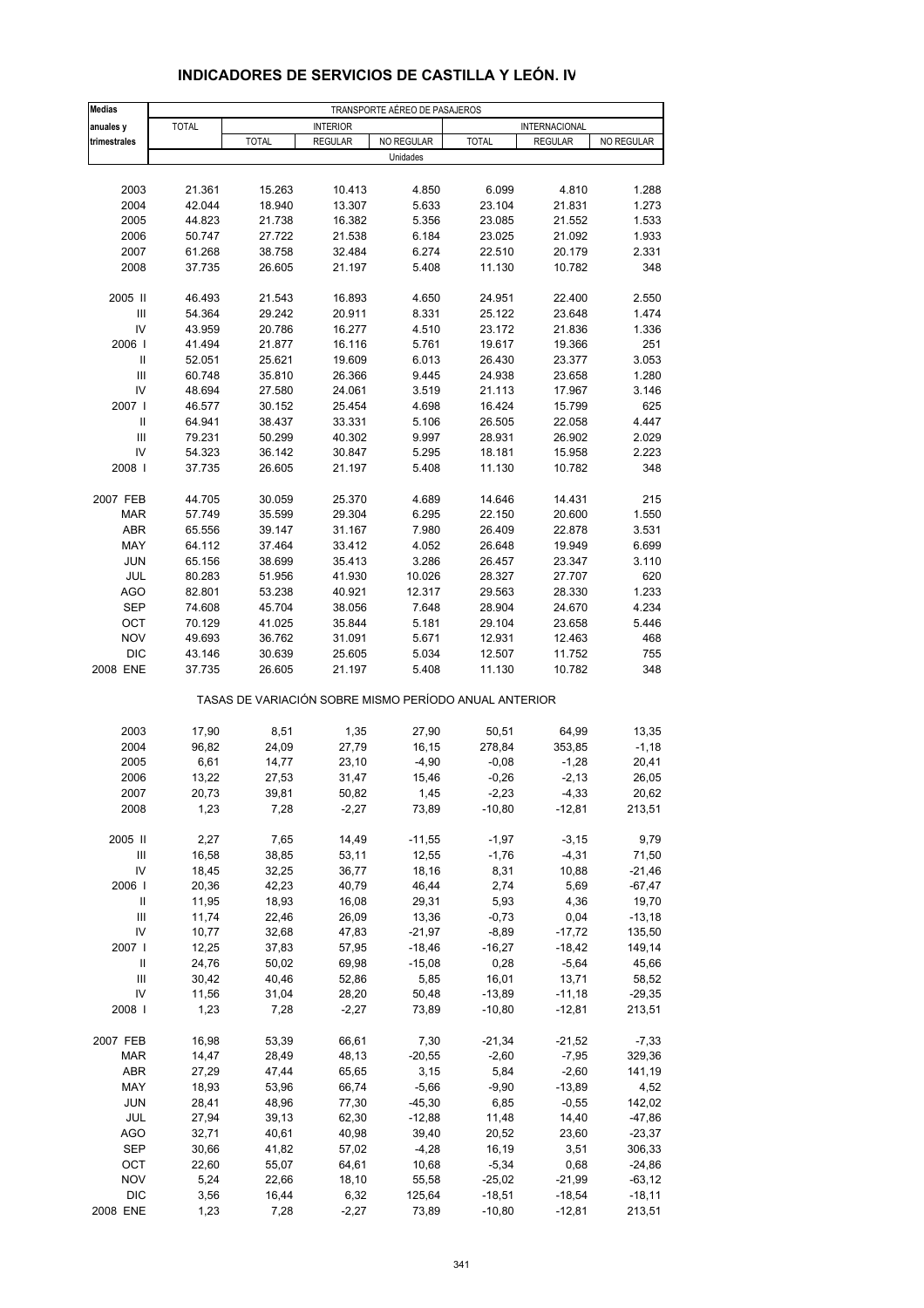# **INDICADORES DE DEMANDA DE CASTILLA Y LEÓN. I**

| Medias       |                  |           | CONSUMO         |                                                       |                  |
|--------------|------------------|-----------|-----------------|-------------------------------------------------------|------------------|
| anuales y    | IPI. INE         | GASOLINA  | MATRICULACIÓN   | E. ELÉCTRICA                                          | <b>INDICE</b>    |
| trimestrales | <b>B.CONSUMO</b> | AUTO      | <b>TURISMOS</b> | USOS DOMEST.                                          | COMERC. MENOR    |
|              | <b>Base 2000</b> | Toneladas | Unidades        | Gwh                                                   | <b>Base 2005</b> |
|              |                  |           |                 |                                                       |                  |
| 2003         | 125,2            | 41.247    | 5.137           | 262,992                                               | 91,00            |
| 2004         | 129,8            | 40.376    | 5.667           | 276,484                                               | 95,66            |
| 2005         | 132,3            | 37.770    | 5.686           | 268,033                                               | 100,00           |
| 2006         | 125,1            | 36.563    | 5.586           | 284,559                                               | 104,29           |
| 2007         | 120,4            | 34.853    | 5.542           | 325,416                                               | 108,27           |
| 2008         | 126,9            |           | 4.629           |                                                       |                  |
|              |                  |           |                 |                                                       |                  |
| 2005 II      | 124,6            | 37.083    | 5.933           | 272,809                                               | 98,87            |
| Ш            | 124,5            | 46.617    | 5.499           | 230,627                                               | 101,50           |
| IV           | 159,7            | 34.907    | 5.751           | 206,708                                               | 106,03           |
| 2006         | 122,5            | 31.436    | 5.559           | 364,896                                               | 97,41            |
| Ш            | 118,7            | 37.574    | 5.829           | 270,540                                               | 101,50           |
| Ш            | 115,9            | 42.521    | 5.233           | 233,927                                               | 107,21           |
| IV           | 143,3            | 34.720    | 5.722           | 268,874                                               | 111,04           |
| 2007         | 121,4            | 30.606    | 5.527           | 400,976                                               | 102,16           |
| Ш            | 114,1            | 35.095    | 5.391           | 304,085                                               | 104,36           |
| Ш            | 108,9            | 40.292    | 5.292           | 271,189                                               | 109,70           |
|              |                  |           |                 |                                                       |                  |
| IV           | 137,3            | 33.417    | 5.958           |                                                       | 116,86           |
| 2008         | 126,9            |           | 4.629           |                                                       |                  |
| 2007 MAR     | 132,4            | 33.887    | 5.935           | 436,308                                               | 104,70           |
| ABR          | 104,3            | 35.993    | 4.589           | 288,910                                               | 99,70            |
| MAY          | 123,1            | 33.503    | 5.841           | 363,767                                               | 107,03           |
|              |                  |           |                 |                                                       |                  |
| JUN          | 115,0            | 35.790    | 5.742           | 259,577                                               | 106,34           |
| JUL          | 113,8            | 39.961    | 6.641           | 282,121                                               | 113,10           |
| <b>AGO</b>   | 99,0             | 46.865    | 4.893           | 254,506                                               | 112,86           |
| SEP          | 113,9            | 34.051    | 4.341           | 276,939                                               | 103,14           |
| ОСТ          | 133,2            | 36.083    | 5.933           |                                                       | 112,18           |
| <b>NOV</b>   | 151,3            | 31.127    | 5.411           |                                                       | 107,85           |
| DIC          | 127,3            | 33.041    | 6.530           |                                                       | 130,57           |
| 2008 ENE     | 126,9            |           | 4.464           |                                                       |                  |
| FEB          |                  |           | 4.793           |                                                       |                  |
|              |                  |           |                 | TASAS DE VARIACIÓN SOBRE MISMO PERÍODO ANUAL ANTERIOR |                  |
|              |                  |           |                 |                                                       |                  |
| 2003         | 7,10             | $-0,33$   | 7,19            | 3,16                                                  | 2,37             |
| 2004         | 3,72             | $-2,11$   | 10,32           | 5,13                                                  | 5,12             |
| 2005         | 1,91             | $-6,46$   | 0,34            | $-3,06$                                               | 4,54             |
| 2006         | $-5,44$          | $-3,19$   | $-1,77$         | 6,17                                                  | 4,29             |
| 2007         | $-3,72$          | $-4,68$   | $-0,78$         | 12,29                                                 | 3,82             |
| 2008         | 0,32             |           | $-13,05$        |                                                       |                  |
|              |                  |           |                 |                                                       |                  |
| 2005 II      | $-1,55$          | $-8,02$   | 1,67            | $-0,76$                                               | 5,03             |
| Ш            | 5,66             | $-3,31$   | $-1,10$         | 1,48                                                  | 4,64             |
| IV           | 4,20             | $-8,53$   | $-1,42$         | $-20,23$                                              | 4,19             |
| 2006         | 1,83             | $-3,19$   | $-0,05$         | 0,80                                                  | 4,07             |
| Ш            | $-4,74$          | 1,32      | $-1,75$         | $-0,83$                                               | 2,66             |
| Ш            | $-6,96$          | $-8,79$   | $-4,84$         | 1,43                                                  | 5,63             |
| IV           | $-10,29$         | $-0,54$   | $-0,50$         | 30,07                                                 | 4,72             |
| 2007 l       | $-0,90$          | $-2,64$   | $-0,58$         | 9,89                                                  | 4,88             |
| Ш            | $-3,82$          | $-6,60$   | $-7,51$         | 12,40                                                 | 2,82             |
| Ш            | $-6,01$          | $-5,24$   | 1,12            | 15,93                                                 | 2,32             |
| IV           | $-4,21$          | $-3,75$   | 4,13            |                                                       | 5,25             |
| 2008         | 0,32             |           | $-13,05$        |                                                       |                  |
|              |                  |           |                 |                                                       |                  |
| 2007 MAR     | 2,24             | 0,56      | $-5,24$         | 10,17                                                 | 5,66             |
| ABR          | 7,53             | $-8,82$   | $-8,89$         | 10,93                                                 | 2,23             |
| MAY          | $-6,39$          | $-9,34$   | $-5,88$         | 16,38                                                 | 2,58             |
| JUN          | $-9,80$          | $-1,39$   | $-8,02$         | 8,79                                                  | 3,61             |
| JUL          | $-3,31$          | $-3,81$   | 7,77            | 23,39                                                 | 4,80             |
| <b>AGO</b>   | $-9,26$          | $-4,42$   | $-0,55$         | 7,93                                                  | 1,29             |
| SEP          | $-5,71$          | $-7,95$   | $-5,98$         | 16,69                                                 | 0,83             |
| OCT          | $-4,31$          | $-0,30$   | 6,27            |                                                       | 6,88             |
| <b>NOV</b>   | $-0,46$          | $-1,88$   | $-4,28$         |                                                       | 5,12             |
| DIC          | $-8,22$          | $-8,84$   | 10,14           |                                                       | 3,99             |
| 2008 ENE     | 0,32             |           | $-18,67$        |                                                       |                  |
| FEB          |                  |           | $-7,06$         |                                                       |                  |
|              |                  |           |                 |                                                       |                  |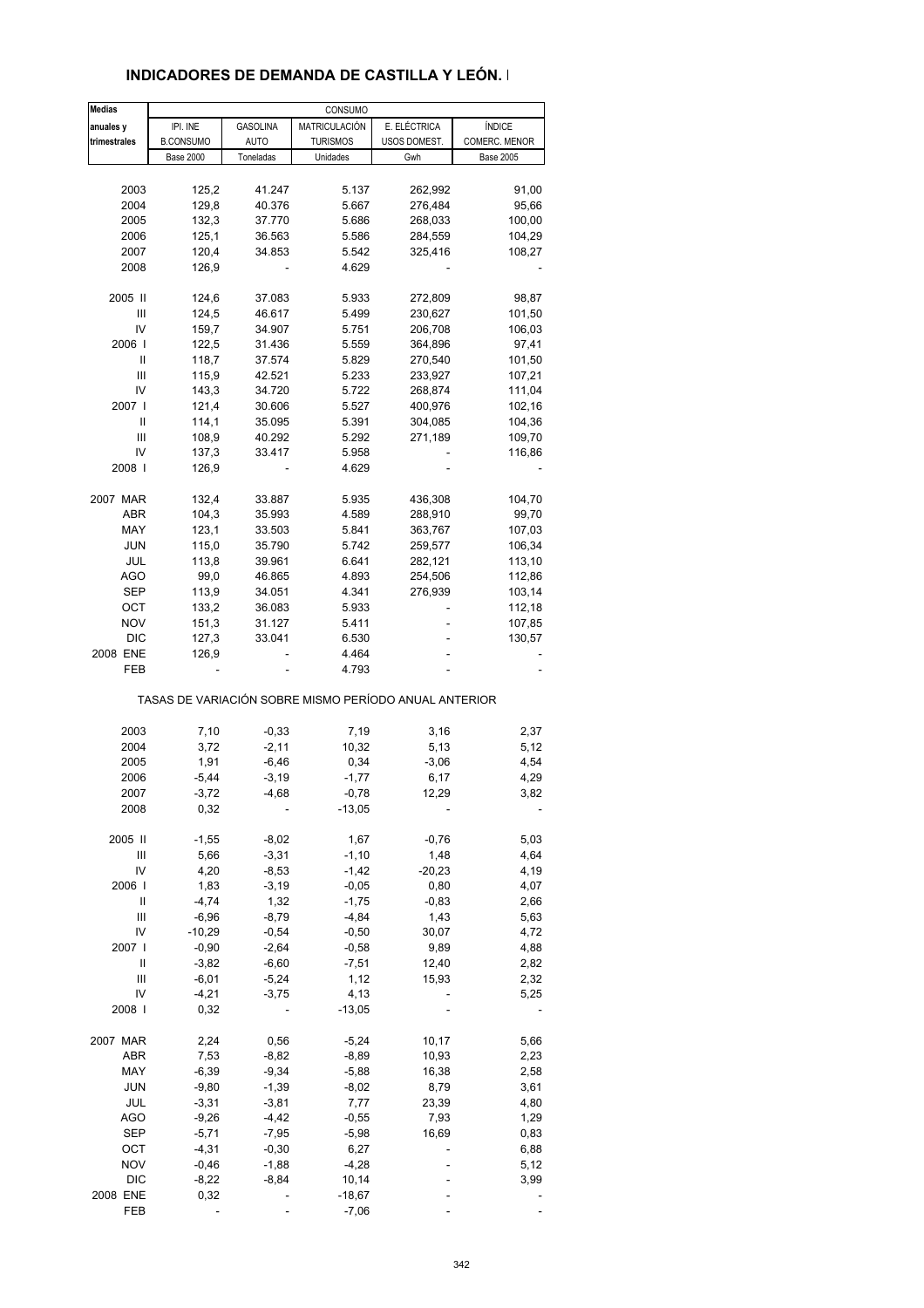#### **Medias anuales y CONTRIGUES INSCRIPCIÓN INSCRIPCIÓN trimestrales** B. EQUIPO B. INTERMEDIOS ENERGÍA VEHÍCULOS CARGA MAQUINARIA AGRICOLA 2003 106,6 106,6 114,2 1.156 214 2004 103,0 111,9 112,1 1.316 226 2005 98,2 128,1 96,8 1.469 177 2006 91,4 112,5 98,5 1.445 176 2007 98,1 118,5 101,1 1.452 201 2008 102,1 111,1 88,1 1.101 154 2005 II 110,6 120,0 94,0 1.559 214 III 84,9 123,4 96,3 1.296 142 IV 99,9 159,6 100,8 1.544 179 2006 I 99,6 112,7 100,9 1.444 151 II 103,4 117,4 97,1 1.526 228 III 74,6 104,2 91,8 1.337 155 IV 88,0 115,6 104,2 1.473 169 2007 I 100,8 121,0 95,7 1.465 132 II 98,3 129,2 105,8 1.433 212 III 87,4 111,7 104,6 1.310 184 IV 105,9 112,2 98,2 1.599 273 2008 I 102,1 111,1 88,1 1.101 154 2007 MAR 116,5 133,5 101,7 1.586 194 ABR 81,5 120,3 100,4 1.287 179 MAY 105,7 132,2 114,5 1.568 233 JUN 107,7 135,0 102,6 1.444 225 JUL 97,4 132,0 108,4 1.597 212 AGO 58,9 92,9 107,6 1.276 129 SEP 105,8 110,1 97,8 1.056 211 OCT 119,5 123,1 97,0 1.500 331 NOV 107,2 118,0 98,7 1.558 199 DIC 90,9 95,6 98,9 1.738 290 2008 ENE 102,1 111,1 88,1 1.079 173 FEB - - - - - - 1.122 135 TASAS DE VARIACIÓN SOBRE MISMO PERÍODO ANUAL ANTERIOR 2003 -5,32 3,99 13,74 8,85 6,13 2004 -3,32 4,97 -1,83 13,86 5,93 2005 -4,64 14,47 -13,66 11,64 -21,99 2006 -6,96 -12,20 1,76 -1,66 -0,42 2007 7,31 5,37 2,61 0,45 14,08 2008 15,76 -2,54 -4,45 -21,64 51,72 2005 II 0,33 1,87 -10,65 15,69 -20,91 III -11,34 14,57 -6,62 9,64 -33,12 IV -0,53 42,90 -9,63 10,55 -21,38 2006 I 2,19 2,99 4,99 -2,37 -11,52  $\blacksquare$  -6,54 -2,19 3,30 -2,12 -6,38 III -12,21 -15,55 -4,67 -3,19 9,15 IV -11,88 -27,55 3,41 -4,58 -5,59 2007 I 1,17 7,39 -5,15 1,43 -12,36 II -4,90 10,02 8,99 -6,07 -6,87 III 17,17 7,13 13,90 -2,07 18,71 IV 20,26 -2,91 -5,76 8,53 61,74 2008 I 15,76 -2,54 -4,45 -21,64 51,72 2007 MAR 8,17 10,15 -1,83 -10,95 -9,35 ABR -12,46 12,01 13,32 -9,75 10,49 MAY -5,03 7,22 11,60 -2,43 1,30 JUN 1,89 11,11 2,50 -6,48 -22,95 JUL 17,63 12,34 9,72 6,25 20,45 AGO 22,71 14,69 23,68 -0,70 0,00 SEP 13,89 -3,59 9,03 -13,73 31,88 OCT 30,89 -1,05 3,63 5,26 77,96 NOV 5,51 -5,14 -1,20 -3,53 -44,20 DIC 27,67 -2,45 -16,96 26,03 58,47 INVERSIÓN IPI. INE Base 2000 Unidades

2008 ENE 15,76 -2,54 -4,45 -26,60 54,46 FEB - - - -16,21 48,35

#### **INDICADORES DE DEMANDA DE CASTILLA Y LEÓN II**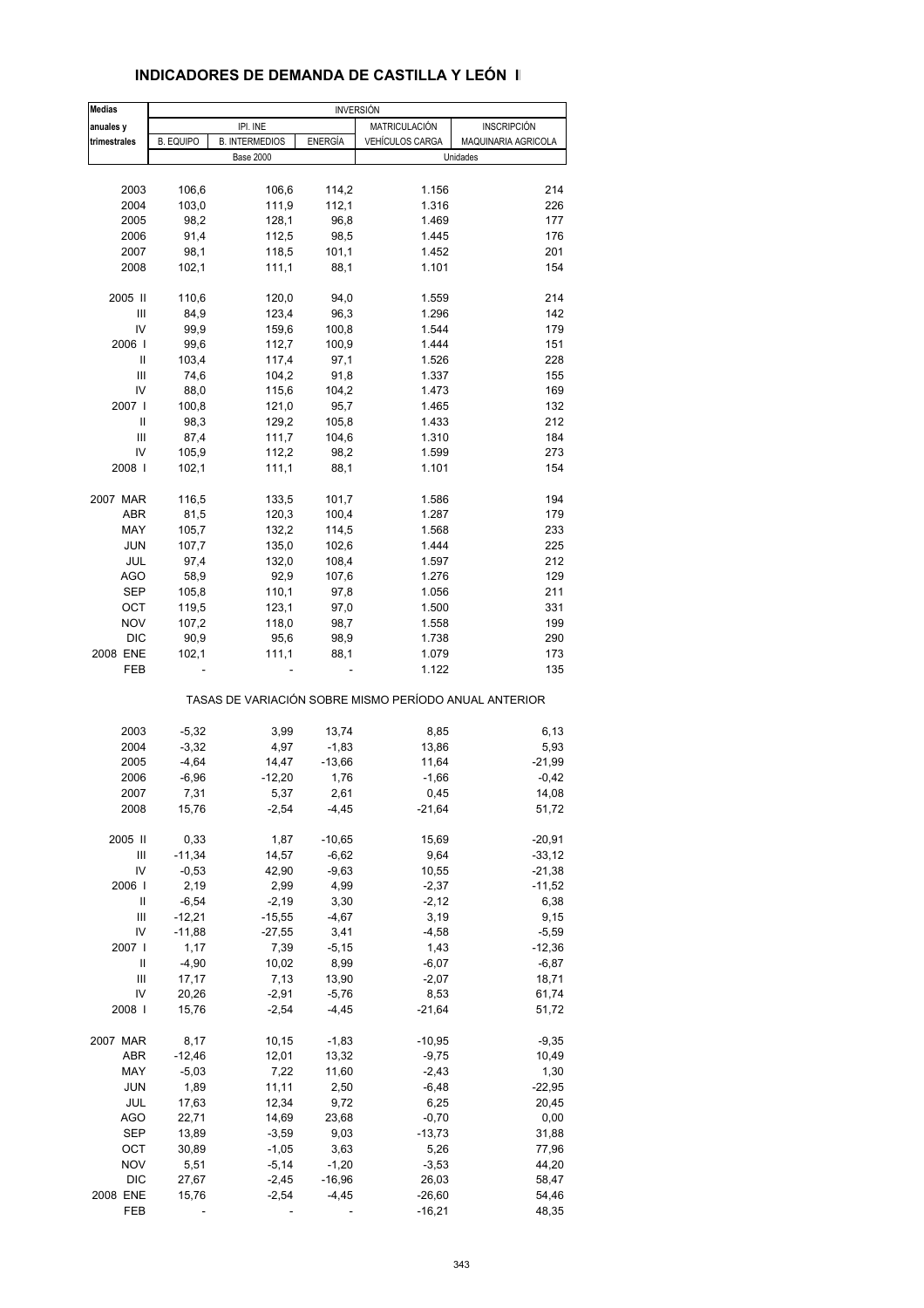# **INDICADORES DEL MERCADO DE TRABAJO DE CASTILLA Y LEÓN. I**

| Medias                             |                        | POBLACIÓN ACTIVA (8) |                    |                        |                  | POBLACIÓN OCUPADA (8)                                 |                    |                    |
|------------------------------------|------------------------|----------------------|--------------------|------------------------|------------------|-------------------------------------------------------|--------------------|--------------------|
| anuales y                          |                        |                      |                    |                        |                  |                                                       |                    |                    |
| trimestrales                       | <b>TOTAL</b>           | VARONES              | <b>MUJERES</b>     | <b>TOTAL</b>           | AGRICULT.        | <b>INDUSTRIA</b>                                      | CONSTRUC.          | <b>SERVICIOS</b>   |
|                                    |                        |                      |                    | Miles de personas      |                  |                                                       |                    |                    |
|                                    |                        |                      |                    |                        |                  |                                                       |                    |                    |
| 2002                               | 1.029,498              | 638,865              | 390,635            | 921,633                | 86,465           | 170,798                                               | 114,063            | 550,308            |
| 2003                               | 1.053,790              | 644,935              | 408,858            | 937,143                | 85,793           | 179,173                                               | 117,235            | 554,943            |
| 2004<br>2005                       | 1.074,178              | 653,678              | 420,500            | 959,450                | 79,123           | 186,038                                               | 121,700            | 572,590            |
| 2006                               | 1.120,450<br>1.137,950 | 674,250<br>674,350   | 446,225<br>463,600 | 1.022,725<br>1.045,600 | 86,450<br>84,700 | 189,250<br>185,925                                    | 130,850<br>136,475 | 616,125<br>638,525 |
| 2007                               | 1.156,000              | 680,125              | 475,875            | 1.073,025              | 79,725           | 189,450                                               | 136,350            | 667,525            |
|                                    |                        |                      |                    |                        |                  |                                                       |                    |                    |
| 2005                               | 1.103,300              | 665,800              | 437,400            | 991,700                | 84,100           | 189,600                                               | 127,500            | 590,400            |
| Ш                                  | 1.115,200              | 673,400              | 441,800            | 1.018,900              | 86,100           | 189,900                                               | 132,300            | 610,500            |
| $\ensuremath{\mathsf{III}}\xspace$ | 1.135,300              | 683,700              | 451,700            | 1.048,600              | 87,400           | 194,500                                               | 131,000            | 635,700            |
| IV                                 | 1.128,000              | 674,100              | 454,000            | 1.031,700              | 88,200           | 183,000                                               | 132,600            | 627,900            |
| 2006                               | 1.122,800              | 669,000              | 453,800            | 1.020,000              | 85,900           | 181,600                                               | 132,300            | 620,200            |
| $\ensuremath{\mathsf{II}}$         | 1.133,100              | 674,300              | 458,900            | 1.038,400              | 86,200           | 185,000                                               | 137,600            | 629,600            |
| $\ensuremath{\mathsf{III}}\xspace$ | 1.149,800              | 681,400              | 468,300            | 1.063,500              | 85,700           | 188,600                                               | 137,000            | 652,200            |
| IV                                 | 1.146,100              | 672,700              | 473,400            | 1.060,500              | 81,000           | 188,500                                               | 139,000            | 652,100            |
| 2007 l                             | 1.140,700              | 671,300              | 469,400            | 1.056,200              | 81,600           | 185,000                                               | 140,800            | 648,900            |
| Ш                                  | 1.150,000              | 675,700              | 474,300            | 1.066,200              | 77,600           | 190,400                                               | 132,700            | 665,600            |
| Ш                                  | 1.170,900              | 692,300              | 478,600            | 1.088,600              | 77,800           | 194,300                                               | 137,400            | 679,000            |
| IV                                 | 1.162,400              | 681,200              | 481,200            | 1.081,100              | 81,900           | 188,100                                               | 134,500            | 676,600            |
| 2007 ENE                           |                        |                      |                    |                        |                  |                                                       |                    |                    |
| FEB                                |                        |                      |                    |                        |                  |                                                       |                    |                    |
| <b>MAR</b>                         |                        |                      |                    |                        |                  |                                                       |                    |                    |
| <b>ABR</b>                         |                        |                      |                    |                        |                  |                                                       |                    |                    |
| MAY                                |                        |                      |                    |                        |                  |                                                       |                    |                    |
| <b>JUN</b>                         |                        |                      |                    |                        |                  |                                                       |                    |                    |
| JUL                                |                        |                      |                    |                        |                  |                                                       |                    |                    |
| <b>AGO</b>                         |                        |                      |                    |                        |                  |                                                       |                    |                    |
| <b>SEP</b>                         |                        |                      |                    |                        |                  |                                                       |                    |                    |
| OCT                                |                        |                      |                    |                        |                  |                                                       |                    |                    |
| <b>NOV</b>                         |                        |                      |                    |                        |                  |                                                       |                    |                    |
| <b>DIC</b>                         |                        |                      |                    |                        |                  |                                                       |                    |                    |
|                                    |                        |                      |                    |                        |                  | TASAS DE VARIACIÓN SOBRE MISMO PERÍODO ANUAL ANTERIOR |                    |                    |
|                                    |                        |                      |                    |                        |                  |                                                       |                    |                    |
| 2002                               | 2,56                   | 1,34                 | 4,63               | 2,08                   | $-4,77$          | $-3,80$                                               | 3,62               | 4,93               |
| 2003                               | 2,36                   | 0,95                 | 4,66               | 1,68                   | $-0,78$          | 4,90                                                  | 2,78               | 0,84               |
| 2004                               | 1,93                   | 1,36                 | 2,85               | 2,38                   | $-7,77$          | 3,83                                                  | 3,81               | 3,18               |
| 2005                               | 4,31                   | 3,15                 | 6,12               | 6,59                   | 9,26             | 1,73                                                  | 7,52               | 7,60               |
| 2006                               | 1,56                   | 0,01                 | 3,89               | 2,24                   | $-2,02$          | $-1,76$                                               | 4,30               | 3,64               |
| 2007                               | 1,59                   | 0,86                 | 2,65               | 2,62                   | $-5,87$          | 1,90                                                  | $-0,09$            | 4,54               |
|                                    |                        |                      |                    |                        |                  |                                                       |                    |                    |
| 2005 l                             | 4,97                   | 3,51                 | 7,25               | 6,65                   | 2,34             | 4,49                                                  | 7,86               | 7,73               |
| $\sf II$<br>$\mathbf{III}$         | 4,78                   | 3,94                 | 6,09               | 7,47                   | 9,68             | 4,32                                                  | 7,84               | 8,08               |
| IV                                 | 4,25<br>3,27           | 3,26<br>1,91         | 5,79<br>5,40       | 6,70<br>5,59           | 10,05<br>15,46   | 2,75<br>$-4,37$                                       | 5,99<br>8,41       | 7,67<br>6,96       |
| 2006                               | 1,77                   | 0,48                 | 3,75               | 2,85                   | 2,14             | $-4,22$                                               | 3,76               | 5,05               |
| $\, \parallel$                     | 1,61                   | 0,13                 | 3,87               | 1,91                   | 0,12             | $-2,58$                                               | 4,01               | 3,13               |
| III                                | 1,28                   | $-0,34$              | 3,68               | 1,42                   | $-1,95$          | $-3,03$                                               | 4,58               | 2,60               |
| IV                                 | 1,60                   | $-0,21$              | 4,27               | 2,79                   | $-8,16$          | 3,01                                                  | 4,83               | 3,85               |
| 2007 l                             | 1,59                   | 0,34                 | 3,44               | 3,55                   | $-5,01$          | 1,87                                                  | 6,42               | 4,63               |
| $\mathbf{II}$                      | 1,49                   | 0,21                 | 3,36               | 2,68                   | $-9,98$          | 2,92                                                  | $-3,56$            | 5,72               |
| $\ensuremath{\mathsf{III}}\xspace$ | 1,84                   | 1,60                 | 2,20               | 2,36                   | $-9,22$          | 3,02                                                  | 0,29               | 4,11               |
| IV                                 | 1,42                   | 1,26                 | 1,65               | 1,94                   | 1,11             | $-0,21$                                               | $-3,24$            | 3,76               |
|                                    |                        |                      |                    |                        |                  |                                                       |                    |                    |
| 2007 ENE                           |                        |                      |                    |                        |                  |                                                       |                    |                    |
| FEB                                |                        |                      |                    |                        |                  |                                                       |                    |                    |
| <b>MAR</b>                         |                        |                      |                    |                        |                  |                                                       |                    |                    |
| <b>ABR</b><br>MAY                  |                        |                      |                    |                        |                  |                                                       |                    |                    |
| <b>JUN</b>                         |                        |                      |                    |                        |                  |                                                       |                    |                    |
| JUL                                |                        |                      |                    |                        |                  |                                                       |                    |                    |
| <b>AGO</b>                         |                        |                      |                    |                        |                  |                                                       |                    |                    |
| <b>SEP</b>                         |                        |                      |                    |                        |                  |                                                       |                    |                    |
| OCT                                |                        |                      |                    |                        |                  |                                                       |                    |                    |
| <b>NOV</b>                         |                        |                      |                    |                        |                  |                                                       |                    |                    |
| <b>DIC</b>                         |                        |                      |                    |                        |                  |                                                       |                    |                    |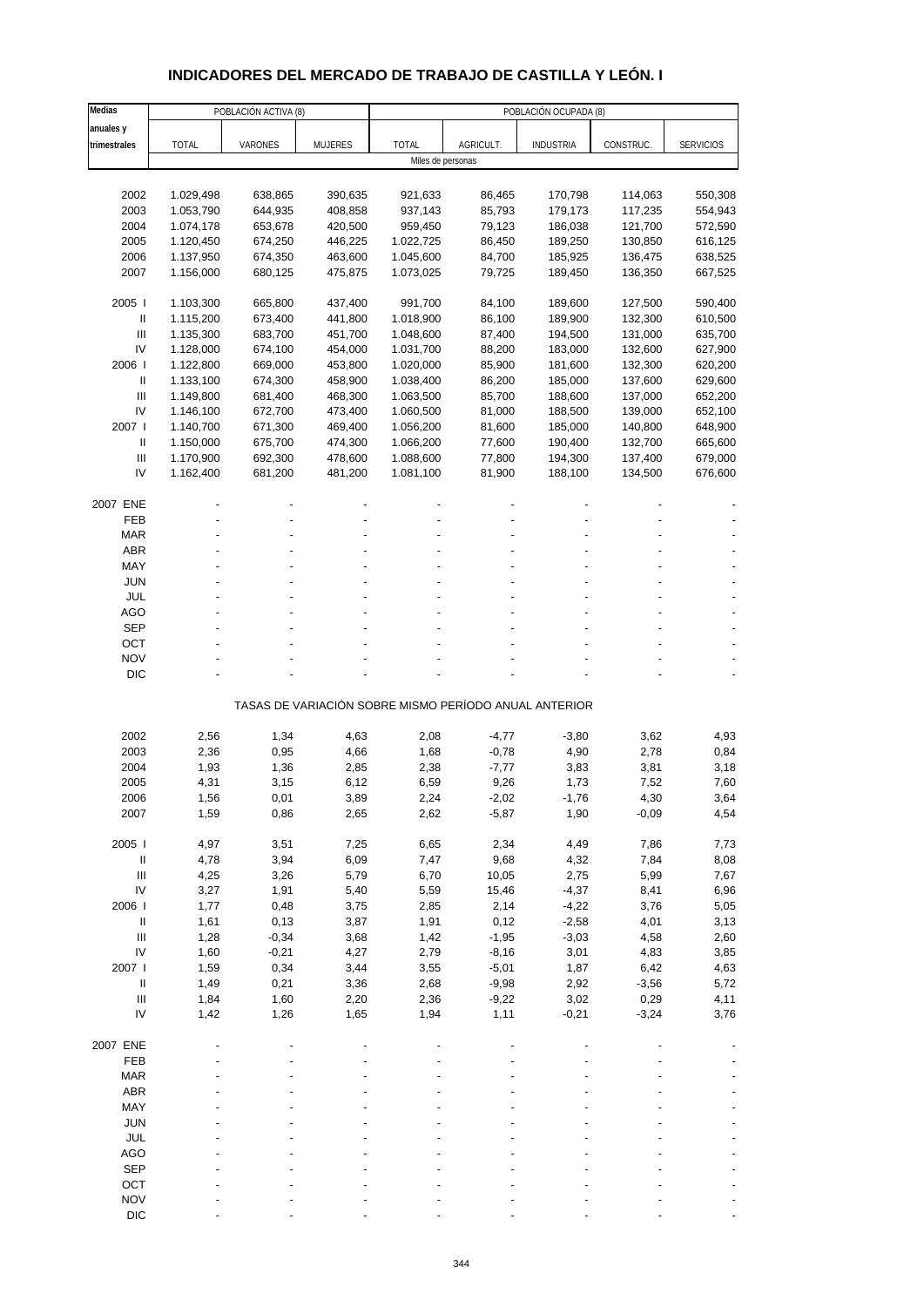# **INDICADORES DEL MERCADO DE TRABAJO DE CASTILLA Y LEÓN. II**

| Medias                             | POBLACIÓN ASALARIADA (8)                              |           |                   |           |                  |  |  |
|------------------------------------|-------------------------------------------------------|-----------|-------------------|-----------|------------------|--|--|
| anuales y                          |                                                       |           |                   |           |                  |  |  |
| trimestrales                       | <b>TOTAL</b>                                          | AGRICULT. | INDUSTRIA         | CONSTRUC. | <b>SERVICIOS</b> |  |  |
|                                    |                                                       |           | Miles de Personas |           |                  |  |  |
|                                    |                                                       |           |                   |           |                  |  |  |
| 2002                               | 687,853                                               | 16,773    | 149,943           | 86,870    | 434,268          |  |  |
| 2003                               | 709,060                                               | 18,638    | 158,415           | 87,690    | 444,318          |  |  |
| 2004                               | 721,808                                               | 15,578    | 161,263           | 93,133    | 451,835          |  |  |
| 2005                               | 792,550                                               | 16,950    | 164,875           | 101,700   | 509,025          |  |  |
| 2006                               | 817,625                                               | 19,975    | 162,625           | 105,450   | 529,575          |  |  |
| 2007                               | 835,725                                               | 20,650    | 164,150           | 104,500   | 546,425          |  |  |
|                                    |                                                       |           |                   |           |                  |  |  |
| 2005                               | 754,400                                               | 13,800    | 164,900           | 95,900    | 479,800          |  |  |
| Ш                                  | 784,600                                               | 17,700    | 164,400           | 101,600   | 500,900          |  |  |
| Ш                                  | 820,100                                               | 17,600    | 170,800           | 103,300   | 528,400          |  |  |
| IV                                 | 811,100                                               | 18,700    | 159,400           | 106,000   | 527,000          |  |  |
| 2006                               | 792,500                                               | 17,100    | 157,100           | 102,700   | 515,600          |  |  |
| Ш                                  | 808,600                                               | 19,600    | 162,700           | 107,400   | 518,900          |  |  |
| Ш                                  | 840,200                                               | 22,100    | 166,100           | 105,800   | 546,200          |  |  |
| IV                                 | 829,200                                               | 21,100    | 164,600           | 105,900   | 537,600          |  |  |
| 2007 l                             | 821,700                                               | 19,700    | 159,400           | 108,800   | 533,800          |  |  |
| Ш                                  | 829,500                                               | 20,500    | 163,500           | 102,000   | 543,500          |  |  |
| Ш                                  | 853,900                                               | 24,000    | 168,700           | 105,200   | 556,100          |  |  |
| IV                                 | 837,800                                               | 18,400    | 165,000           | 102,000   | 552,300          |  |  |
| 2007 ENE                           |                                                       |           |                   |           |                  |  |  |
| FEB                                |                                                       |           |                   |           |                  |  |  |
| <b>MAR</b>                         |                                                       |           |                   |           |                  |  |  |
| <b>ABR</b>                         |                                                       |           |                   |           |                  |  |  |
| MAY                                |                                                       |           |                   |           |                  |  |  |
| JUN                                |                                                       |           |                   |           |                  |  |  |
| JUL                                |                                                       |           |                   |           |                  |  |  |
| AGO                                |                                                       |           |                   |           |                  |  |  |
| <b>SEP</b>                         |                                                       |           |                   |           |                  |  |  |
| ОСТ                                |                                                       |           |                   |           |                  |  |  |
| <b>NOV</b>                         |                                                       |           |                   |           |                  |  |  |
| DIC                                |                                                       |           |                   |           |                  |  |  |
|                                    |                                                       |           |                   |           |                  |  |  |
|                                    | TASAS DE VARIACIÓN SOBRE MISMO PERÍODO ANUAL ANTERIOR |           |                   |           |                  |  |  |
|                                    |                                                       |           |                   |           |                  |  |  |
| 2002                               | 4,35                                                  | 2,22      | $-2,79$           | 5,60      | 6,89             |  |  |
| 2003                               | 3,08                                                  | 11,12     | 5,65              | 0,94      | 2,31             |  |  |
| 2004                               | 1,80                                                  | -16,42    | 1,80              | 6,21      | 1,69             |  |  |
| 2005                               | 9,80                                                  | 8,81      | 2,24              | 9,20      | 12,66            |  |  |
| 2006                               | 3,16                                                  | 17,85     | -1,36             | 3,69      | 4,04             |  |  |
| 2007                               | 2,21                                                  | 3,38      | 0,94              | $-0,90$   | 3,18             |  |  |
|                                    |                                                       |           |                   |           |                  |  |  |
| 2005                               | 8,50                                                  | $-13,10$  | 4,11              | 8,66      | 10,86            |  |  |
| Ш                                  | 11,36                                                 | 26,43     | 4,64              | 8,70      | 13,85            |  |  |
| $\ensuremath{\mathsf{III}}\xspace$ | 10,27                                                 | 11,53     | 4,53              | 7,66      | 12,77            |  |  |
| IV                                 | 9,07                                                  | 12,31     | $-4,06$           | 11,76     | 13,09            |  |  |
| 2006                               | 5,05                                                  | 23,91     | $-4,73$           | 7,09      | 7,46             |  |  |
| Ш                                  | 3,06                                                  | 10,73     | $-1,03$           | 5,71      | 3,59             |  |  |
| Ш                                  | 2,45                                                  | 25,57     | $-2,75$           | 2,42      | 3,37             |  |  |
| IV                                 | 2,23                                                  | 12,83     | 3,26              | $-0,09$   | 2,01             |  |  |
| 2007 l                             | 3,68                                                  | 15,20     | 1,46              | 5,94      | 3,53             |  |  |
| $\mathsf{II}$                      | 2,58                                                  | 4,59      | 0,49              | $-5,03$   | 4,74             |  |  |
| Ш                                  | 1,63                                                  | 8,60      | 1,57              | $-0,57$   | 1,81             |  |  |
| IV                                 | 1,04                                                  | $-12,80$  | 0,24              | $-3,68$   | 2,73             |  |  |
| 2007 ENE                           |                                                       |           |                   |           |                  |  |  |
| FEB                                |                                                       |           |                   |           |                  |  |  |
| <b>MAR</b>                         |                                                       |           |                   |           |                  |  |  |
| <b>ABR</b>                         |                                                       |           |                   |           |                  |  |  |
| MAY                                |                                                       |           |                   |           |                  |  |  |
| <b>JUN</b>                         |                                                       |           |                   |           |                  |  |  |
| JUL                                |                                                       |           |                   |           |                  |  |  |
| <b>AGO</b>                         |                                                       |           |                   |           |                  |  |  |
| SEP                                |                                                       |           |                   |           |                  |  |  |
| OCT                                |                                                       |           |                   |           |                  |  |  |
| <b>NOV</b>                         |                                                       |           |                   |           |                  |  |  |
| <b>DIC</b>                         |                                                       |           |                   |           |                  |  |  |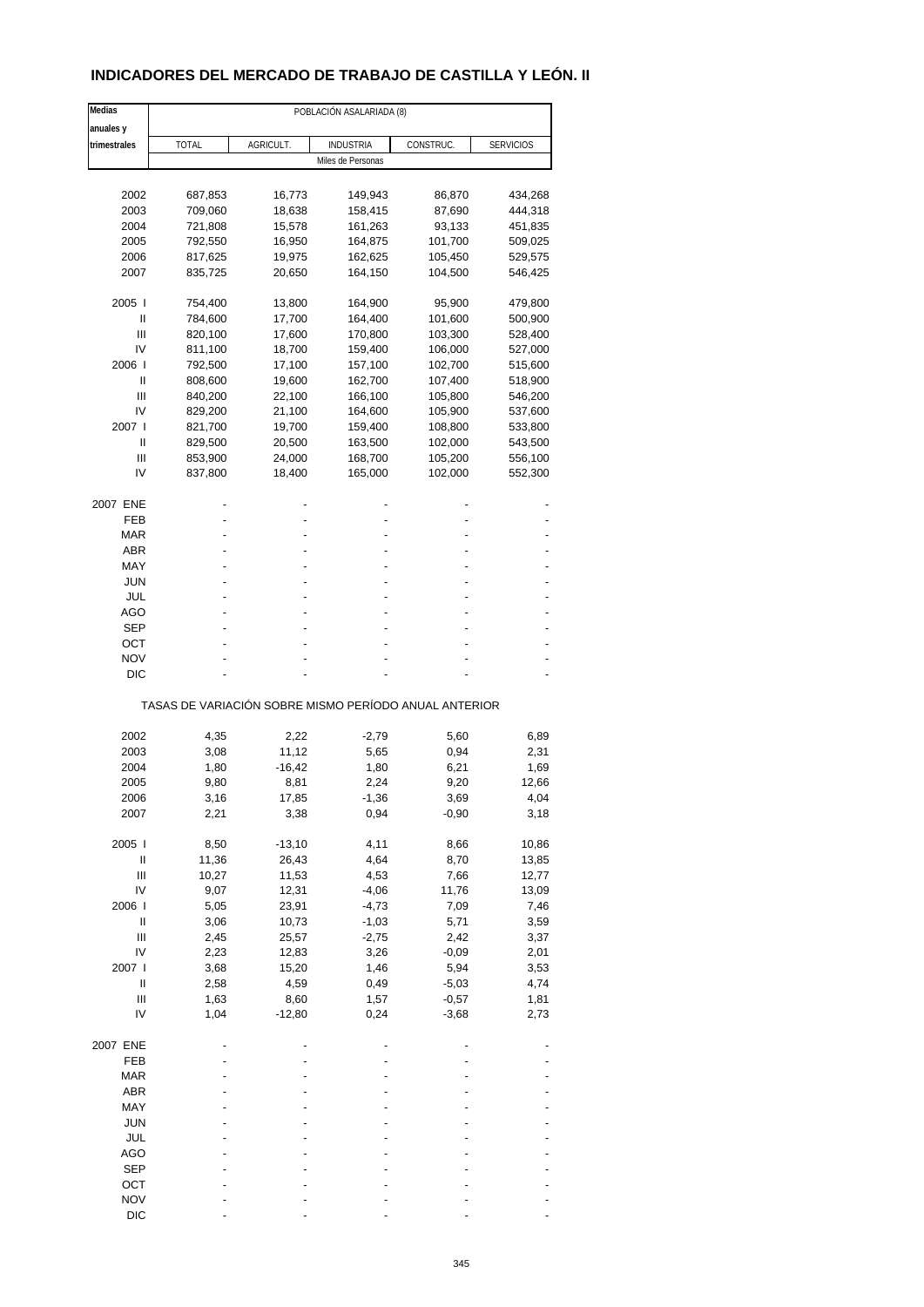# **INDICADORES DEL MERCADO DE TRABAJO DE CASTILLA Y LEÓN. III**

| Medias                             |              | PARADOS (8)       |                |                                                       | TASA DE ACTIVIDAD (8) |                | TASA DE PARO (8) |         |                |
|------------------------------------|--------------|-------------------|----------------|-------------------------------------------------------|-----------------------|----------------|------------------|---------|----------------|
| anuales y                          |              |                   |                |                                                       | <b>MENORES</b>        |                |                  | MENORES |                |
| trimestrales                       |              |                   |                |                                                       |                       | <b>MUJERES</b> |                  | 20 AÑOS |                |
|                                    | <b>TOTAL</b> | VARONES           | <b>MUJERES</b> | <b>TOTAL</b>                                          | 20 AÑOS               |                | <b>TOTAL</b>     |         | <b>MUJERES</b> |
|                                    |              | Miles de personas |                |                                                       |                       | Porcentaje     |                  |         |                |
|                                    |              |                   |                |                                                       |                       |                |                  |         |                |
| 2002                               | 107,868      | 41,828            | 66,038         | 48,75                                                 | 18,04                 | 36,41          | 10,48            | 27,33   | 16,92          |
| 2003                               | 116,648      | 42,018            | 74,633         | 49,73                                                 | 15,65                 | 37,99          | 11,07            | 32,15   | 18,25          |
| 2004                               | 114,728      | 42,603            | 72,125         | 50,51                                                 | 18,21                 | 38,95          | 10,69            | 29,24   | 17,17          |
| 2005                               | 97,725       | 37,250            | 60,475         | 52,48                                                 | 23,80                 | 41,17          | 8,73             | 23,05   | 13,58          |
|                                    |              |                   |                |                                                       |                       |                |                  |         |                |
| 2006                               | 92,375       | 35,000            | 57,300         | 53,09                                                 | 21,94                 | 42,64          | 8,12             | 26,16   | 12,38          |
| 2007                               | 82,950       | 32,350            | 50,600         | 53,66                                                 | 21,91                 | 43,57          | 7,18             | 30,16   | 10,64          |
|                                    |              |                   |                |                                                       |                       |                |                  |         |                |
| 2005 l                             | 111,600      | 40,500            | 71,100         | 51,75                                                 | 21,28                 | 40,42          | 10,11            | 26,93   | 16,26          |
| Ш                                  | 96,300       | 36,300            | 60,000         | 52,25                                                 | 23,76                 | 40,78          | 8,64             | 19,01   | 13,58          |
| $\mathop{\mathrm{III}}\nolimits$   | 86,700       | 33,800            | 52,900         | 53,15                                                 | 27,15                 | 41,66          | 7,64             | 17,65   | 11,72          |
| IV                                 | 96,300       | 38,400            | 57,900         | 52,75                                                 | 23,00                 | 41,83          | 8,54             | 28,59   | 12,75          |
|                                    |              |                   |                |                                                       |                       |                |                  |         |                |
| 2006                               | 102,800      | 39,600            | 63,100         | 52,45                                                 | 18,20                 | 41,79          | 9,15             | 28,35   | 13,91          |
| Ш                                  | 94,800       | 35,700            | 59,000         | 52,89                                                 | 22,22                 | 42,22          | 8,36             | 29,36   | 12,86          |
| $\ensuremath{\mathsf{III}}\xspace$ | 86,300       | 32,900            | 53,400         | 53,63                                                 | 27,44                 | 43,06          | 7,50             | 19,88   | 11,39          |
| IV                                 | 85,600       | 31,800            | 53,700         | 53,38                                                 | 19,90                 | 43,48          | 7,47             | 27,04   | 11,35          |
| 2007 l                             | 84,500       | 32,500            | 52,000         | 53,05                                                 | 19,03                 | 43,05          | 7,41             | 29,58   | 11,09          |
| Ш                                  | 83,700       | 30,100            | 53,600         | 53,42                                                 | 20,29                 | 43,45          | 7,28             | 32,74   | 11,30          |
|                                    |              |                   |                |                                                       |                       |                |                  |         |                |
| $\begin{array}{c} \Pi \end{array}$ | 82,300       | 35,300            | 47,000         | 54,32                                                 | 29,14                 | 43,80          | 7,03             | 28,85   | 9,82           |
| IV                                 | 81,300       | 31,500            | 49,800         | 53,83                                                 | 19,17                 | 43,97          | 6,99             | 29,45   | 10,34          |
|                                    |              |                   |                |                                                       |                       |                |                  |         |                |
| 2007 ENE                           |              |                   |                |                                                       |                       |                |                  |         |                |
| FEB                                |              |                   |                |                                                       |                       |                |                  |         |                |
| <b>MAR</b>                         |              |                   |                |                                                       |                       |                |                  |         |                |
|                                    |              |                   |                |                                                       |                       |                |                  |         |                |
| ABR                                |              |                   |                |                                                       |                       |                |                  |         |                |
| MAY                                |              |                   |                |                                                       |                       |                |                  |         |                |
| <b>JUN</b>                         |              |                   |                |                                                       |                       |                |                  |         |                |
| JUL                                |              |                   |                |                                                       |                       |                |                  |         |                |
| AGO                                |              |                   |                |                                                       |                       |                |                  |         |                |
| <b>SEP</b>                         |              |                   |                |                                                       |                       |                |                  |         |                |
| OCT                                |              |                   |                |                                                       |                       |                |                  |         |                |
|                                    |              |                   |                |                                                       |                       |                |                  |         |                |
| <b>NOV</b>                         |              |                   |                |                                                       |                       |                |                  |         |                |
| DIC                                |              |                   |                |                                                       |                       |                |                  |         |                |
|                                    |              |                   |                |                                                       |                       |                |                  |         |                |
|                                    |              |                   |                | TASAS DE VARIACIÓN SOBRE MISMO PERÍODO ANUAL ANTERIOR |                       |                |                  |         |                |
|                                    |              |                   |                |                                                       |                       |                |                  |         |                |
| 2002                               | 6,90         | 10,27             | 4,87           |                                                       |                       |                |                  |         |                |
| 2003                               | 8,14         | 0,45              | 13,02          |                                                       |                       |                |                  |         |                |
|                                    |              |                   |                |                                                       |                       |                |                  |         |                |
| 2004                               | $-1,65$      | 1,39              | $-3,36$        |                                                       |                       |                |                  |         |                |
| 2005                               | $-14,82$     | $-12,56$          | $-16, 15$      |                                                       |                       |                |                  |         |                |
| 2006                               | -5,47        | -6,04             | $-5,25$        |                                                       |                       |                |                  |         |                |
| 2007                               | $-10,20$     | $-7,57$           | $-11,69$       |                                                       |                       |                |                  |         |                |
|                                    |              |                   |                |                                                       |                       |                |                  |         |                |
| 2005 l                             | $-7,91$      | $-10,99$          | $-6,05$        |                                                       |                       |                |                  |         |                |
|                                    |              |                   |                |                                                       |                       |                |                  |         |                |
| $\ensuremath{\mathsf{II}}$         | $-17,19$     | $-15,54$          | $-18,16$       |                                                       |                       |                |                  |         |                |
| $\ensuremath{\mathsf{III}}\xspace$ | $-18,45$     | $-15,65$          | $-20,14$       |                                                       |                       |                |                  |         |                |
| IV                                 | $-16,36$     | $-8,27$           | $-20,98$       |                                                       |                       |                |                  |         |                |
| 2006                               | $-7,89$      | $-2,22$           | $-11,25$       |                                                       |                       |                |                  |         |                |
| Ш                                  | $-1,56$      | $-1,65$           | $-1,67$        |                                                       |                       |                |                  |         |                |
| $\ensuremath{\mathsf{III}}\xspace$ | $-0,46$      | $-2,66$           | 0,95           |                                                       |                       |                |                  |         |                |
| ${\sf IV}$                         | $-11,11$     | $-17,19$          | $-7,25$        |                                                       |                       |                |                  |         |                |
| 2007 l                             |              |                   |                |                                                       |                       |                |                  |         |                |
|                                    | $-17,80$     | $-17,93$          | $-17,59$       |                                                       |                       |                |                  |         |                |
| $\ensuremath{\mathsf{II}}$         | $-11,71$     | $-15,69$          | $-9,15$        |                                                       |                       |                |                  |         |                |
| $\ensuremath{\mathsf{III}}\xspace$ | $-4,63$      | 7,29              | $-11,99$       |                                                       |                       |                |                  |         |                |
| IV                                 | $-5,02$      | $-0,94$           | $-7,26$        |                                                       |                       |                |                  |         |                |
|                                    |              |                   |                |                                                       |                       |                |                  |         |                |
| 2007 ENE                           |              |                   |                |                                                       |                       |                |                  |         |                |
| FEB                                |              |                   |                |                                                       |                       |                |                  |         |                |
| <b>MAR</b>                         |              |                   |                |                                                       |                       |                |                  |         |                |
|                                    |              |                   |                |                                                       |                       |                |                  |         |                |
| ABR                                |              |                   |                |                                                       |                       |                |                  |         |                |
| MAY                                |              |                   |                |                                                       |                       |                |                  |         |                |
| <b>JUN</b>                         |              |                   |                |                                                       |                       |                |                  |         |                |
| JUL                                |              |                   |                |                                                       |                       |                |                  |         |                |
| AGO                                |              |                   |                |                                                       |                       |                |                  |         |                |
| <b>SEP</b>                         |              |                   |                |                                                       |                       |                |                  |         |                |
|                                    |              |                   |                |                                                       |                       |                |                  |         |                |
| OCT                                |              |                   |                |                                                       |                       |                |                  |         |                |
| <b>NOV</b>                         |              |                   |                |                                                       |                       |                |                  |         |                |
| <b>DIC</b>                         |              |                   |                |                                                       |                       |                |                  |         |                |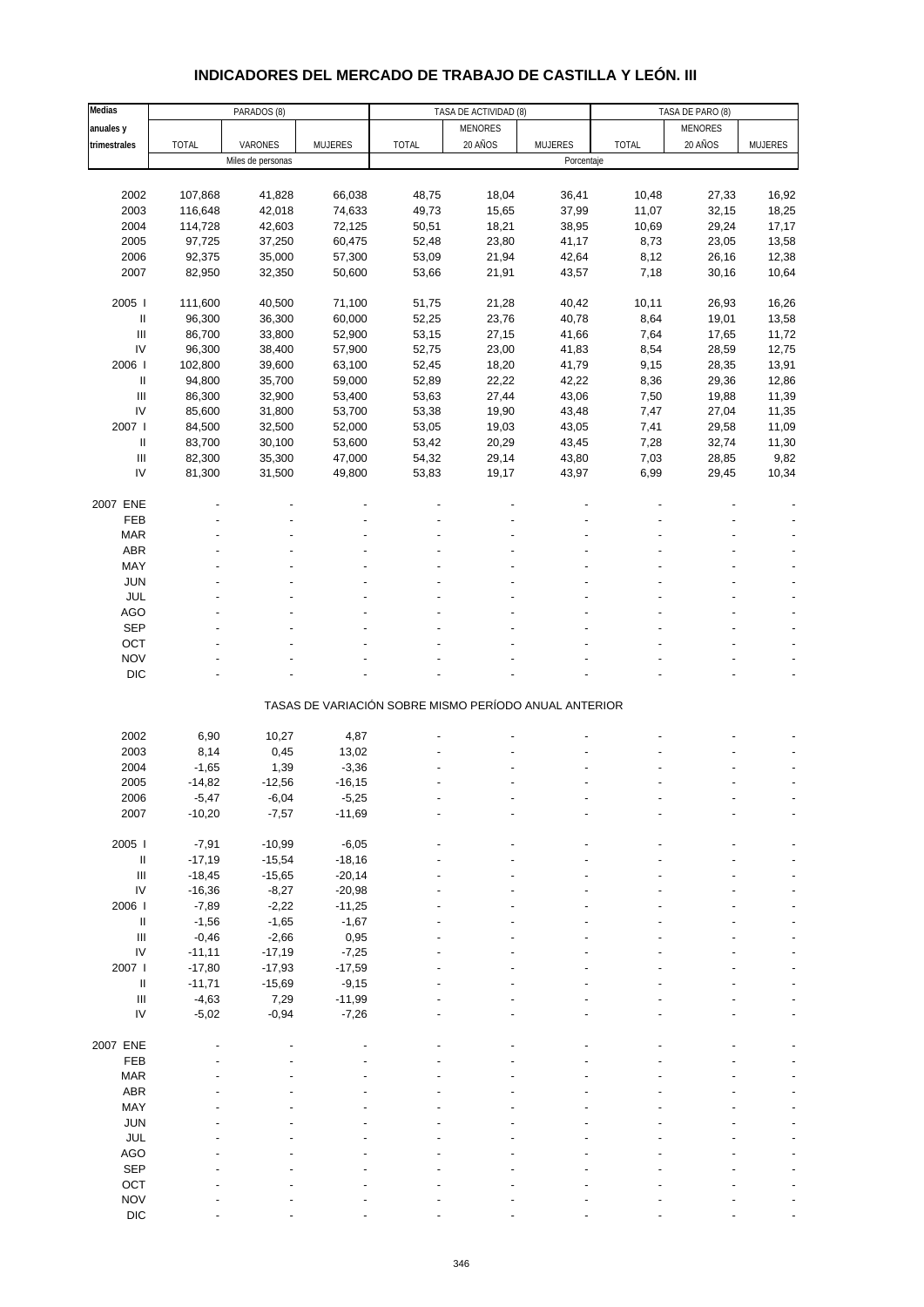| Medias                             |                    |                | PARO REGISTRADO  |                                                       |                  |                  |
|------------------------------------|--------------------|----------------|------------------|-------------------------------------------------------|------------------|------------------|
| anuales y                          |                    |                |                  |                                                       |                  | SIN EMPLEO       |
| trimestrales                       | <b>TOTAL</b>       | AGRICULTURA    | <b>INDUSTRIA</b> | CONSTRUCCIÓN                                          | <b>SERVICIOS</b> | ANTERIOR         |
|                                    |                    |                | Personas         |                                                       |                  |                  |
|                                    |                    |                |                  |                                                       |                  |                  |
| 2003                               | 116.394            | 3.945          | 16.128           | 12.316                                                | 66.885           | 17.120           |
| 2004                               | 116.912            | 4.115          | 15.239           | 12.318                                                | 68.730           | 16.509           |
| 2005                               | 113.340            | 4.189          | 15.376           | 11.861                                                | 66.952           | 14.963           |
| 2006                               | 110.012            | 4.246          | 14.468           | 11.695                                                | 64.503           | 15.100           |
| 2007                               | 106.132            | 4.105          | 14.490           | 11.263                                                | 60.976           | 15.298           |
| 2008                               | 118.442            | 4.906          | 15.700           | 14.533                                                | 67.336           | 15.969           |
|                                    |                    |                |                  |                                                       |                  |                  |
| 2005 II                            | 112.338            | 4.167          | 15.334           | 11.388                                                | 66.109           | 15.340           |
| Ш                                  | 104.478            | 3.757          | 14.475           | 10.074                                                | 61.002           | 15.170           |
| IV                                 | 113.789            | 4.292          | 15.202           | 12.065                                                | 67.713           | 14.518           |
| 2006                               | 121.336            | 4.762          | 16.036           | 13.402                                                | 71.803           | 15.332           |
| $\sf II$                           | 111.137            | 4.370          | 14.447           | 11.731                                                | 65.087           | 15.502           |
| Ш                                  | 100.925            | 3.771          | 13.502           | 10.179                                                | 58.818           | 14.655           |
| IV                                 | 106.650            | 4.082          | 13.886           | 11.469                                                | 62.302           | 14.912           |
| 2007 l                             | 112.985            | 4.397          | 14.907           | 12.308                                                | 65.894           | 15.478           |
| Ш                                  | 106.272            | 4.139          | 14.610           | 10.890                                                | 60.910           | 15.724           |
| $\ensuremath{\mathsf{III}}\xspace$ | 99.085             | 3.772          | 14.001           | 10.062                                                | 56.349           | 14.901           |
| IV                                 | 106.187            | 4.112          | 14.439           | 11.793                                                | 60.753           | 15.090           |
| 2008                               | 118.442            | 4.906          | 15.700           | 14.533                                                | 67.336           | 15.969           |
| 2007 MAR                           |                    | 4.369          |                  |                                                       |                  |                  |
|                                    | 112.578            |                | 15.186<br>15.075 | 11.776                                                | 65.485           | 15.762           |
| <b>ABR</b>                         | 109.422            | 4.251          |                  | 11.406                                                | 63.088           | 15.602           |
| MAY<br><b>JUN</b>                  | 107.008<br>102.387 | 4.156<br>4.009 | 14.764<br>13.992 | 10.850<br>10.414                                      | 61.668<br>57.973 | 15.570<br>15.999 |
|                                    |                    |                |                  |                                                       |                  |                  |
| JUL                                | 99.031             | 3.811          | 13.901           | 10.102                                                | 56.033           | 15.184           |
| <b>AGO</b><br><b>SEP</b>           | 97.895             | 3.710          | 13.995           | 10.035                                                | 55.631           | 14.524           |
|                                    | 100.329            | 3.796          | 14.108           | 10.049                                                | 57.382           | 14.994           |
| OCT<br><b>NOV</b>                  | 104.088            | 3.719          | 14.290           | 10.520                                                | 60.185           | 15.374           |
| <b>DIC</b>                         | 104.762            | 4.135<br>4.481 | 14.111           | 11.127                                                | 60.337           | 15.052           |
| 2008 ENE                           | 109.711            |                | 14.917           | 13.731                                                | 61.738           | 14.844           |
| FEB                                | 117.479<br>119.405 | 4.842<br>4.969 | 15.724<br>15.675 | 14.598<br>14.467                                      | 66.702<br>67.970 | 15.613<br>16.324 |
|                                    |                    |                |                  |                                                       |                  |                  |
|                                    |                    |                |                  | TASAS DE VARIACIÓN SOBRE MISMO PERÍODO ANUAL ANTERIOR |                  |                  |
|                                    |                    |                |                  |                                                       |                  |                  |
| 2003                               | 0,24               | $-1,83$        | $-1,17$          | 8,79                                                  | 0,47             | $-4,25$          |
| 2004                               | 0,45               | 4,30           | $-5,51$          | 0,02                                                  | 2,76             | $-3,56$          |
| 2005                               | $-3,05$            | 1,81           | 0,89             | $-3,72$                                               | $-2,59$          | $-9,37$          |
| 2006                               | $-2,94$            | 1,36           | $-5,90$          | $-1,40$                                               | $-3,66$          | 0,92             |
| 2007                               | $-3,53$            | -3,33          | 0,15             | -3,69                                                 | $-5,47$          | 1,31             |
| 2008                               | 4,64               | 11,22          | 6,31             | 15,57                                                 | 1,87             | 4,12             |
|                                    |                    |                |                  |                                                       |                  |                  |
| 2005 II                            | $-4,71$            | $-0,33$        | $-0,57$          | $-7,04$                                               | $-3,80$          | $-11,40$         |
| Ш                                  | $-1,80$            | 6,70           | 2,41             | $-4,08$                                               | $-2,36$          | $-3,73$          |
| IV                                 | $-0,70$            | 4,11           | 2,97             | $-1,03$                                               | $-0,48$          | $-6, 15$         |
| 2006                               | $-1,16$            | 4,84           | $-2,76$          | $-3,69$                                               | $-1,62$          | 3,44             |
| Ш                                  | $-1,07$            | 4,87           | $-5,79$          | 3,02                                                  | $-1,55$          | 1,06             |
| $\ensuremath{\mathsf{III}}\xspace$ | $-3,40$            | 0,38           | $-6,72$          | 1,04                                                  | $-3,58$          | $-3,39$          |
| IV                                 | $-6,27$            | $-4,89$        | $-8,66$          | $-4,95$                                               | $-7,99$          | 2,71             |
| 2007 l                             | $-6,88$            | $-7,67$        | $-7,04$          | $-8,16$                                               | $-8,23$          | 0,95             |
| $\sf II$                           | $-4,38$            | $-5,29$        | 1,13             | $-7,17$                                               | $-6,42$          | 1,43             |
| Ш                                  | $-1,82$            | 0,03           | 3,70             | $-1,15$                                               | $-4,20$          | 1,67             |
| IV                                 | $-0,43$            | 0,73           | 3,99             | 2,83                                                  | $-2,49$          | 1,20             |
| 2008                               | 4,64               | 11,22          | 6,31             | 15,57                                                 | 1,87             | 4,12             |
| 2007 MAR                           | $-6,64$            | $-7,73$        | $-3,61$          | $-9,28$                                               | $-8,27$          | 0,25             |
| ABR                                | $-6,38$            | $-7,69$        | $-1,09$          | $-8,80$                                               | $-8,25$          | $-1,04$          |
| MAY                                | $-3, 13$           | $-4,22$        | 2,72             | $-5,88$                                               | $-5,12$          | 2,29             |
| JUN                                | $-3,47$            | $-3,75$        | 1,94             | $-6,68$                                               | $-5,74$          | 3,09             |
| JUL                                | $-2,24$            | $-2,21$        | 3,94             | $-2,15$                                               | $-4,86$          | 2,51             |
| AGO                                | $-2,44$            | $-1,70$        | 2,96             | $-1,36$                                               | $-4,72$          | 0,75             |
| <b>SEP</b>                         | $-0,79$            | 4,20           | 4,21             | 0,10                                                  | $-3,02$          | 1,74             |
| OCT                                | $-0,34$            | $-2,18$        | 5,33             | 0,36                                                  | $-2,33$          | 2,71             |
| <b>NOV</b>                         | $-2,17$            | $-0,19$        | 2,31             | 0,61                                                  | $-4,10$          | $-0,81$          |
| DIC                                | 1,19               | 4,19           | 4,34             | 6,74                                                  | $-1,01$          | 1,73             |
| 2008 ENE                           | 3,74               | 9,72           | 6,15             | 13,71                                                 | 0,98             | 3,25             |

# **INDICADORES DEL MERCADO DE TRABAJO DE CASTILLA Y LEÓN. IV**

FEB 5,54 12,73 6,47 17,51 2,76 4,96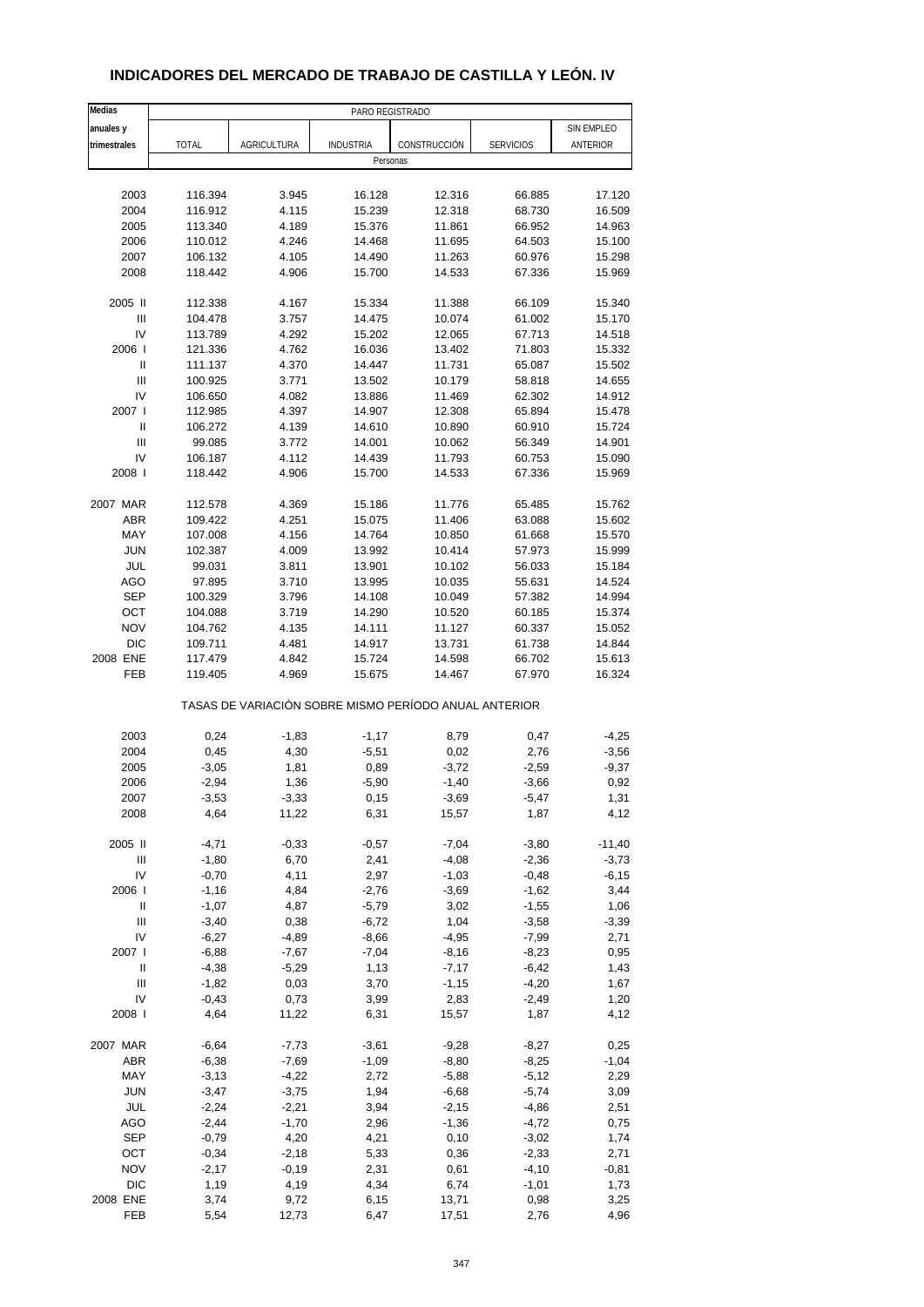# **INDICADORES DEL MERCADO DE TRABAJO DE CASTILLA Y LEÓN. V**

| Medias       | AFILIADOS A LA SEGURIDAD SOCIAL EN ALTA LABORAL       |             |                  |              |                  |  |  |  |
|--------------|-------------------------------------------------------|-------------|------------------|--------------|------------------|--|--|--|
| anuales y    | <b>TOTAL</b>                                          |             |                  |              |                  |  |  |  |
| trimestrales | <b>TOTAL</b>                                          | AGRICULTURA | <b>INDUSTRIA</b> | CONSTRUCCIÓN | <b>SERVICIOS</b> |  |  |  |
|              |                                                       |             | Personas         |              |                  |  |  |  |
|              |                                                       |             |                  |              |                  |  |  |  |
| 2003         | 853.007                                               | 76.952      | 148.678          | 107.185      | 519.442          |  |  |  |
| 2004         | 875.302                                               | 75.665      | 150.705          | 111.892      | 536.520          |  |  |  |
| 2005         | 905.179                                               | 73.846      | 150.461          | 119.570      | 561.033          |  |  |  |
| 2006         | 935.531                                               | 71.932      | 151.104          | 128.546      | 583.918          |  |  |  |
| 2007         | 969.645                                               | 71.903      | 156.266          | 134.637      | 606.833          |  |  |  |
| 2008         | 971.418                                               | 71.459      | 157.129          | 131.866      | 610.959          |  |  |  |
|              |                                                       |             |                  |              |                  |  |  |  |
| 2005 II      | 901.238                                               | 73.748      | 150.631          | 118.917      | 557.660          |  |  |  |
| Ш            | 921.010                                               | 74.918      | 150.868          | 123.964      | 570.996          |  |  |  |
| IV           | 916.383                                               | 73.432      | 150.265          | 122.327      | 570.113          |  |  |  |
| 2006         | 913.248                                               | 71.943      | 149.042          | 123.301      | 568.882          |  |  |  |
| Ш            | 929.722                                               | 71.728      | 150.676          | 127.949      | 579.355          |  |  |  |
| Ш            | 950.725                                               | 72.504      | 152.187          | 132.248      | 593.773          |  |  |  |
| IV           | 948.428                                               | 71.554      | 152.512          | 130.687      | 593.663          |  |  |  |
| 2007 l       | 949.719                                               | 71.380      | 153.860          | 131.289      | 593.183          |  |  |  |
| Ш            | 966.207                                               | 71.850      | 156.230          | 135.076      | 603.046          |  |  |  |
| Ш            | 981.785                                               | 72.495      | 157.106          | 137.427      | 614.752          |  |  |  |
| IV           | 980.871                                               | 71.887      | 157.870          | 134.758      | 616.351          |  |  |  |
| 2008         | 971.418                                               | 71.459      | 157.129          | 131.866      | 610.959          |  |  |  |
|              |                                                       |             |                  |              |                  |  |  |  |
| 2007 MAR     | 957.692                                               | 71.615      | 155.266          | 133.077      | 597.729          |  |  |  |
| <b>ABR</b>   | 958.815                                               | 71.514      | 155.160          | 133.553      | 598.583          |  |  |  |
| MAY          | 964.452                                               | 71.772      | 155.930          | 135.081      | 601.664          |  |  |  |
| <b>JUN</b>   | 975.353                                               | 72.264      | 157.599          | 136.593      | 608.892          |  |  |  |
| JUL          | 982.739                                               | 72.615      | 157.468          | 137.608      | 615.043          |  |  |  |
| AGO          | 977.450                                               | 72.271      | 155.875          | 136.839      | 612.460          |  |  |  |
| <b>SEP</b>   | 985.166                                               | 72.598      | 157.976          | 137.834      | 616.753          |  |  |  |
| OCT          | 981.486                                               | 72.844      | 158.172          | 137.292      | 613.173          |  |  |  |
| <b>NOV</b>   | 985.797                                               | 71.712      | 158.506          | 136.743      | 618.831          |  |  |  |
| <b>DIC</b>   | 975.329                                               | 71.106      | 156.931          | 130.239      | 617.048          |  |  |  |
| 2008 ENE     | 969.993                                               | 71.010      | 157.149          | 131.576      | 610.253          |  |  |  |
| FEB          | 972.842                                               | 71.907      | 157.109          | 132.156      | 611.665          |  |  |  |
|              | TASAS DE VARIACIÓN SOBRE MISMO PERÍODO ANUAL ANTERIOR |             |                  |              |                  |  |  |  |
| 2003         | 1,95                                                  | $-1,68$     | 0,36             | 2,60         | 2,85             |  |  |  |
| 2004         | 2,61                                                  | $-1,67$     | 1,36             | 4,39         | 3,29             |  |  |  |
| 2005         | 3,41                                                  | $-2,40$     | $-0,16$          | 6,86         | 4,57             |  |  |  |
| 2006         | 3,35                                                  | $-2,59$     | 0,43             | 7,51         | 4,08             |  |  |  |
| 2007         | 3,65                                                  | -0,04       | 3,42             | 4,74         | 3,92             |  |  |  |
| 2008         | 2,72                                                  | 0,28        | 2,59             | 1,13         | 3,39             |  |  |  |
|              |                                                       |             |                  |              |                  |  |  |  |
| 2005 II      | 3,69                                                  | $-2,27$     | 0,20             | 6,69         | 4,95             |  |  |  |
| Ш            | 3,62                                                  | $-1,06$     | $-0,59$          | 7,38         | 4,68             |  |  |  |
| IV           | 3,39                                                  | $-3,20$     | $-0,87$          | 8,30         | 4,48             |  |  |  |
| 2006         | 3,53                                                  | $-1,83$     | $-0,69$          | 9,05         | 4,31             |  |  |  |
| Ш            | 3,16                                                  | $-2,74$     | 0,03             | 7,60         | 3,89             |  |  |  |
| Ш            | 3,23                                                  | $-3,22$     | 0,87             | 6,68         | 3,99             |  |  |  |
| IV           | 3,50                                                  | $-2,56$     | 1,50             | 6,83         | 4,13             |  |  |  |
| 2007 l       | 3,99                                                  | $-0,78$     | 3,23             | 6,48         | 4,27             |  |  |  |
| Ш            | 3,92                                                  | 0,17        | 3,69             | 5,57         | 4,09             |  |  |  |
| Ш            | 3,27                                                  | $-0,01$     | 3,23             | 3,92         | 3,53             |  |  |  |
| IV           | 3,42                                                  | 0,47        | 3,51             | 3,12         | 3,82             |  |  |  |
| 2008         | 2,72                                                  | 0,28        | 2,59             | 1,13         | 3,39             |  |  |  |
|              |                                                       |             |                  |              |                  |  |  |  |
| 2007 MAR     | 4,34                                                  | $-0,05$     | 3,85             | 6,57         | 4,54             |  |  |  |
| ABR          | 3,54                                                  | 0,01        | 3,39             | 5,59         | 3,58             |  |  |  |
| MAY          | 3,77                                                  | $-0,07$     | 3,52             | 5,54         | 3,92             |  |  |  |
| <b>JUN</b>   | 4,46                                                  | 0,57        | 4,14             | 5,58         | 4,77             |  |  |  |
| JUL          | 3,42                                                  | 0,61        | 3,51             | 4,29         | 3,55             |  |  |  |
| AGO          | 3,15                                                  | 0,55        | 2,86             | 3,56         | 3,44             |  |  |  |
| <b>SEP</b>   | 3,23                                                  | $-1,17$     | 3,33             | 3,90         | 3,60             |  |  |  |
| OCT          | 3,44                                                  | 1,00        | 3,63             | 3,81         | 3,60             |  |  |  |
| <b>NOV</b>   | 3,55                                                  | 0,33        | 3,39             | 3,28         | 4,04             |  |  |  |
| DIC          | 3,27                                                  | 0,06        | 3,52             | 2,22         | 3,83             |  |  |  |
| 2008 ENE     | 2,80                                                  | $-0,12$     | 3,25             | 1,23         | 3,39             |  |  |  |
| FEB          | 2,63                                                  | 0,67        | 1,95             | 1,03         | 3,40             |  |  |  |
|              |                                                       |             |                  |              |                  |  |  |  |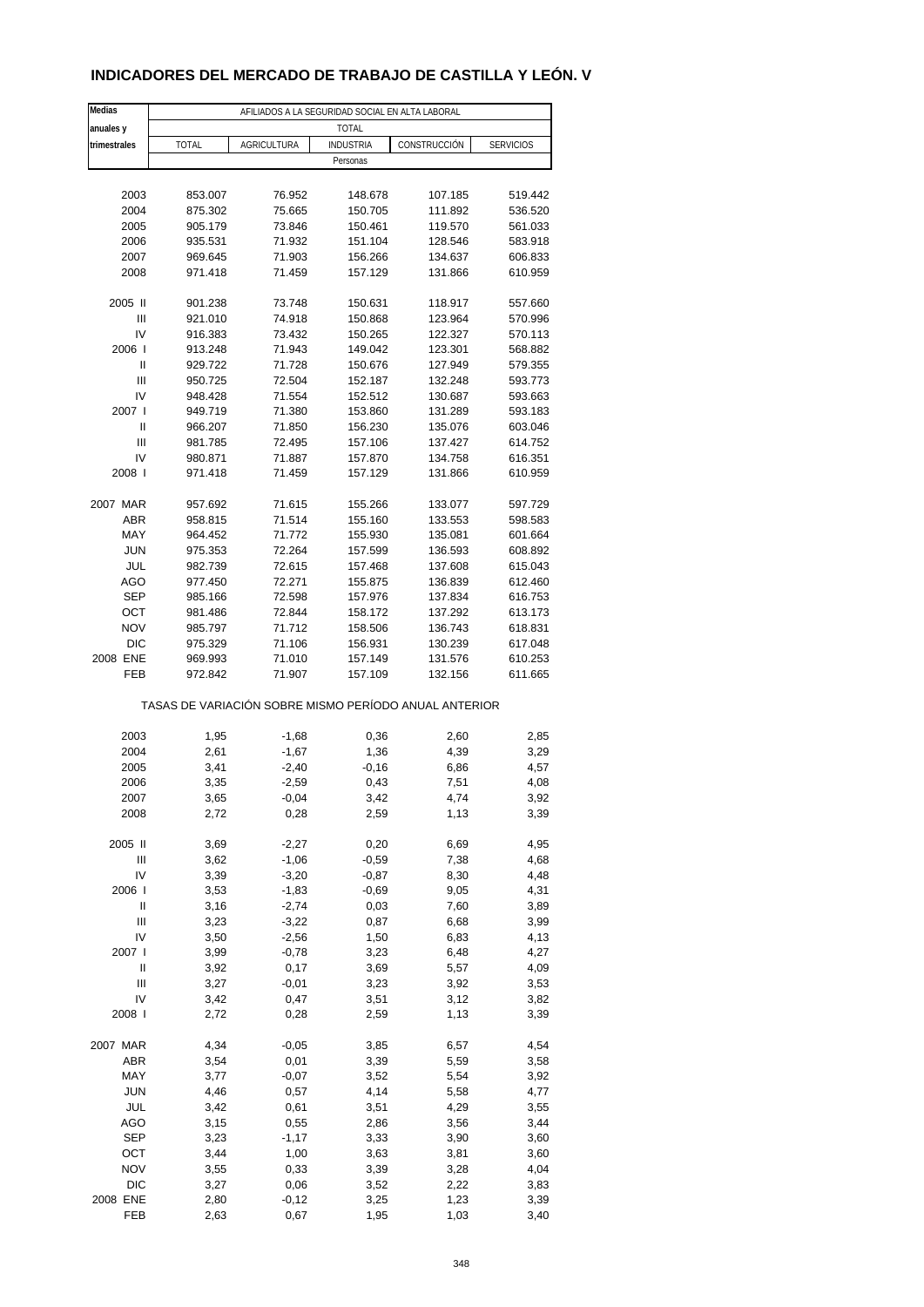# **INDICADORES DEL MERCADO DE TRABAJO DE CASTILLA Y LEÓN. VI**

| Medias                                                | AFILIADOS A LA SEGURIDAD SOCIAL EN ALTA LABORAL |               |                     |              |                  |  |  |  |
|-------------------------------------------------------|-------------------------------------------------|---------------|---------------------|--------------|------------------|--|--|--|
| anuales y                                             |                                                 |               | <b>CUENTA AJENA</b> |              |                  |  |  |  |
| trimestrales                                          | <b>TOTAL</b>                                    | AGRICULTURA   | <b>INDUSTRIA</b>    | CONSTRUCCIÓN | <b>SERVICIOS</b> |  |  |  |
|                                                       |                                                 |               | Personas            |              |                  |  |  |  |
|                                                       |                                                 |               |                     |              |                  |  |  |  |
| 2003                                                  | 635.592                                         | 18.787        | 132.470             | 79.805       | 404.027          |  |  |  |
| 2004                                                  | 655.808                                         | 19.115        | 134.656             | 83.122       | 418.616          |  |  |  |
| 2005                                                  | 683.699                                         | 19.295        | 134.606             | 89.340       | 440.386          |  |  |  |
| 2006                                                  | 712.876                                         | 19.154        | 135.346             | 96.798       | 461.565          |  |  |  |
| 2007                                                  | 744.541                                         | 20.879        | 140.605             | 100.251      | 482.804          |  |  |  |
| 2008                                                  | 746.083                                         | 21.589        | 141.548             | 96.244       | 486.704          |  |  |  |
| 2005 II                                               | 679.589                                         | 18.946        | 134.722             | 88.789       | 437.052          |  |  |  |
| Ш                                                     | 698.752                                         | 20.661        | 135.062             | 93.395       | 449.566          |  |  |  |
| IV                                                    | 694.434                                         | 19.644        | 134.480             | 91.579       | 448.677          |  |  |  |
| 2006                                                  | 691.529                                         | 18.518        | 133.247             | 92.337       | 447.400          |  |  |  |
| Ш                                                     | 706.861                                         | 18.651        | 134.897             | 96.374       | 456.931          |  |  |  |
| Ш                                                     | 727.598                                         | 19.952        | 136.449             | 100.164      | 471.026          |  |  |  |
| IV                                                    | 725.517                                         | 19.495        | 136.792             | 98.317       | 470.905          |  |  |  |
| 2007 l                                                | 726.474                                         | 19.740        | 138.200             | 98.359       | 470.172          |  |  |  |
| Ш                                                     | 741.196                                         | 20.585        | 140.569             | 101.009      | 479.034          |  |  |  |
| Ш                                                     | 755.644                                         | 21.626        | 141.430             | 102.422      | 490.167          |  |  |  |
| IV                                                    | 754.848                                         | 21.566        | 142.222             | 99.216       | 491.844          |  |  |  |
| 2008                                                  | 746.083                                         | 21.589        | 141.548             | 96.244       | 486.704          |  |  |  |
|                                                       |                                                 |               |                     |              |                  |  |  |  |
| 2007 MAR                                              | 733.837                                         | 20.110        | 139.604             | 99.769       | 474.354          |  |  |  |
| <b>ABR</b>                                            | 734.362                                         | 20.115        | 139.530             | 99.861       | 474.856          |  |  |  |
| MAY                                                   | 739.532                                         | 20.504        | 140.274             | 101.020      | 477.734          |  |  |  |
| <b>JUN</b>                                            | 749.695                                         | 21.135        | 141.903             | 102.146      | 484.511          |  |  |  |
| JUL                                                   | 756.493                                         | 21.592        | 141.759             | 102.792      | 490.350          |  |  |  |
| AGO                                                   | 751.321                                         | 21.419        | 140.199             | 101.864      | 487.839          |  |  |  |
| <b>SEP</b>                                            | 759.119                                         | 21.868        | 142.331             | 102.609      | 492.311          |  |  |  |
| OCT                                                   | 755.509                                         | 22.305        | 142.527             | 101.850      | 488.827          |  |  |  |
| <b>NOV</b>                                            | 759.753                                         | 21.442        | 142.867             | 101.098      | 494.346          |  |  |  |
| <b>DIC</b>                                            | 749.281                                         | 20.951        | 141.272             | 94.700       | 492.358          |  |  |  |
| 2008 ENE                                              | 744.808                                         | 21.177        | 141.557             | 96.064       | 486.010          |  |  |  |
| FEB                                                   | 747.358                                         | 22.000        | 141.538             | 96.423       | 487.397          |  |  |  |
| TASAS DE VARIACIÓN SOBRE MISMO PERÍODO ANUAL ANTERIOR |                                                 |               |                     |              |                  |  |  |  |
| 2003                                                  | 2,56                                            | 3,78          | 0,56                | 2,31         | 3,23             |  |  |  |
| 2004                                                  | 3,18                                            | 1,74          | 1,65                | 4,16         | 3,61             |  |  |  |
| 2005                                                  | 4,25                                            | 0,95          | $-0,04$             | 7,48         | 5,20             |  |  |  |
| 2006                                                  | 4,27                                            | $-0,73$       | 0,55                | 8,35         | 4,81             |  |  |  |
|                                                       |                                                 |               |                     | 3,57         |                  |  |  |  |
| 2007<br>2008                                          | 4,44<br>3,22                                    | 9,01<br>10,40 | 3,89<br>2,94        | $-1,44$      | 4,60<br>3,98     |  |  |  |
|                                                       |                                                 |               |                     |              |                  |  |  |  |
| 2005 II                                               | 4,62                                            | 1,72          | 0,34                | 7,26         | 5,68             |  |  |  |
| Ш                                                     | 4,49                                            | 6,62          | $-0,52$             | 8,10         | 5,28             |  |  |  |
| IV                                                    | 4,22                                            | $-1,90$       | $-0,83$             | 9,46         | 5,10             |  |  |  |
| 2006                                                  | 4,46                                            | 3,27          | $-0,68$             | 10,45        | 4,96             |  |  |  |
| Ш                                                     | 4,01                                            | $-1,56$       | 0,13                | 8,54         | 4,55             |  |  |  |
| Ш                                                     | 4,13                                            | $-3,43$       | 1,03                | 7,25         | 4,77             |  |  |  |
| IV                                                    | 4,48                                            | $-0,76$       | 1,72                | 7,36         | 4,95             |  |  |  |
| 2007 l                                                | 5,05                                            | 6,60          | 3,72                | 6,52         | 5,09             |  |  |  |
| Ш                                                     | 4,86                                            | 10,37         | 4,20                | 4,81         | 4,84             |  |  |  |
| Ш                                                     | 3,85                                            | 8,39          | 3,65                | 2,25         | 4,06             |  |  |  |
| IV                                                    | 4,04                                            | 10,62         | 3,97                | 0,91         | 4,45             |  |  |  |
| 2008                                                  | 3,22                                            | 10,40         | 2,94                | $-1,44$      | 3,98             |  |  |  |
| 2007 MAR                                              |                                                 |               |                     |              |                  |  |  |  |
|                                                       | 5,45                                            | 9,70          | 4,40                | 6,45         | 5,39             |  |  |  |
| ABR                                                   | 4,40                                            | 9,92          | 3,91                | 5,03         | 4,19             |  |  |  |
| MAY                                                   | 4,67                                            | 9,51          | 4,03                | 4,76         | 4,64             |  |  |  |
| <b>JUN</b>                                            | 5,50                                            | 11,65         | 4,67                | 4,64         | 5,68             |  |  |  |
| JUL                                                   | 4,08                                            | 11,16         | 3,95                | 2,83         | 4,10             |  |  |  |
| AGO                                                   | 3,69                                            | 10,74         | 3,22                | 1,79         | 3,95             |  |  |  |
| SEP                                                   | 3,79                                            | 3,70          | 3,77                | 2,15         | 4,15             |  |  |  |
| OCT                                                   | 4,05                                            | 12,06         | 4,10                | 1,90         | 4,16             |  |  |  |
| <b>NOV</b>                                            | 4,22                                            | 10,38         | 3,85                | 1,11         | 4,73             |  |  |  |
| DIC                                                   | 3,86                                            | 9,37          | 3,96                | $-0,33$      | 4,45             |  |  |  |
| 2008 ENE                                              | 3,32                                            | 9,74          | 3,65                | $-1,41$      | 3,95             |  |  |  |
| FEB                                                   | 3,12                                            | 11,03         | 2,25                | $-1,48$      | 4,01             |  |  |  |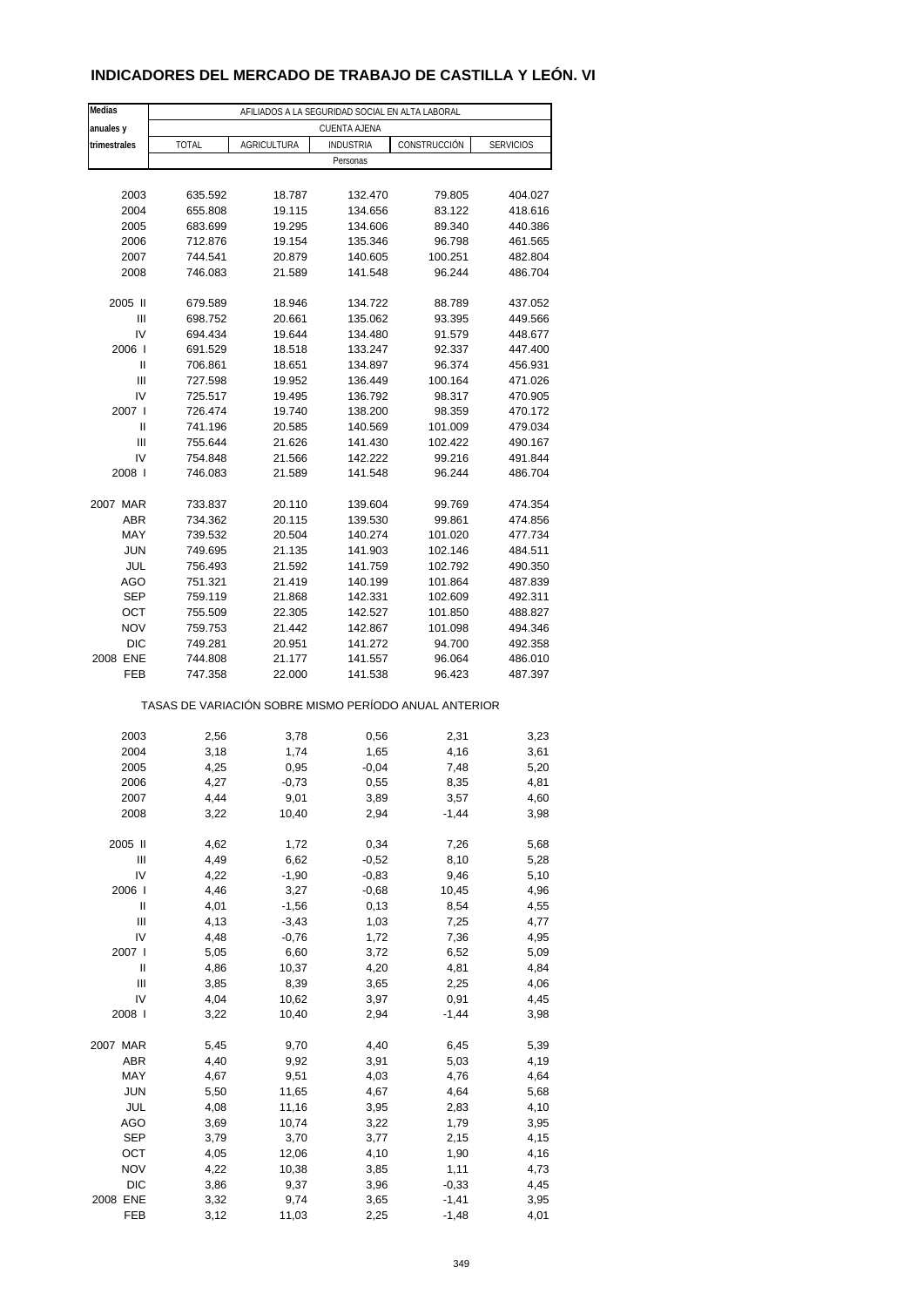# **INDICADORES DEL MERCADO DE TRABAJO DE CASTILLA Y LEÓN. VII**

| Medias         | AFILIADOS A LA SEGURIDAD SOCIAL EN ALTA LABORAL       |                    |                      |              |                  |  |  |  |
|----------------|-------------------------------------------------------|--------------------|----------------------|--------------|------------------|--|--|--|
| anuales y      |                                                       |                    | <b>CUENTA PROPIA</b> |              |                  |  |  |  |
| trimestrales   | TOTAL                                                 | <b>AGRICULTURA</b> | <b>INDUSTRIA</b>     | CONSTRUCCIÓN | <b>SERVICIOS</b> |  |  |  |
|                |                                                       |                    | Personas             |              |                  |  |  |  |
|                |                                                       |                    |                      |              |                  |  |  |  |
| 2003           | 217.415                                               | 58.165             | 16.208               | 27.380       | 115.415          |  |  |  |
| 2004           | 219.493                                               | 56.550             | 16.049               | 28.770       | 117.904          |  |  |  |
| 2005           | 221.481                                               | 54.551             | 15.856               | 30.230       | 120.647          |  |  |  |
| 2006           | 222.654                                               | 52.778             | 15.758               | 31.748       | 122.353          |  |  |  |
| 2007           | 225.105                                               | 51.024             | 15.661               | 34.386       | 124.029          |  |  |  |
| 2008           | 225.335                                               | 49.870             | 15.582               | 35.623       | 124.256          |  |  |  |
|                |                                                       |                    |                      |              |                  |  |  |  |
| 2005 II        | 221.648                                               | 54.802             | 15.909               | 30.128       | 120.609          |  |  |  |
| $\mathsf{III}$ | 222.258                                               | 54.258             | 15.806               | 30.570       | 121.431          |  |  |  |
| IV             | 221.949                                               | 53.788             | 15.784               | 30.748       | 121.436          |  |  |  |
| 2006           | 221.719                                               | 53.424             | 15.795               | 30.964       | 121.482          |  |  |  |
| $\mathsf{II}$  | 222.861                                               | 53.078             | 15.780               | 31.575       | 122.424          |  |  |  |
| Ш              | 223.127                                               | 52.553             | 15.738               | 32.084       | 122.748          |  |  |  |
| IV             | 222.911                                               | 52.058             | 15.720               | 32.370       | 122.758          |  |  |  |
| 2007 l         | 223.245                                               | 51.640             | 15.660               | 32.930       | 123.011          |  |  |  |
| Ш              | 225.010                                               | 51.265             | 15.661               | 34.067       | 124.013          |  |  |  |
| $\mathsf{III}$ | 226.141                                               | 50.868             | 15.677               | 35.005       | 124.585          |  |  |  |
| IV             | 226.023                                               | 50.321             | 15.648               | 35.542       | 124.507          |  |  |  |
| 2008           | 225.335                                               | 49.870             | 15.582               | 35.623       | 124.256          |  |  |  |
|                |                                                       |                    |                      |              |                  |  |  |  |
| 2007 MAR       | 223.855                                               | 51.505             | 15.662               | 33.308       | 123.375          |  |  |  |
| <b>ABR</b>     | 224.453                                               | 51.399             | 15.630               | 33.692       | 123.727          |  |  |  |
| MAY            | 224.920                                               | 51.268             | 15.656               | 34.061       | 123.930          |  |  |  |
| <b>JUN</b>     | 225.658                                               | 51.129             | 15.696               | 34.447       | 124.381          |  |  |  |
| JUL            | 226.246                                               | 51.023             | 15.709               | 34.816       | 124.693          |  |  |  |
| AGO            | 226.129                                               | 50.852             | 15.676               | 34.975       | 124.621          |  |  |  |
| <b>SEP</b>     | 226.047                                               | 50.730             | 15.645               | 35.225       | 124.442          |  |  |  |
| OCT            | 225.977                                               | 50.539             | 15.645               | 35.442       | 124.346          |  |  |  |
| <b>NOV</b>     | 226.044                                               | 50.270             | 15.639               | 35.645       | 124.485          |  |  |  |
| <b>DIC</b>     | 226.048                                               | 50.155             | 15.659               | 35.539       | 124.690          |  |  |  |
| 2008 ENE       | 225.185                                               | 49.833             | 15.592               | 35.512       | 124.243          |  |  |  |
| <b>FEB</b>     | 225.484                                               | 49.907             | 15.571               | 35.733       | 124.268          |  |  |  |
|                | TASAS DE VARIACIÓN SOBRE MISMO PERÍODO ANUAL ANTERIOR |                    |                      |              |                  |  |  |  |
|                |                                                       |                    |                      |              |                  |  |  |  |
| 2003           | 0,21                                                  | $-3,32$            | $-1,23$              | 3,45         | 1,54             |  |  |  |
| 2004           | 0,96                                                  | $-2,78$            | $-0,98$              | 5,08         | 2,16             |  |  |  |
| 2005           | 0,91                                                  | $-3,54$            | $-1,21$              | 5,07         | 2,33             |  |  |  |
| 2006           | 0,53                                                  | $-3,25$            | $-0,62$              | 5,02         | 1,41             |  |  |  |
| 2007           | 1,10                                                  | -3,32              | -0,62                | 8,31         | 1,37             |  |  |  |
| 2008           | 1,07                                                  | $-3,55$            | $-0,49$              | 8,80         | 1,16             |  |  |  |
|                |                                                       |                    |                      |              |                  |  |  |  |
| 2005 II        | 0,93                                                  | $-3,58$            | $-0,94$              | 5,05         | 2,38             |  |  |  |
| Ш              | 1,00                                                  | $-3,70$            | $-1,19$              | 5,22         | 2,52             |  |  |  |
| IV             | 0,85                                                  | $-3,67$            | $-1,22$              | 4,99         | 2,25             |  |  |  |
| 2006           | 0,75                                                  | $-3,49$            | $-0,81$              | 5,06         | 1,99             |  |  |  |
| Ш              | 0,55                                                  | $-3,15$            | $-0,82$              | 4,80         | 1,51             |  |  |  |
| Ш              | 0,39                                                  | $-3,14$            | $-0,43$              | 4,95         | 1,08             |  |  |  |
| IV             | 0,43                                                  | $-3,22$            | $-0,41$              | 5,27         | 1,09             |  |  |  |
| 2007 l         | 0,69                                                  | $-3,34$            | $-0,85$              | 6,35         | 1,26             |  |  |  |
| Ш              | 0,96                                                  | $-3,41$            | $-0,75$              | 7,89         | 1,30             |  |  |  |
| Ш              | 1,35                                                  | $-3,21$            | $-0,39$              | 9,11         | 1,50             |  |  |  |
| IV             | 1,40                                                  | $-3,34$            | $-0,46$              | 9,80         | 1,42             |  |  |  |
| 2008           | 1,07                                                  | $-3,55$            | $-0,49$              | 8,80         | 1,16             |  |  |  |
|                |                                                       |                    |                      |              |                  |  |  |  |
| 2007 MAR       | 0,86                                                  | $-3,41$            | $-0,79$              | 6,94         | 1,40             |  |  |  |
| <b>ABR</b>     | 0,86                                                  | $-3,40$            | $-0,99$              | 7,27         | 1,30             |  |  |  |
| MAY            | 0,91                                                  | $-3,45$            | $-0,83$              | 7,92         | 1,23             |  |  |  |
| <b>JUN</b>     | 1,12                                                  | $-3,39$            | $-0,44$              | 8,48         | 1,36             |  |  |  |
| JUL            | 1,27                                                  | $-3,28$            | $-0,36$              | 8,85         | 1,46             |  |  |  |
| AGO            | 1,37                                                  | $-3,20$            | $-0,30$              | 9,09         | 1,52             |  |  |  |
| <b>SEP</b>     | 1,41                                                  | $-3,14$            | $-0,51$              | 9,38         | 1,51             |  |  |  |
| OCT            | 1,43                                                  | $-3,21$            | $-0,42$              | 9,73         | 1,46             |  |  |  |
| <b>NOV</b>     | 1,37                                                  | $-3,42$            | $-0,64$              | 9,98         | 1,39             |  |  |  |
| DIC            | 1,39                                                  | $-3,38$            | $-0,32$              | 9,68         | 1,43             |  |  |  |
| 2008 ENE       | 1,11                                                  | $-3,80$            | $-0,30$              | 9,11         | 1,24             |  |  |  |
| FEB            | 1,04                                                  | $-3,31$            | $-0,68$              | 8,49         | 1,08             |  |  |  |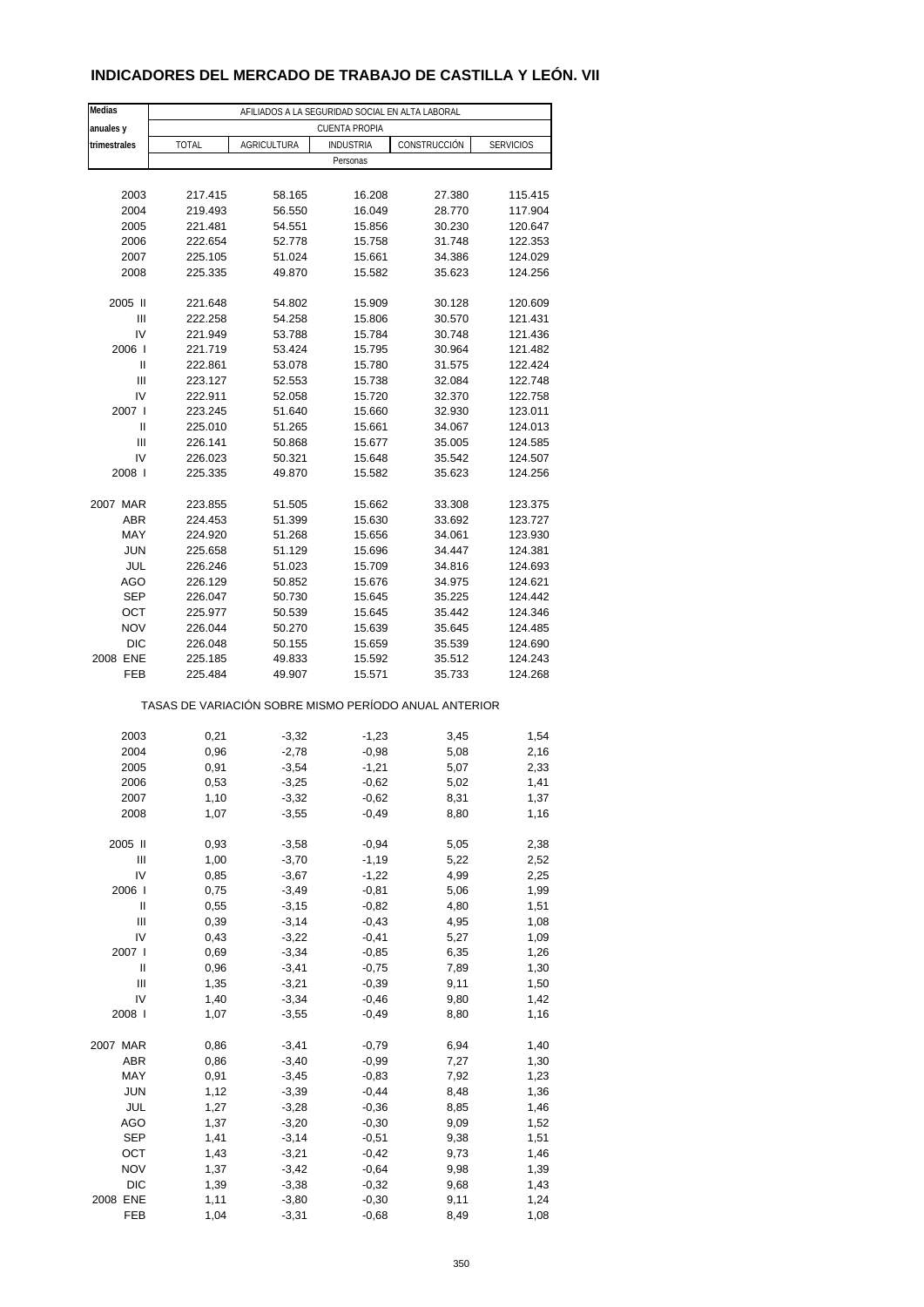| Medias                             |                | EFECTIVOS LABORALES |                 |                   |                                                       |                |                | JORNADA MEDIA POR TRABAJADOR Y TRIM. |                 |
|------------------------------------|----------------|---------------------|-----------------|-------------------|-------------------------------------------------------|----------------|----------------|--------------------------------------|-----------------|
| anuales y                          | <b>TOTAL</b>   |                     | <b>SECTORES</b> |                   | CONTRATO                                              | CONTRATO       | <b>TOTAL</b>   | A TIEMPO                             | A TIEMPO        |
| trimestrales                       |                | <b>INDUSTRIA</b>    | CONSTRUC.       | <b>SERVICIOS</b>  | <b>INDEFINIDO</b>                                     | TEMPORAL       |                | COMPLETO                             | PARCIAL         |
|                                    |                |                     |                 | Miles de personas |                                                       |                |                | Horas                                |                 |
|                                    |                |                     |                 |                   |                                                       |                |                |                                      |                 |
| 2002                               | 523,7          | 131,9               | 76,5            | 315,4             | 346,6                                                 | 177,1          | 412,0          | 440,8                                | 237,8           |
| 2003                               | 537,6          | 132,7               | 78,2            | 326,7             | 359,2                                                 | 178,4          | 408,5          | 436,3                                | 242,7           |
| 2004                               | 555,5          | 135,1               | 82,6            | 337,9             | 361,1                                                 | 194,4          | 405,2          | 437,3                                | 235,7           |
| 2005                               | 581,1          | 135,3               | 89,0            | 356,8             | 382,9                                                 | 198,2          | 404,6          | 435,7                                | 240,8           |
| 2006                               | 609,1          | 136,3               | 96,6            | 376,1             | 400,6                                                 | 208,5          | 400,1          | 433,6                                | 236,1           |
| 2007                               | 658,2          | 142,5               | 99,7            | 416,0             | 444,3                                                 | 213,9          | 400,6          | 432,2                                | 242,2           |
|                                    |                |                     |                 |                   |                                                       |                |                |                                      |                 |
| 2005                               | 567,8          | 134,8               | 84,9            | 348,1             | 375,8                                                 | 192,0          | 421,2          | 455,4                                | 244,4           |
| Ш<br>Ш                             | 582,9          | 137,7               | 89,5            | 355,7             | 380,5                                                 | 202,5          | 428,4          | 457,1                                | 256,0           |
| IV                                 | 587,5          | 135,4               | 93,0            | 359,1             | 377,8                                                 | 209,7          | 364,8          | 392,6                                | 218,4           |
| 2006                               | 586,2<br>592,9 | 133,4<br>133,8      | 88,6<br>93,7    | 364,2<br>365,4    | 397,5<br>382,4                                        | 188,7<br>210,5 | 404,2<br>416,2 | 437,5<br>450,9                       | 244,2<br>246,0  |
| $\ensuremath{\mathsf{II}}$         |                |                     |                 |                   |                                                       |                |                |                                      |                 |
| $\ensuremath{\mathsf{III}}\xspace$ | 606,4          | 137,3               | 97,1            | 372,1             | 386,9                                                 | 219,5          | 416,0          | 451,8                                | 249,1           |
| IV                                 | 622,8<br>614,2 | 138,9<br>135,3      | 100,1<br>95,6   | 383,8<br>383,2    | 406,1<br>426,9                                        | 216,7<br>187,3 | 364,9<br>403,4 | 393,3<br>438,4                       | 213,5<br>235,7  |
| 2007 l                             |                |                     |                 |                   |                                                       |                |                |                                      |                 |
| $\ensuremath{\mathsf{II}}$         | 641,1<br>660,0 | 139,6<br>144,3      | 99,7<br>101,7   | 401,8<br>414,0    | 431,4<br>444,9                                        | 209,7<br>215,1 | 414,7<br>415,6 | 448,7<br>448,4                       | 244,6<br>248,1  |
| Ш                                  |                | 142,1               | 103,2           |                   |                                                       |                |                |                                      |                 |
| IV                                 | 669,6<br>662,0 | 143,8               | 94,3            | 424,3<br>423,9    | 445,8<br>455,1                                        | 223,9<br>206,9 | 366,8<br>405,4 | 394,5<br>437,3                       | 226,0<br>249,9  |
|                                    |                |                     |                 |                   |                                                       |                |                |                                      |                 |
| 2007 ENE                           |                |                     |                 |                   |                                                       |                |                |                                      |                 |
| <b>FEB</b>                         |                |                     |                 |                   |                                                       |                |                |                                      |                 |
| <b>MAR</b>                         |                |                     |                 |                   |                                                       |                |                |                                      |                 |
| <b>ABR</b>                         |                |                     |                 |                   |                                                       |                |                |                                      |                 |
| MAY                                |                |                     |                 |                   |                                                       |                |                |                                      |                 |
| <b>JUN</b>                         |                |                     |                 |                   |                                                       |                |                |                                      |                 |
| <b>JUL</b>                         |                |                     |                 |                   |                                                       |                |                |                                      |                 |
| <b>AGO</b>                         |                |                     |                 |                   |                                                       |                |                |                                      |                 |
| <b>SEP</b>                         |                |                     |                 |                   |                                                       |                |                |                                      |                 |
| OCT                                |                |                     |                 |                   |                                                       |                |                |                                      |                 |
| <b>NOV</b>                         |                |                     |                 |                   |                                                       |                |                |                                      |                 |
| <b>DIC</b>                         |                |                     |                 |                   |                                                       |                |                |                                      |                 |
|                                    |                |                     |                 |                   |                                                       |                |                |                                      |                 |
|                                    |                |                     |                 |                   | TASAS DE VARIACIÓN SOBRE MISMO PERÍODO ANUAL ANTERIOR |                |                |                                      |                 |
|                                    |                |                     |                 |                   |                                                       |                |                |                                      |                 |
| 2002                               | 2,96           | $-0,06$             | 3,41            | 4,16              | 5,30                                                  | $-1,34$        | $-0,03$        | $-0,18$                              | 4,01            |
| 2003                               | 2,65           | 0,63                | 2,29            | 3,60              | 3,63                                                  | 0,76           | $-0,84$        | $-1,03$                              | 2,05            |
| 2004                               | 3,33           | 1,79                | 5,56            | 3,41              | 0,52                                                  | 8,98           | $-0,81$        | 0,22                                 | $-2,86$<br>2,13 |
| 2005<br>2006                       | 4,60           | 0,20                | 7,78            | 5,60              | 6,05                                                  | 1,95           | $-0,14$        | $-0,36$                              |                 |
|                                    | 4,81<br>8,07   | 0,74                | 8,57            | 5,41              | 4,61                                                  | 5,18           | $-1,12$        | $-0,47$                              | $-1,94$         |
| 2007                               |                | 4,51                | 3,21            | 10,61             | 10,92                                                 | 2,58           | 0,12           | $-0,31$                              | 2,57            |
| 2005                               | 4,26           | 1,28                | 5,60            | 5,17              | 5,03                                                  | 2,78           | 0,00           | $-0,18$                              | 0,12            |
| $\sf II$                           | 4,46           | 0,07                | 5,17            | 6,05              | 6,05                                                  | 1,66           | 1,20           | 0,13                                 | 6,84            |
| $\ensuremath{\mathsf{III}}\xspace$ | 4,57           | 0,22                | 8,77            | 5,25              | 2,94                                                  | 7,65           | $-0,60$        | $-0,10$                              | 1,30            |
| IV                                 | 5,11           | $-0,75$             | 11,72           | 5,92              | 10,21                                                 | $-4,16$        | $-1,28$        | $-1,30$                              | 0,25            |
| 2006                               | 4,42           | $-0,75$             | 10,40           | 4,96              | 1,76                                                  | 9,61           | $-1,18$        | $-0,99$                              | 0,64            |
| $\ensuremath{\mathsf{II}}$         | 4,04           | $-0,29$             | 8,47            | 4,60              | 1,68                                                  | 8,40           | $-2,88$        | $-1,15$                              | $-2,68$         |
| $\ensuremath{\mathsf{III}}\xspace$ | 6,00           | 2,59                | 7,62            | 6,87              | 7,48                                                  | 3,34           | 0,02           | 0,18                                 | $-2,23$         |
| ${\sf IV}$                         | 4,77           | 1,44                | 7,94            | 5,21              | 7,38                                                  | $-0,74$        | $-0,19$        | 0,19                                 | $-3,50$         |
| 2007 l                             | 8,14           | 4,38                | 6,32            | 9,98              | 12,81                                                 | $-0,35$        | $-0,36$        | $-0,48$                              | $-0,57$         |
| $\ensuremath{\mathsf{II}}$         | 8,83           | 5,08                | 4,81            | 11,27             | 14,99                                                 | $-2,03$        | $-0,12$        | $-0,75$                              | $-0,41$         |
| $\ensuremath{\mathsf{III}}\xspace$ | 7,52           | 2,34                | 3,09            | 10,56             | 9,78                                                  | 3,30           | 0,53           | 0,30                                 | 5,85            |
| IV                                 | 7,79           | 6,30                | $-1,34$         | 10,60             | 6,62                                                  | 10,47          | 0,49           | $-0,25$                              | 6,04            |
|                                    |                |                     |                 |                   |                                                       |                |                |                                      |                 |
| 2007 ENE                           |                |                     |                 |                   |                                                       |                |                |                                      |                 |
| FEB                                |                |                     |                 |                   |                                                       |                |                |                                      |                 |
| <b>MAR</b>                         |                |                     |                 |                   |                                                       |                |                |                                      |                 |
| ABR                                |                |                     |                 |                   |                                                       |                |                |                                      |                 |
| MAY                                |                |                     |                 |                   |                                                       |                |                |                                      |                 |
| JUN                                |                |                     |                 |                   |                                                       |                |                |                                      |                 |
| JUL                                |                |                     |                 |                   |                                                       |                |                |                                      |                 |
| AGO                                |                |                     |                 |                   |                                                       |                |                |                                      |                 |
| SEP                                |                |                     |                 |                   |                                                       |                |                |                                      |                 |
| OCT                                |                |                     |                 |                   |                                                       |                |                |                                      |                 |
| <b>NOV</b>                         |                |                     |                 |                   |                                                       |                |                |                                      |                 |

#### **INDICADORES DEL MERCADO DE TRABAJO DE CASTILLA Y LEÓN. VIII**

DIC  $\qquad \qquad \qquad \qquad \qquad \qquad \qquad \qquad \qquad \qquad \qquad \qquad \qquad \qquad \qquad \qquad \qquad \qquad -$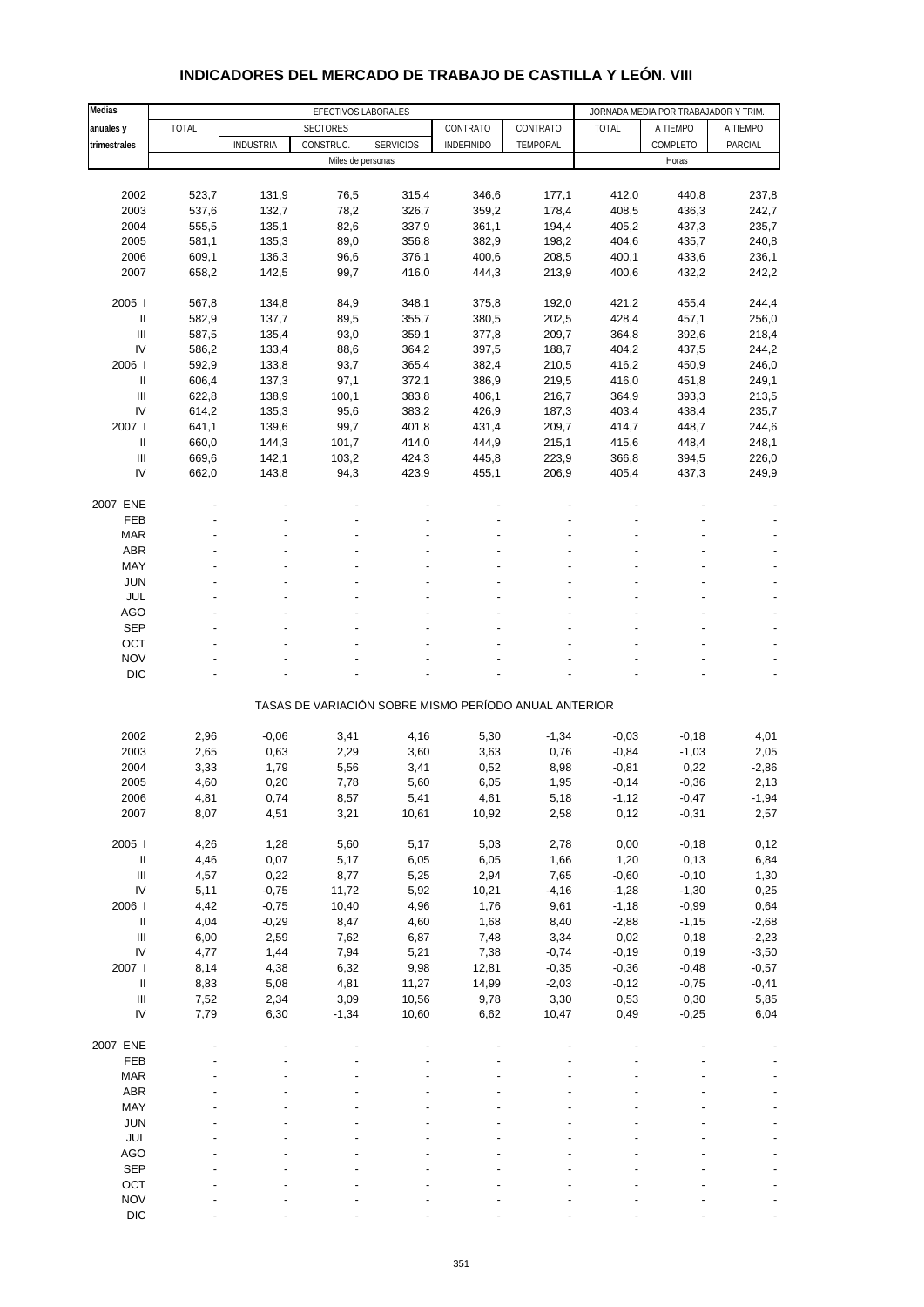# **INDICADORES DE PRECIOS DE CASTILLA Y LEÓN. I**

| Medias       |                                                       | INDICES DE PRECIOS DE CONSUMO (9) |              | DIFERENCIAL DE   |
|--------------|-------------------------------------------------------|-----------------------------------|--------------|------------------|
| anuales y    | GENERAL                                               | ALIMENTACIÓN                      | <b>SIN</b>   | <b>INFLACIÓN</b> |
| trimestrales |                                                       | <b>AGREGADO</b>                   | ALIMENTACIÓN | RTO. ESPAÑA      |
|              |                                                       | <b>Base 2006</b>                  |              | P.Porcentuales   |
|              |                                                       |                                   |              |                  |
| 2003         | 90,937                                                | 89,329                            | 91,547       | $-0,32$          |
| 2004         | 93,487                                                | 92,920                            | 93,699       | $-0,24$          |
| 2005         | 96,562                                                | 96,006                            | 96,771       | $-0,08$          |
| 2006         | 100,000                                               | 100,000                           | 100,000      | 0,05             |
| 2007         | 102,817                                               | 104,241                           | 102,291      | 0,03             |
| 2008         | 104,983                                               | 109,373                           | 103,437      | 0,27             |
|              |                                                       |                                   |              |                  |
| 2005 II      | 96,554                                                | 95,778                            | 96,847       | $-0,10$          |
| Ш            | 96,862                                                | 96,215                            | 97,106       | $-0,03$          |
| IV           | 98,401                                                | 97,287                            | 98,822       | $-0,05$          |
| 2006         | 98,289                                                | 98,599                            | 98,174       | 0,07             |
| Ш            | 100,411                                               | 99,436                            | 100,775      | 0,05             |
| Ш            | 100,340                                               | 100,784                           | 100,175      | 0,06             |
| IV           | 100,959                                               | 101,181                           | 100,877      | 0,01             |
| 2007 l       | 100,639                                               | 102,176                           | 100,071      | $-0.03$          |
| Ш            | 102,794                                               | 103,070                           | 102,690      | $-0,01$          |
| Ш            | 102,710                                               | 104,072                           | 102,207      | 0,00             |
| IV           | 105,127                                               | 107,648                           | 104,197      | 0,17             |
| 2008 l       | 104,983                                               | 109,373                           | 103,437      | 0,27             |
| 2007 MAR     | 101,169                                               | 102,347                           | 100,733      |                  |
| ABR          | 102,543                                               | 102,892                           | 102,412      | $-0,01$<br>0,01  |
| MAY          | 102,812                                               | 103,082                           | 102,711      | 0,00             |
| <b>JUN</b>   | 103,026                                               | 103,237                           | 102,946      | $-0,05$          |
| JUL          | 102,402                                               | 103,527                           | 101,986      | $-0,03$          |
| AGO          | 102,623                                               | 103,929                           | 102,140      | 0,00             |
| <b>SEP</b>   | 103,106                                               | 104,760                           | 102,496      | 0,02             |
| ОСТ          | 104,404                                               | 106,654                           | 103,574      | 0,07             |
| <b>NOV</b>   | 105,273                                               | 107,703                           | 104,377      | 0,19             |
| <b>DIC</b>   | 105,703                                               | 108,586                           | 104,640      | 0,25             |
| 2008 ENE     | 104,910                                               | 109,431                           | 103,322      | 0,27             |
| FEB          | 105,056                                               | 109,315                           | 103,551      | 0,27             |
|              | TASAS DE VARIACIÓN SOBRE MISMO PERÍODO ANUAL ANTERIOR |                                   |              |                  |
| 2003         | 2,71                                                  | 3,64                              | 2,38         |                  |
| 2004         | 2,80                                                  | 4,02                              | 2,35         |                  |
| 2005         | 3,29                                                  | 3,32                              | 3,28         |                  |
| 2006         | 3,56                                                  | 4,16                              | 3,34         |                  |
| 2007         | 2,82                                                  | 4,24                              | 2,29         |                  |
| 2008         | 4,59                                                  | 7,13                              | 3,71         |                  |
|              |                                                       |                                   |              |                  |
| 2005 II      | 3,12                                                  | 3,58                              | 2,95         |                  |
| Ш            | 3,40                                                  | 2,69                              | 3,68         |                  |
| IV           | 3,50                                                  | 3,29                              | 3,58         |                  |
| 2006 l       | 4,08                                                  | 4,07                              | 4,10         |                  |
| Ш            | 3,99                                                  | 3,82                              | 4,06         |                  |
| Ш            | 3,59                                                  | 4,75                              | 3,16         |                  |
| IV           | 2,60                                                  | 4,00                              | 2,08         |                  |
| 2007 l       | 2,39                                                  | 3,63                              | 1,93         |                  |
| Ш            | 2,37                                                  | 3,65                              | 1,90         |                  |
| Ш            | 2,36                                                  | 3,26                              | 2,03         |                  |
| IV           | 4,13                                                  | 6,39                              | 3,29         |                  |
| 2008 l       | 4,59                                                  | 7,13                              | 3,71         |                  |
| 2007 MAR     |                                                       |                                   |              |                  |
| ABR          | 2,45<br>2,44                                          | 3,59<br>3,93                      | 2,03<br>1,90 |                  |
| MAY          | 2,35                                                  | 3,80                              | 1,82         |                  |
| <b>JUN</b>   | 2,33                                                  | 3,23                              | 1,99         |                  |
| JUL          | 2,21                                                  | 2,97                              | 1,93         |                  |
| AGO          | 2,17                                                  | 3,09                              | 1,83         |                  |
| <b>SEP</b>   | 2,70                                                  | 3,72                              | 2,33         |                  |
| OCT          | 3,65                                                  | 5,68                              | 2,90         |                  |
| <b>NOV</b>   | 4,26                                                  | 6,57                              | 3,41         |                  |
| DIC          | 4,47                                                  | 6,92                              | 3,56         |                  |
| 2008 ENE     | 4,54                                                  | 7,14                              | 3,64         |                  |
| FEB          | 4,64                                                  | 7,12                              | 3,77         |                  |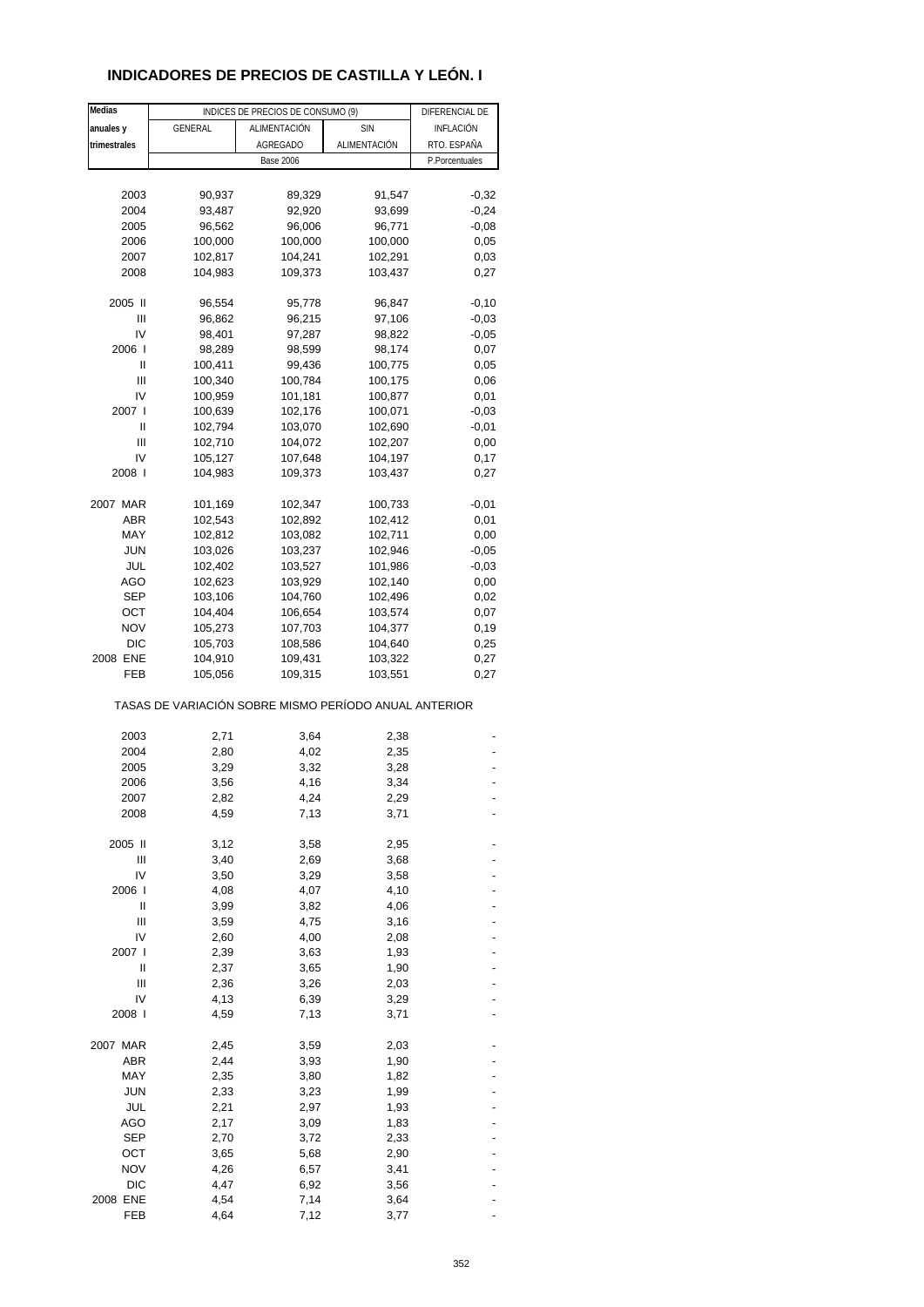# **INDICADORES DE PRECIOS DE CASTILLA Y LEÓN. II**

| Medias                                                |                    |              | INDICES DE PRECIOS DE CONSUMO (9) |          |         |                 |  |  |
|-------------------------------------------------------|--------------------|--------------|-----------------------------------|----------|---------|-----------------|--|--|
| anuales y                                             | <b>ALIMENTOS Y</b> | BEBIDAS ALC. | <b>VESTIDO Y</b>                  | VIVIENDA | MENAJE  | <b>MEDICINA</b> |  |  |
| trimestrales                                          | BEB.NO ALCOH.      | Y TABACO     | CALZADO                           |          |         |                 |  |  |
|                                                       |                    |              | <b>Base 2006</b>                  |          |         |                 |  |  |
|                                                       |                    |              |                                   |          |         |                 |  |  |
|                                                       |                    |              |                                   |          |         |                 |  |  |
| 2003                                                  | 89,287             | 89,736       | 96,069                            | 85,591   | 94,336  | 96,537          |  |  |
| 2004                                                  | 92,866             | 93,452       | 97,557                            | 88,121   | 95,679  | 97,154          |  |  |
| 2005                                                  | 95,760             | 98,240       | 98,936                            | 93,674   | 97,639  | 98,698          |  |  |
| 2006                                                  | 100,000            | 100,000      | 100,000                           | 100,000  | 100,000 | 100,000         |  |  |
| 2007                                                  | 103,933            | 107,161      | 101,120                           | 102,956  | 102,589 | 100,143         |  |  |
| 2008                                                  | 109,265            | 110,333      | 94,874                            | 107,626  | 103,560 | 100,929         |  |  |
|                                                       |                    |              |                                   |          |         |                 |  |  |
| 2005 II                                               | 95,460             | 98,672       | 102,860                           | 92,974   | 97,741  | 98,345          |  |  |
| $\mathsf{III}$                                        | 95,886             | 99,189       | 93,955                            | 95,145   | 97,745  | 98,992          |  |  |
| IV                                                    | 97,010             | 99,806       | 105,838                           | 96,093   | 98,380  | 99,439          |  |  |
| 2006                                                  | 98,715             | 97,530       | 94,023                            | 98,451   | 98,929  | 99,346          |  |  |
| Ш                                                     | 99,299             | 100,690      | 103,996                           | 100,577  | 100,161 | 99,498          |  |  |
| Ш                                                     |                    |              |                                   |          | 99,979  | 100,417         |  |  |
|                                                       | 100,797            | 100,662      | 94,723                            | 101,029  |         |                 |  |  |
| IV                                                    | 101,188            | 101,118      | 107,258                           | 99,943   | 100,932 | 100,738         |  |  |
| 2007 l                                                | 101,692            | 106,757      | 94,973                            | 100,793  | 101,263 | 100,700         |  |  |
| Ш                                                     | 102,649            | 107,061      | 105,192                           | 102,313  | 102,850 | 99,455          |  |  |
| Ш                                                     | 103,735            | 107,262      | 95,735                            | 103,483  | 102,837 | 99,942          |  |  |
| IV                                                    | 107,657            | 107,565      | 108,580                           | 105,235  | 103,405 | 100,474         |  |  |
| 2008                                                  | 109,265            | 110,333      | 94,874                            | 107,626  | 103,560 | 100,929         |  |  |
|                                                       |                    |              |                                   |          |         |                 |  |  |
| 2007 MAR                                              | 101,872            | 106,846      | 96,949                            | 101,252  | 101,667 | 98,814          |  |  |
| <b>ABR</b>                                            | 102,463            | 106,953      | 104,698                           | 101,975  | 102,492 | 99,133          |  |  |
| MAY                                                   | 102,663            | 107,052      | 105,692                           | 102,274  | 102,901 | 99,384          |  |  |
| <b>JUN</b>                                            | 102,820            | 107,179      | 105,187                           | 102,691  | 103,158 | 99,848          |  |  |
| JUL                                                   | 103,138            | 107,212      | 94,495                            | 103,263  | 102,796 | 99,930          |  |  |
| <b>AGO</b>                                            |                    |              |                                   |          |         |                 |  |  |
|                                                       | 103,575            | 107,286      | 94,064                            | 103,479  | 102,751 | 99,939          |  |  |
| SEP                                                   | 104,493            | 107,287      | 98,645                            | 103,708  | 102,965 | 99,958          |  |  |
| OCT                                                   | 106,569            | 107,462      | 106,691                           | 104,374  | 103,308 | 100,249         |  |  |
| <b>NOV</b>                                            | 107,715            | 107,591      | 110,115                           | 105,562  | 103,392 | 100,558         |  |  |
| <b>DIC</b>                                            | 108,686            | 107,641      | 108,933                           | 105,770  | 103,514 | 100,615         |  |  |
| 2008 ENE                                              | 109,400            | 109,681      | 95,365                            | 107,451  | 103,445 | 100,753         |  |  |
| FEB                                                   | 109,129            | 110,984      | 94,383                            | 107,801  | 103,675 | 101,104         |  |  |
| TASAS DE VARIACIÓN SOBRE MISMO PERÍODO ANUAL ANTERIOR |                    |              |                                   |          |         |                 |  |  |
|                                                       |                    |              |                                   |          |         |                 |  |  |
| 2003                                                  | 3,69               | 3,18         | 3,81                              | 2,20     | 1,76    | 1,76            |  |  |
| 2004                                                  | 4,01               | 4,14         | 1,55                              | 2,96     | 1,42    | 0,64            |  |  |
| 2005                                                  | 3,12               | 5,12         | 1,41                              | 6,30     | 2,05    | 1,59            |  |  |
| 2006                                                  | 4,43               | 1,79         | 1,08                              | 6,75     | 2,42    | 1,32            |  |  |
| 2007                                                  | 3,93               | 7,16         | 1,12                              | 2,96     | 2,59    | 0,14            |  |  |
| 2008                                                  | 7,54               | 3,39         | 0,95                              | 7,02     | 2,47    | $-0,70$         |  |  |
|                                                       |                    |              |                                   |          |         |                 |  |  |
| 2005 II                                               | 3,32               | 5,91         | 1,25                              | 6,39     | 2,10    | 1,39            |  |  |
| Ш                                                     | 2,50               | 4,30         | 1,01                              | 7,45     | 2,06    | 1,63            |  |  |
| IV                                                    | 3,11               | 4,88         | 1,80                              | 6,69     | 1,97    | 2,02            |  |  |
| 2006                                                  | 4,26               | 2,35         | 1,00                              | 8,81     | 2,31    | 1,36            |  |  |
| Ш                                                     | 4,02               | 2,05         | 1,10                              | 8,18     | 2,48    | 1,17            |  |  |
| Ш                                                     | 5,12               | 1,48         | 0,82                              | 6,18     | 2,29    | 1,44            |  |  |
| IV                                                    | 4,31               | 1,31         | 1,34                              | 4,01     | 2,59    | 1,31            |  |  |
| 2007 l                                                | 3,02               | 9,46         | 1,01                              | 2,38     | 2,36    | 1,36            |  |  |
|                                                       |                    |              |                                   |          |         |                 |  |  |
| Ш                                                     | 3,37               | 6,33         | 1,15                              | 1,73     | 2,69    | $-0,04$         |  |  |
| Ш                                                     | 2,92               | 6,56         | 1,07                              | 2,43     | 2,86    | $-0,47$         |  |  |
| IV                                                    | 6,39               | 6,38         | 1,23                              | 5,30     | 2,45    | $-0,26$         |  |  |
| 2008 l                                                | 7,54               | 3,39         | 0,95                              | 7,02     | 2,47    | $-0,70$         |  |  |
|                                                       |                    |              |                                   |          |         |                 |  |  |
| 2007 MAR                                              | 3,28               | 6,59         | 0,94                              | 2,44     | 2,36    | $-0,02$         |  |  |
| <b>ABR</b>                                            | 3,67               | 6,35         | 1,06                              | 1,65     | 2,65    | $-0,18$         |  |  |
| MAY                                                   | 3,54               | 6,34         | 1,10                              | 1,52     | 2,71    | $-0,08$         |  |  |
| <b>JUN</b>                                            | 2,91               | 6,29         | 1,29                              | 2,01     | 2,70    | 0,13            |  |  |
| JUL                                                   | 2,63               | 6,25         | 1,07                              | 2,16     | 2,93    | $-0,35$         |  |  |
| AGO                                                   | 2,71               | 6,75         | 1,13                              | 2,26     | 2,79    | $-0,41$         |  |  |
| <b>SEP</b>                                            | 3,41               | 6,67         | 1,01                              | 2,87     | 2,85    | $-0,65$         |  |  |
| OCT                                                   | 5,58               | 6,67         | 0,97                              | 4,36     | 2,66    | $-0,43$         |  |  |
|                                                       |                    |              |                                   |          |         |                 |  |  |
| <b>NOV</b>                                            | 6,57               | 6,51         | 1,28                              | 5,68     | 2,37    | $-0,17$         |  |  |
| <b>DIC</b>                                            | 7,02               | 5,95         | 1,44                              | 5,85     | 2,31    | $-0,19$         |  |  |
| 2008 ENE                                              | 7,62               | 2,81         | 0,96                              | 7,00     | 2,47    | $-0,70$         |  |  |
| FEB                                                   | 7,46               | 3,98         | 0,93                              | 7,04     | 2,48    | $-0,70$         |  |  |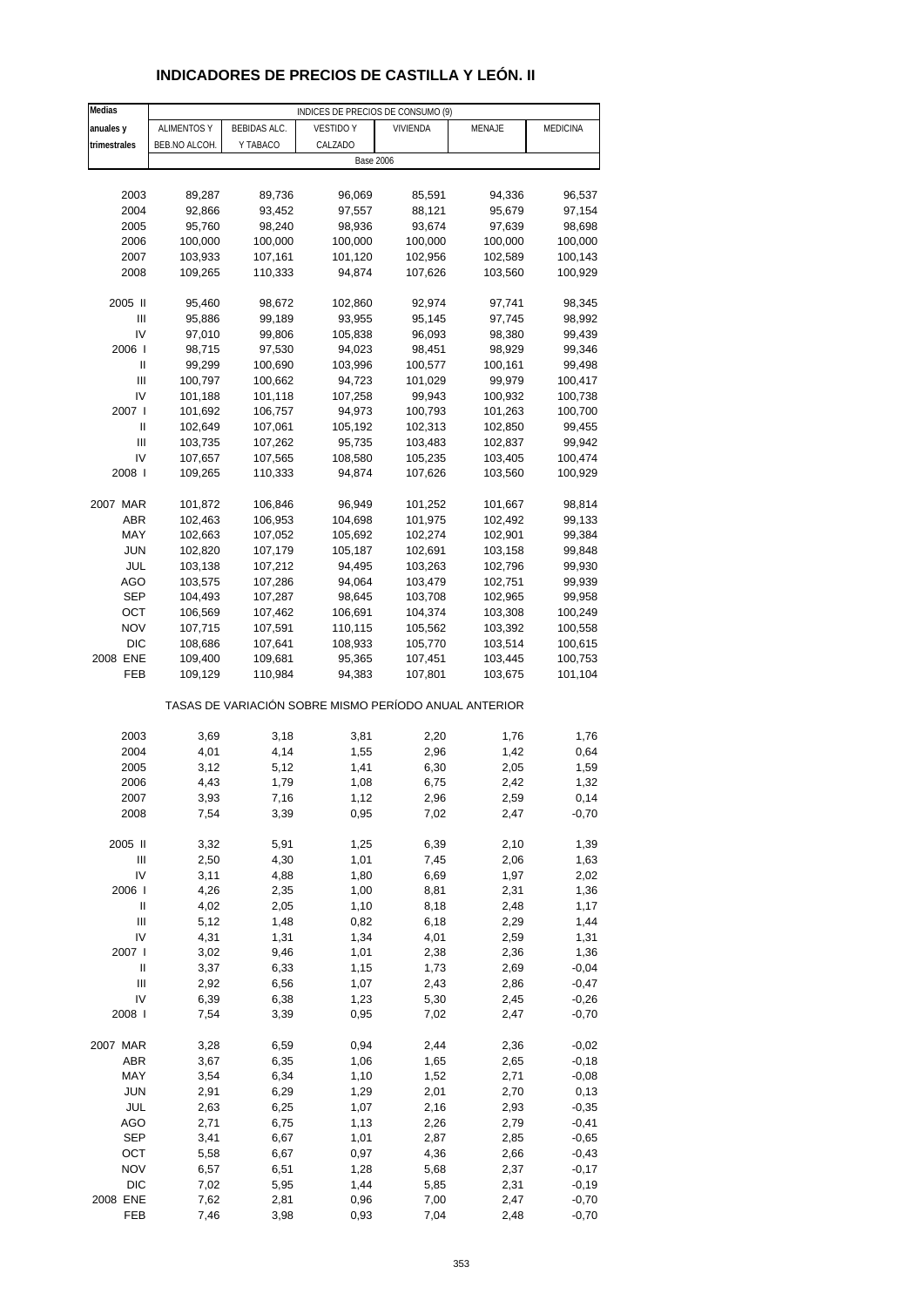| Medias                     | INDICES DE PRECIOS DE CONSUMO (9) |               |                                                       |           |               |              |  |  |
|----------------------------|-----------------------------------|---------------|-------------------------------------------------------|-----------|---------------|--------------|--|--|
| anuales y                  | TRANSPORTE                        | COMUNICA -    | OCIO Y                                                | ENSEÑANZA | HOTELES,      | <b>OTROS</b> |  |  |
| trimestrales               |                                   | <b>CIONES</b> | CULTURA                                               |           | CAFÉS Y REST. |              |  |  |
|                            |                                   |               | <b>Base 2006</b>                                      |           |               |              |  |  |
|                            |                                   |               |                                                       |           |               |              |  |  |
| 2003                       | 87,168                            | 103,005       | 102,294                                               | 89,134    | 88,854        | 91,894       |  |  |
| 2004                       | 90,585                            | 102,292       | 101,569                                               | 92,589    | 92,052        | 94,238       |  |  |
| 2005                       | 95,929                            | 101,020       | 100,551                                               | 96,189    | 95,595        | 96,614       |  |  |
| 2006                       | 100,000                           | 100,000       | 100,000                                               | 100,000   | 100,000       | 100,000      |  |  |
| 2007                       | 101,954                           | 100,409       | 98,838                                                | 104,013   | 104,420       | 103,122      |  |  |
| 2008                       | 105,147                           | 100,496       | 97,355                                                | 106,902   | 106,302       | 104,808      |  |  |
|                            |                                   |               |                                                       |           |               |              |  |  |
| 2005 II                    | 94,897                            | 101,021       | 99,774                                                | 95,191    | 95,164        | 96,693       |  |  |
| Ш                          | 98,441                            | 100,745       | 101,479                                               | 95,718    | 96,927        | 96,668       |  |  |
| IV                         | 97,983                            | 100,551       | 100,733                                               | 98,766    | 96,495        | 97,166       |  |  |
| 2006                       | 98,701                            | 100,537       | 99,695                                                | 98,890    | 98,034        | 98,839       |  |  |
| Ш                          | 101,358                           | 100,071       | 99,730                                                | 99,018    | 99,586        | 100,003      |  |  |
| $\mathbf{III}$             | 101,651                           | 99,843        | 101,278                                               | 99,330    | 101,571       | 100,429      |  |  |
| IV                         | 98,290                            | 99,549        | 99,297                                                | 102,762   | 100,810       | 100,729      |  |  |
| 2007 l                     | 98,972                            | 100,148       | 98,688                                                | 102,955   | 102,196       | 102,436      |  |  |
| Ш                          | 102,106                           | 100,675       | 99,086                                                | 103,056   | 104,191       | 103,114      |  |  |
| $\mathbf{III}$             | 102,618                           | 100,537       | 99,554                                                | 103,381   | 106,071       | 103,302      |  |  |
| IV                         | 104,122                           | 100,277       | 98,025                                                | 106,660   | 105,222       | 103,634      |  |  |
| 2008                       | 105,147                           | 100,496       | 97,355                                                | 106,902   | 106,302       | 104,808      |  |  |
|                            |                                   |               |                                                       |           |               |              |  |  |
| 2007 MAR                   | 100,039                           | 100,961       | 99,072                                                | 102,975   | 102,633       | 102,690      |  |  |
| ABR                        | 101,358                           | 100,757       | 99,750                                                | 103,041   | 104,031       | 103,033      |  |  |
| MAY                        | 102,280                           | 100,420       | 98,884                                                | 103,063   | 103,927       | 103,119      |  |  |
| <b>JUN</b>                 | 102,680                           | 100,849       | 98,624                                                | 103,064   | 104,614       | 103,189      |  |  |
| JUL                        | 102,832                           | 100,628       | 99,287                                                | 103,153   | 105,716       | 103,260      |  |  |
| <b>AGO</b>                 | 102,324                           | 100,495       | 100,587                                               | 103,184   | 106,889       | 103,236      |  |  |
| SEP                        | 102,697                           | 100,488       | 98,788                                                | 103,805   | 105,609       | 103,409      |  |  |
| OCT                        | 102,942                           | 100,391       | 98,031                                                | 106,408   | 105,254       | 103,472      |  |  |
| <b>NOV</b>                 | 104,294                           | 100,301       | 97,366                                                | 106,723   | 104,989       | 103,632      |  |  |
| DIC                        | 105,129                           | 100,138       | 98,678                                                | 106,848   | 105,424       | 103,799      |  |  |
| 2008 ENE                   | 104,974                           | 100,554       | 97,339                                                | 106,883   | 105,977       | 104,358      |  |  |
| FEB                        | 105,319                           | 100,437       | 97,371                                                | 106,920   | 106,626       | 105,257      |  |  |
|                            |                                   |               |                                                       |           |               |              |  |  |
|                            |                                   |               | TASAS DE VARIACIÓN SOBRE MISMO PERÍODO ANUAL ANTERIOR |           |               |              |  |  |
|                            |                                   |               |                                                       |           |               |              |  |  |
| 2003                       | 1,92                              | $-2,27$       | 0,00                                                  | 3,92      | 3,52          | 2,98         |  |  |
| 2004                       | 3,92                              | $-0.69$       | $-0,71$                                               | 3,88      | 3,60          | 2,55         |  |  |
| 2005                       | 5,90                              | $-1,24$       | $-1,00$                                               | 3,89      | 3,85          | 2,52         |  |  |
| 2006                       | 4,24                              | $-1,01$       | $-0.55$                                               | 3,96      | 4,61          | 3,51         |  |  |
| 2007                       | 1,95                              | 0,41          | $-1,16$                                               | 4,01      | 4,42          | 3,12         |  |  |
| 2008                       | 6,81                              | 0,76          | $-1,16$                                               | 3,84      | 4,24          | 2,44         |  |  |
|                            |                                   |               |                                                       |           |               |              |  |  |
| 2005 II                    | 4,82                              | $-1,64$       | $-1,70$                                               | 3,72      | 3,68          | 2,46         |  |  |
| Ш                          | 7,44                              | $-1,61$       | $-1,16$                                               | 4,01      | 3,87          | 2,53         |  |  |
| IV                         | 6,17                              | $-1,41$       | $-0,45$                                               | 4,17      | 4,07          | 3,04         |  |  |
| 2006                       | 6,82                              | $-1,20$       | $-0,52$                                               | 4,01      | 4,52          | 3,03         |  |  |
| $\ensuremath{\mathsf{II}}$ | 6,81                              | $-0,94$       | $-0,04$                                               | 4,02      | 4,65          | 3,42         |  |  |
| $\mathbf{III}$             | 3,26                              | $-0,90$       | $-0,20$                                               | 3,77      | 4,79          | 3,89         |  |  |
| IV                         | 0,31                              | $-1,00$       | $-1,43$                                               | 4,05      | 4,47          | 3,67         |  |  |
| 2007 l                     | 0,28                              | $-0,39$       | $-1,01$                                               | 4,11      | 4,25          | 3,64         |  |  |
| $\ensuremath{\mathsf{II}}$ | 0,74                              | 0,60          | $-0,65$                                               | 4,08      | 4,62          | 3,11         |  |  |
| Ш                          | 0,95                              | 0,70          | $-1,70$                                               | 4,08      | 4,43          | 2,86         |  |  |
| IV                         | 5,93                              | 0,73          | $-1,28$                                               | 3,79      | 4,38          | 2,88         |  |  |
| 2008                       | 6,81                              | 0,76          | $-1,16$                                               | 3,84      | 4,24          | 2,44         |  |  |
|                            |                                   |               |                                                       |           |               |              |  |  |
| 2007 MAR                   | 0,72                              | 0,63          | $-0,32$                                               | 4,06      | 4,18          | 3,41         |  |  |
| ABR                        | 0,61                              | 0,60          | $-0,39$                                               | 4,08      | 4,65          | 3,35         |  |  |
| MAY                        | 0,45                              | 0,32          | $-0,21$                                               | 4,08      | 4,57          | 3,19         |  |  |
| <b>JUN</b>                 | 1,15                              | 0,89          | $-1,34$                                               | 4,08      | 4,66          | 2,80         |  |  |
| JUL                        | 0,52                              | 0,84          | $-1,95$                                               | 4,16      | 4,49          | 2,92         |  |  |
| AGO                        | $-0, 13$                          | 0,64          | $-1,53$                                               | 4,18      | 4,47          | 2,87         |  |  |
| SEP                        | 2,49                              | 0,60          | $-1,63$                                               | 3,89      | 4,33          | 2,79         |  |  |
| OCT                        | 4,69                              | 0,68          | $-1,16$                                               | 3,76      | 4,35          | 2,84         |  |  |
| <b>NOV</b>                 | 6,34                              | 0,74          | $-1,30$                                               | 3,78      | 4,35          | 2,96         |  |  |
| <b>DIC</b>                 | 6,77                              | 0,77          | $-1,38$                                               | 3,84      | 4,43          | 2,85         |  |  |
| 2008 ENE                   | 6,83                              | 0,65          | $-1,10$                                               | 3,85      | 4,11          | 2,04         |  |  |

# **INDICADORES DE PRECIOS DE CASTILLA Y LEÓN. III**

FEB 6,80 0,86 -1,22 3,84 4,37 2,84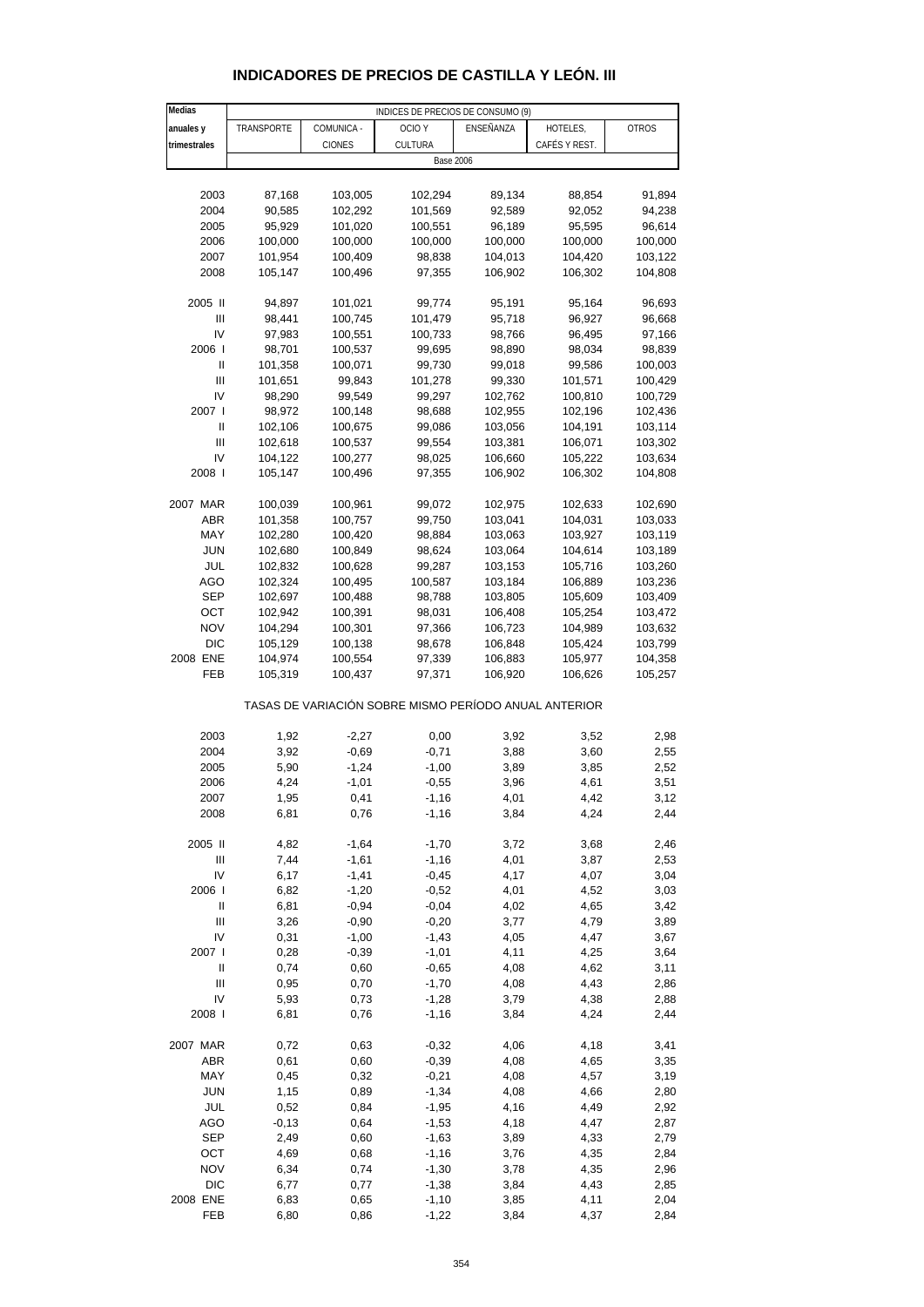| Medias                                    | COSTE SALARIAL       |                                                       |                              |                          | SALARIOS     |                                              |             |         |       |
|-------------------------------------------|----------------------|-------------------------------------------------------|------------------------------|--------------------------|--------------|----------------------------------------------|-------------|---------|-------|
|                                           |                      |                                                       |                              |                          |              |                                              |             |         |       |
| anuales y                                 | POR TRABAJADOR Y MES |                                                       | POR HORA EFECTIVA DE TRABAJO |                          |              | INCREMENTO SALARIAL PACTADO EN CONVENIO (11) |             |         |       |
| trimestrales                              | TOTAL                | ORDINARIO<br>€                                        | <b>TOTAL</b>                 | ORDINARIO                | <b>TOTAL</b> | AGRIC.                                       | CONST.<br>% | INDUST. | SERV. |
|                                           |                      |                                                       |                              |                          |              |                                              |             |         |       |
|                                           |                      |                                                       |                              |                          |              |                                              |             |         |       |
| 2003                                      | 1.361,55             | 1.153,63                                              | 10,02                        | 8,49                     | 3,62         | 3,13                                         | 4,49        | 3,35    | 3,35  |
| 2004                                      | 1.395,04             | 1.192,70                                              | 10,27                        | 8,77                     | 3,75         | 2,44                                         | 4,54        | 3,74    | 3,48  |
| 2005                                      | 1.440,35             | 1.231,82                                              | 10,74                        | 9,18                     | 4,06         | 4,50                                         | 4,50        | 4,30    | 3,72  |
| 2006                                      | 1.495,82             | 1.279,76                                              | 11,16                        | 9,55                     | 3,49         | 3,24                                         | 3,50        | 3,66    | 3,41  |
| 2007                                      | 1.504,88             | 1.316,55                                              | 10,79                        | 9,49                     | 4,56         | 4,61                                         | 5,78        | 4,30    | 4,08  |
| 2008                                      |                      |                                                       |                              | $\overline{a}$           | 3,21         | 2,65                                         | 3,73        | 2,93    | 3,14  |
| 2005 II                                   | 1.435,22             | 1.231,23                                              | 10,08                        | 8,65                     | 2,96         | 3,38                                         | 2,80        | 3,13    | 2,88  |
| Ш                                         | 1.387,02             | 1.239,08                                              | 10,94                        | 9,77                     | 2,98         | 3,38                                         | 2,80        | 3,12    | 2,92  |
| IV                                        | 1.579,64             | 1.232,82                                              | 12,00                        | 9,36                     | 2,97         | 3,43                                         | 2,80        | 3,14    | 2,95  |
| 2006                                      | 1.427,42             | 1.263,70                                              | 10,00                        | 8,85                     | 2,91         | 2,37                                         | 2,80        | 2,90    | 3,00  |
| $\ensuremath{\mathsf{II}}$                | 1.472,60             | 1.276,53                                              | 10,78                        | 9,35                     | 2,97         | 2,90                                         | 2,80        | 3,18    | 3,01  |
| III                                       | 1.447,26             | 1.285,55                                              | 11,49                        | 10,21                    | 3,01         | 2,99                                         | 2,80        | 3,23    | 3,03  |
| IV                                        |                      |                                                       |                              |                          |              |                                              |             |         |       |
|                                           | 1.635,98             | 1.293,25                                              | 12,36                        | 9,77                     | 3,06         | 2,99                                         | 2,80        | 3,30    | 3,10  |
| 2007 l                                    | 1.447,37             | 1.305,68                                              | 9,38                         | 8,68                     | 2,96         | 2,91                                         | 0,00        | 2,81    | 3,05  |
| $\mathbf l$                               | 1.536,16             | 1.310,45                                              | 11,38                        | 9,71                     | 2,96         | 2,84                                         | 0,00        | 2,83    | 3,04  |
| Ш                                         | 1.440,10             | 1.325,90                                              | 10,76                        | 9,91                     | 2,95         | 2,63                                         | 0,00        | 2,83    | 3,04  |
| IV                                        | 1.595,90             | 1.324,18                                              | 11,65                        | 9,67                     | 3,10         | 2,65                                         | 3,50        | 2,83    | 3,08  |
| 2008                                      |                      |                                                       |                              | $\overline{\phantom{a}}$ | 3,21         | 2,65                                         | 3,73        | 2,93    | 3,14  |
| 2007 MAR                                  |                      |                                                       |                              |                          | 2,96         | 2,91                                         | 0,00        | 2,81    | 3,05  |
| <b>ABR</b>                                |                      |                                                       |                              | $\overline{\phantom{a}}$ | 2,96         | 2,91                                         | 0,00        | 2,81    | 3,05  |
| MAY                                       |                      |                                                       |                              |                          | 2,96         | 2,91                                         | 0,00        | 2,81    | 3,05  |
| <b>JUN</b>                                |                      |                                                       |                              |                          | 2,96         | 2,84                                         | 0,00        | 2,83    | 3,04  |
| JUL                                       |                      |                                                       |                              |                          | 2,96         | 2,89                                         | 0,00        | 2,83    | 3,05  |
| <b>AGO</b>                                |                      |                                                       |                              | $\blacksquare$           | 2,95         | 2,63                                         | 0,00        | 2,82    | 3,04  |
| <b>SEP</b>                                |                      |                                                       |                              |                          |              |                                              |             |         |       |
|                                           |                      |                                                       |                              |                          | 2,95         | 2,63                                         | 0,00        | 2,83    | 3,04  |
| OCT                                       |                      |                                                       |                              |                          | 3,06         | 2,63                                         | 3,50        | 2,85    | 3,06  |
| <b>NOV</b>                                |                      |                                                       |                              | $\blacksquare$           | 3,10         | 2,65                                         | 3,50        | 2,84    | 3,08  |
| <b>DIC</b>                                |                      |                                                       |                              |                          | 3,10         | 2,65                                         | 3,50        | 2,83    | 3,08  |
| 2008 ENE                                  |                      |                                                       |                              |                          | 3,15         | 2,65                                         | 3,50        | 2,86    | 3,15  |
| FEB                                       |                      |                                                       |                              |                          | 3,21         | 2,65                                         | 3,73        | 2,93    | 3,14  |
|                                           |                      | TASAS DE VARIACIÓN SOBRE MISMO PERÍODO ANUAL ANTERIOR |                              |                          |              |                                              |             |         |       |
|                                           |                      |                                                       |                              |                          |              |                                              |             |         |       |
| 2003                                      | 2,85                 | 2,06                                                  | 4,11                         | 3,32                     |              |                                              |             |         |       |
| 2004                                      | 2,46                 | 3,39                                                  | 2,55                         | 3,39                     |              |                                              |             |         |       |
| 2005                                      | 3,25                 | 3,28                                                  | 4,55                         | 4,65                     |              |                                              |             |         |       |
| 2006                                      | 3,85                 | 3,89                                                  | 3,91                         | 3,98                     |              |                                              |             |         |       |
| 2007                                      | 0,61                 | 2,88                                                  | $-3,27$                      | $-0,55$                  |              |                                              |             |         |       |
| 2008                                      |                      |                                                       |                              |                          |              |                                              |             |         |       |
|                                           |                      |                                                       |                              |                          |              |                                              |             |         |       |
| 2005 II                                   | 3,28                 | 3,23                                                  | 1,61                         | 1,65                     |              |                                              |             |         |       |
| $\mathbf{III}$                            | 2,33                 | 3,43                                                  | 3,99                         | 5,17                     |              |                                              |             |         |       |
| IV                                        | 3,74                 | 2,98                                                  | 5,73                         | 4,93                     |              |                                              |             |         |       |
| 2006 l                                    | 4,99                 | 3,23                                                  | 0,70                         | $-1,01$                  |              |                                              |             |         |       |
| $\ensuremath{\mathsf{II}}$                | 2,60                 | 3,68                                                  | 6,94                         | 8,09                     |              |                                              |             |         |       |
| Ш                                         | 4,34                 | 3,75                                                  | 5,03                         | 4,50                     |              |                                              |             |         |       |
| IV                                        | 3,57                 | 4,90                                                  | 3,00                         | 4,38                     |              |                                              |             |         |       |
| 2007 l                                    | 1,40                 | 3,32                                                  | $-6,20$                      | $-1,92$                  |              |                                              |             |         |       |
| $\label{eq:1} \prod_{i=1}^n \mathbb{I}_i$ | 4,32                 | 2,66                                                  | 5,57                         | 3,85                     |              |                                              |             |         |       |
| Ш                                         | $-0,49$              | 3,14                                                  | $-6,35$                      | $-2,94$                  |              |                                              |             |         |       |
| IV                                        | $-2,45$              | 2,39                                                  | $-5,74$                      | $-1,02$                  |              |                                              |             |         |       |
| 2008 l                                    |                      |                                                       |                              |                          |              |                                              |             |         |       |
| 2007 MAR                                  |                      |                                                       |                              |                          |              |                                              |             |         |       |
|                                           |                      |                                                       |                              |                          |              |                                              |             |         |       |
| <b>ABR</b>                                |                      |                                                       |                              |                          |              |                                              |             |         |       |
| MAY                                       |                      |                                                       |                              |                          |              |                                              |             |         |       |
| <b>JUN</b>                                |                      |                                                       |                              |                          |              |                                              |             |         |       |
| JUL                                       |                      |                                                       |                              |                          |              |                                              |             |         |       |
| <b>AGO</b>                                |                      |                                                       |                              |                          |              |                                              |             |         |       |
| <b>SEP</b>                                |                      |                                                       |                              |                          |              |                                              |             |         |       |
| OCT                                       |                      |                                                       |                              |                          |              |                                              |             |         |       |
| <b>NOV</b>                                |                      |                                                       |                              |                          |              |                                              |             |         |       |
| <b>DIC</b>                                |                      |                                                       |                              |                          |              |                                              |             |         |       |
| 2008 ENE                                  |                      |                                                       |                              |                          |              |                                              |             |         |       |

## **INDICADORES DE SALARIOS DE CASTILLA Y LEÓN**

FEB - - - - - - ---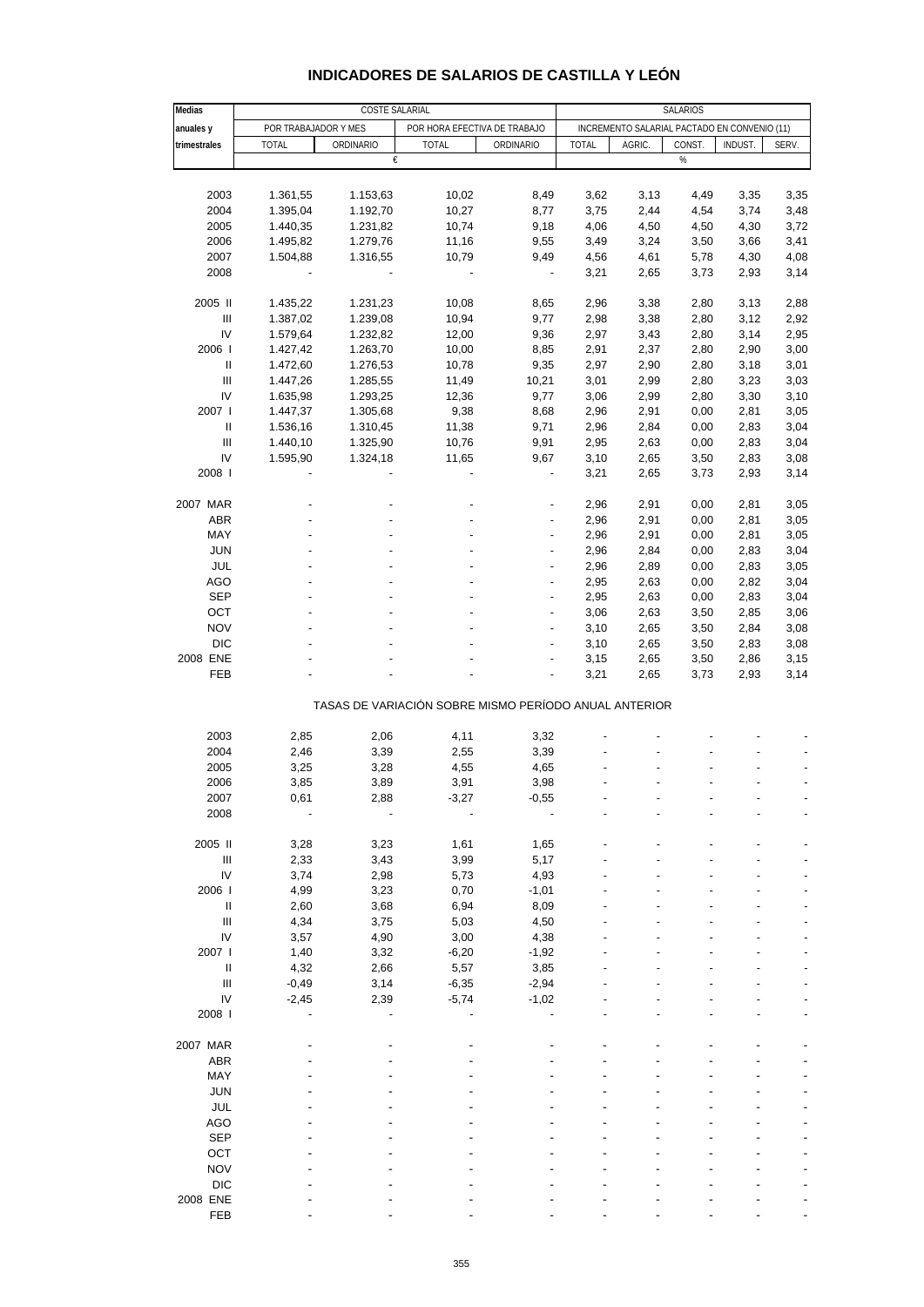| Medias                                | CRÉDITOS Y DEPÓSITOS DEL SISTEMA BANCARIO |           |                                                       |           | HIPOTECAS INMOBILIARIAS |                           |  |
|---------------------------------------|-------------------------------------------|-----------|-------------------------------------------------------|-----------|-------------------------|---------------------------|--|
| anuales y                             | CRÉDITOS                                  |           | <b>DEPÓSITOS</b>                                      |           |                         | FINCAS RÚSTICAS Y URBANAS |  |
| trimestrales                          | S.PRIVADO                                 | S.PÚBLICO | S.PRIVADO                                             | S.PÚBLICO | NÚMERO                  | <b>IMPORTE</b>            |  |
|                                       |                                           |           | Millones de €                                         |           | Unidades                | Miles de €                |  |
|                                       |                                           |           |                                                       |           |                         |                           |  |
| 2003                                  | 32.261,20                                 | 1.694,26  | 40.597,38                                             | 1.105,41  | 5.508                   | 553.615                   |  |
| 2004                                  | 37.909,68                                 | 1.697,05  | 43.773,66                                             | 1.277,12  | 5.944                   | 721.978                   |  |
| 2005                                  | 46.194,60                                 | 1.681,96  | 43.295,42                                             | 1.515,43  | 6.265                   | 830.831                   |  |
| 2006                                  | 56.683,04                                 | 1.824,01  | 45.643,50                                             | 2.074,98  | 6.615                   | 953.149                   |  |
| 2007                                  | 66.699,36                                 | 1.839,44  | 51.464,94                                             | 2.505,08  | 6.949                   | 1.080.981                 |  |
| 2008                                  |                                           |           |                                                       |           | 7.008                   | 970.126                   |  |
|                                       |                                           |           |                                                       |           |                         |                           |  |
| 2005 II                               | 45.567,22                                 | 1.563,20  | 42.278,76                                             | 1.327,09  | 6.316                   | 858.795                   |  |
| Ш                                     | 47.343,83                                 | 1.586,94  | 42.389,54                                             | 1.579,36  | 5.903                   | 793.206                   |  |
| IV                                    | 49.894,86                                 | 1.951,21  | 43.589,01                                             | 1.805,79  | 6.417                   | 837.611                   |  |
| 2006                                  | 52.399,17                                 | 1.747,44  | 42.750,11                                             | 1.765,57  | 7.016                   | 1.034.522                 |  |
| Ш                                     | 55.583,00                                 | 1.801,30  | 45.243,22                                             | 1.818,61  | 6.810                   | 967.913                   |  |
| Ш                                     | 57.990,41                                 | 1.778,13  | 46.104,94                                             | 2.247,51  | 6.262                   | 929.856                   |  |
| IV                                    | 60.759,57                                 | 1.969,17  | 48.475,76                                             | 2.468,22  | 6.369                   | 880.304                   |  |
| 2007 l                                | 63.162,69                                 | 1.769,02  | 48.863,36                                             | 2.025,25  | 7.364                   | 1.106.801                 |  |
| Ш                                     | 66.146,00                                 | 1.810,59  | 51.171,36                                             | 2.252,33  | 7.428                   | 1.185.056                 |  |
| Ш                                     | 67.921,94                                 | 1.791,86  | 51.713,90                                             | 3.064,92  | 6.514                   | 1.000.444                 |  |
| IV                                    | 69.566,83                                 | 1.986,31  | 54.111,14                                             | 2.677,84  | 6.492                   | 1.031.624                 |  |
| 2008                                  |                                           |           |                                                       |           | 7.008                   | 970.126                   |  |
|                                       |                                           |           |                                                       |           |                         |                           |  |
| 2007 FEB                              |                                           |           |                                                       |           | 6.618                   | 1.016.655                 |  |
| MAR                                   |                                           |           |                                                       |           | 7.983                   | 1.137.505                 |  |
| <b>ABR</b>                            |                                           |           |                                                       |           | 6.726                   | 982.061                   |  |
| MAY                                   |                                           |           |                                                       |           | 8.203                   | 1.233.329                 |  |
| <b>JUN</b>                            |                                           |           |                                                       |           | 7.354                   | 1.339.779                 |  |
| JUL                                   |                                           |           |                                                       |           | 6.874                   | 1.026.046                 |  |
| AGO                                   |                                           |           |                                                       |           | 6.774                   | 1.001.973                 |  |
| <b>SEP</b>                            |                                           |           |                                                       |           | 5.894                   | 973.312                   |  |
| ОСТ                                   |                                           |           |                                                       |           | 6.296                   | 1.080.764                 |  |
| <b>NOV</b>                            |                                           |           |                                                       |           | 7.336                   | 1.166.510                 |  |
| DIC                                   |                                           |           |                                                       |           | 5.843                   | 847.597                   |  |
| 2008 ENE                              |                                           |           |                                                       |           | 7.008                   | 970.126                   |  |
|                                       |                                           |           |                                                       |           |                         |                           |  |
|                                       |                                           |           | TASAS DE VARIACIÓN SOBRE MISMO PERÍODO ANUAL ANTERIOR |           |                         |                           |  |
|                                       |                                           |           |                                                       |           |                         |                           |  |
| 2003                                  | 15,61                                     | $-0,58$   | 6,11                                                  | 7,91      | 10,75                   | $-6,52$                   |  |
| 2004                                  | 17,51                                     | 0,16      | 7,82                                                  | 15,53     | 7,91                    | 30,41                     |  |
| 2005                                  | 21,85                                     | $-0,89$   | -1,09                                                 | 18,66     | 5,40                    | 15,08                     |  |
| 2006                                  | 22,70                                     | 8,45      | 5,42                                                  | 36,92     | 5,58                    | 14,72                     |  |
| 2007                                  | 17,67                                     | 0,85      | 12,75                                                 | 20,73     | 5,06                    | 13,41                     |  |
| 2008                                  |                                           |           |                                                       |           | $-6,46$                 | $-16,82$                  |  |
|                                       |                                           |           |                                                       |           |                         |                           |  |
| 2005 II                               | 22,04                                     | $-6,70$   | $-3,80$                                               | 10,39     | $-4,05$                 | 15,18                     |  |
| $\mathbf{III}$                        | 22,54                                     | $-3,03$   | $-3,60$                                               | 23,65     | 9,21                    | 21,02                     |  |
| IV                                    | 24,35                                     | 11,68     | $-3,00$                                               | 29,72     | 22,06                   | 22,08                     |  |
| 2006                                  | 24,84                                     | 7,44      | -4,84                                                 | 30,83     | 9,23                    | 24,09                     |  |
| $\begin{array}{c} \hline \end{array}$ | 21,98                                     | 15,23     | 7,01                                                  | 37,04     | 7,82                    | 12,71                     |  |
| Ш                                     | 22,49                                     | 12,05     | 8,76                                                  | 42,31     | 6,08                    | 17,23                     |  |
| IV                                    | 21,78                                     | 0,92      | 11,21                                                 | 36,68     | $-0,75$                 | 5,10                      |  |
| 2007 l                                | 20,54                                     | 1,24      | 14,30                                                 | 14,71     | 4,96                    | 6,99                      |  |
| $\begin{array}{c} \hline \end{array}$ | 19,00                                     | 0,52      | 13,10                                                 | 23,85     | 9,06                    | 22,43                     |  |
| Ш                                     | 17,13                                     | 0,77      | 12,17                                                 | 36,37     | 4,02                    | 7,59                      |  |
| IV                                    | 14,50                                     | 0,87      | 11,63                                                 | 8,49      | 1,93                    | 17,19                     |  |
| 2008                                  |                                           |           |                                                       |           | $-6,46$                 | -16,82                    |  |
|                                       |                                           |           |                                                       |           |                         |                           |  |
| 2007 FEB                              |                                           |           |                                                       |           | $-0,66$                 | 1,97                      |  |
| <b>MAR</b>                            |                                           |           |                                                       |           | 14,71                   | 6,35                      |  |
| ABR                                   |                                           |           |                                                       |           | 8,34                    | 10,88                     |  |
| MAY                                   |                                           |           |                                                       |           | 18,13                   | 27,33                     |  |
| JUN                                   |                                           |           |                                                       |           | 1,03                    | 27,67                     |  |
| JUL                                   |                                           |           |                                                       |           | 23,19                   | 19,31                     |  |
| <b>AGO</b>                            |                                           |           |                                                       |           | 13,24                   | 8,85                      |  |
| <b>SEP</b>                            |                                           |           |                                                       |           | $-18,42$                | $-3,55$                   |  |
| OCT                                   |                                           |           |                                                       |           | $-0,47$                 | 31,13                     |  |
| <b>NOV</b>                            |                                           |           |                                                       |           | 6,13                    | 18,29                     |  |
| DIC                                   |                                           |           |                                                       |           | $-0,44$                 | 2,06                      |  |
| 2008 ENE                              |                                           |           |                                                       |           | $-6,46$                 | $-16,82$                  |  |

# **INDICADORES MONETARIOS Y FINANCIEROS DE CASTILLA Y LEÓN**